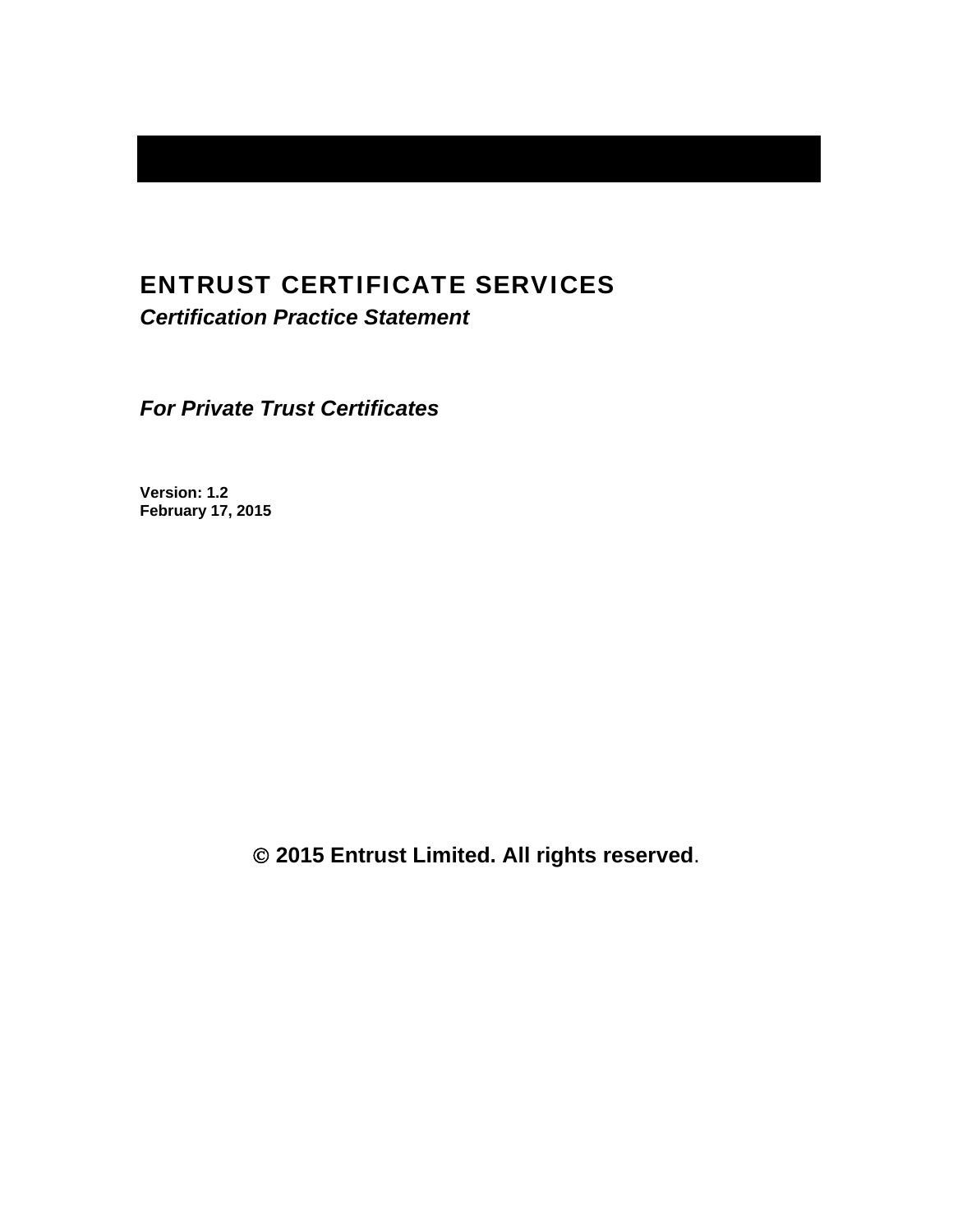# **Revision History**

| Issue | Date              | Changes in this Revision                          |
|-------|-------------------|---------------------------------------------------|
| 1.0   | December 1, 2013  | Initial version.                                  |
| 1.1   | March 4, 2014     | Addition of mobile device certificates and change |
|       |                   | to Loss Limitations                               |
| 1.2   | February 17, 2015 | Correct CA public key distribution and add new    |
|       |                   | SHA-2 issuing CA                                  |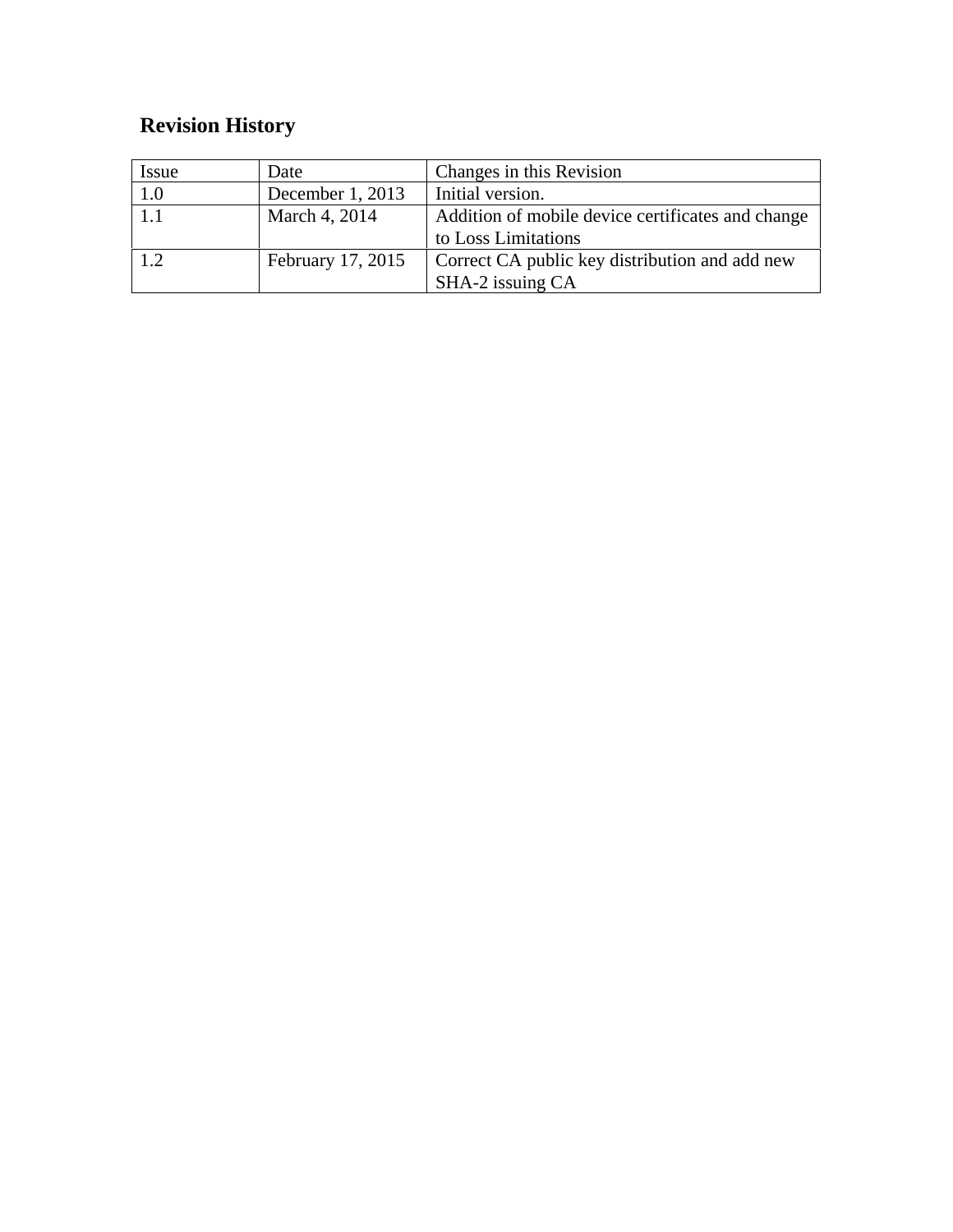# **TABLE OF CONTENTS**

| $\mathbf{I}$ . |                                           |  |
|----------------|-------------------------------------------|--|
|                | 1.1                                       |  |
|                | 1.2<br>1.2.1<br>1.2.2                     |  |
|                | 1.3<br>1.3.1<br>1.3.2<br>1.3.3<br>1.3.4   |  |
|                | 1.4                                       |  |
| 2.             | 1.5<br>1.5.1<br>1.5.2                     |  |
|                | 2.1                                       |  |
|                | 2.1.1<br>2.1.2<br>2.1.3<br>2.1.4<br>2.1.5 |  |
|                | 2.2                                       |  |
|                | 2.2.1<br>2.2.2                            |  |
|                |                                           |  |
|                | 2.3<br>2.3.1<br>2.3.2<br>2.3.3            |  |
|                | 2.4                                       |  |
|                | 2.4.1<br>2.4.2<br>2.4.3                   |  |
|                | $2.5\,$                                   |  |
|                | 2.5.1<br>2.5.2<br>2.5.3<br>2.5.4<br>2.5.5 |  |
|                | 2.6                                       |  |
|                | 2.6.1<br>2.6.2<br>2.6.3<br>2.6.4          |  |
|                | 2.7                                       |  |
|                | 2.7.1                                     |  |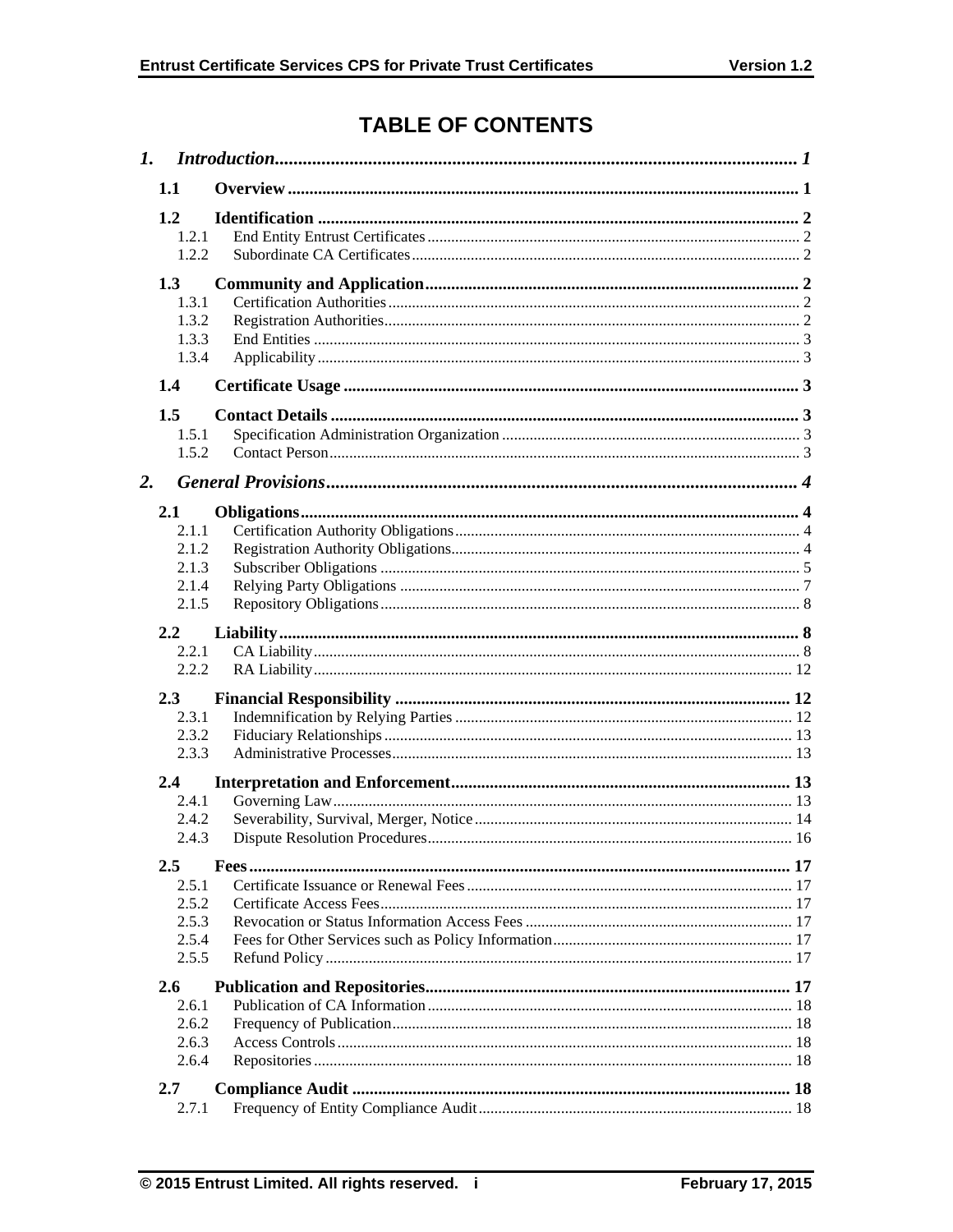|                      | 2.7.2          |  |
|----------------------|----------------|--|
|                      | 2.7.3          |  |
|                      | 2.7.4          |  |
|                      | 2.7.5          |  |
|                      | 2.7.6          |  |
|                      | 2.8            |  |
|                      | 2.8.1          |  |
|                      | 2.8.2          |  |
|                      | 2.8.3          |  |
|                      | 2.8.4          |  |
|                      | 2.8.5          |  |
|                      | 2.8.6          |  |
|                      | 2.8.7          |  |
|                      | 2.9            |  |
| $\boldsymbol{\beta}$ |                |  |
|                      | <b>3.1</b>     |  |
|                      | 3.1.1          |  |
|                      | 3.1.2          |  |
|                      | 3.1.3          |  |
|                      | 3.1.4          |  |
|                      | 3.1.5          |  |
|                      | 3.1.6          |  |
|                      | 3.1.7          |  |
|                      | 3.1.8          |  |
|                      | 3.1.9          |  |
|                      |                |  |
|                      | 3.1.10         |  |
|                      | 3.1.11         |  |
|                      | 3.2            |  |
|                      | 3.3            |  |
|                      | 3.4            |  |
| 4                    |                |  |
|                      | 4.1            |  |
|                      | 4.2            |  |
|                      | 4.2.1          |  |
|                      | 4.2.2          |  |
|                      | 4.2.3          |  |
|                      | 4.2.4          |  |
|                      | 4.2.5          |  |
|                      | 4.2.6          |  |
|                      | 4.2.7          |  |
|                      | 4.3            |  |
|                      | 4.4            |  |
|                      | 4.4.1          |  |
|                      | 4.4.2          |  |
|                      | 4.4.3          |  |
|                      | 4.4.4<br>4.4.5 |  |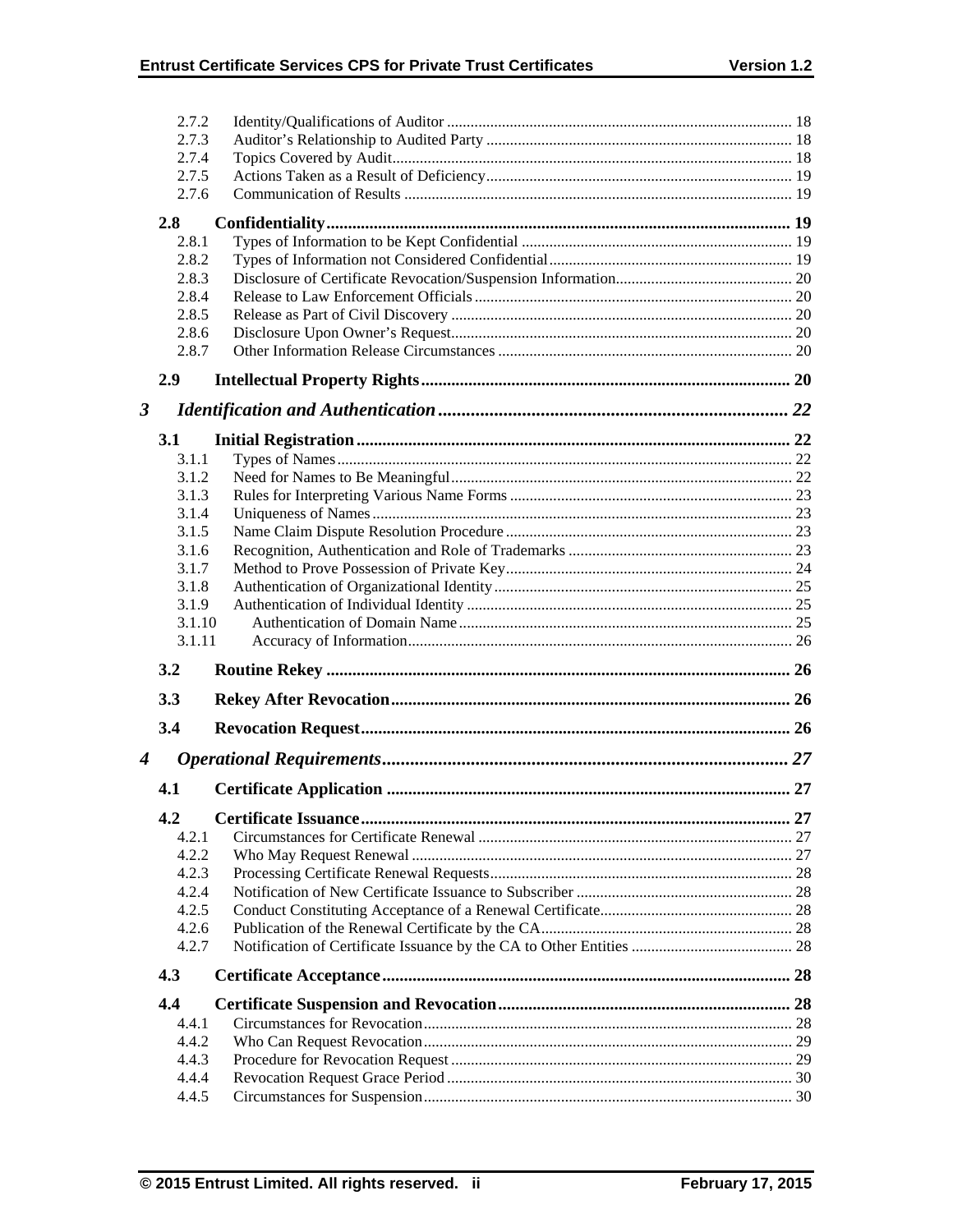|   | 4.4.6           |  |
|---|-----------------|--|
|   | 4.4.7           |  |
|   | 4.4.8           |  |
|   | 4.4.9<br>4.4.10 |  |
|   | 4.4.11          |  |
|   | 4.4.12          |  |
|   | 4.4.13          |  |
|   | 4.4.14          |  |
|   | 4.4.15          |  |
|   | 4.5             |  |
|   | 4.6             |  |
|   | 4.7             |  |
|   | 4.8             |  |
|   | 4.9             |  |
|   |                 |  |
| 5 |                 |  |
|   | 5.1             |  |
|   | 5.1.1           |  |
|   | 5.1.2           |  |
|   | 5.1.3           |  |
|   | 5.1.4           |  |
|   | 5.1.5           |  |
|   | 5.1.6           |  |
|   |                 |  |
|   | 5.1.7           |  |
|   |                 |  |
|   | 5.2             |  |
|   | 5.3             |  |
|   |                 |  |
| 6 | 6.1             |  |
|   | 6.1.1           |  |
|   | 6.1.2           |  |
|   | 6.1.3           |  |
|   | 6.1.4           |  |
|   | 6.1.5           |  |
|   | 6.1.6           |  |
|   | 6.1.7           |  |
|   | 6.1.8<br>6.1.9  |  |
|   | 6.2             |  |
|   | 6.2.1           |  |
|   | 6.2.2           |  |
|   | 6.2.3           |  |
|   | 6.2.4           |  |
|   | 6.2.5           |  |
|   | 6.2.6           |  |
|   | 6.2.7<br>6.2.8  |  |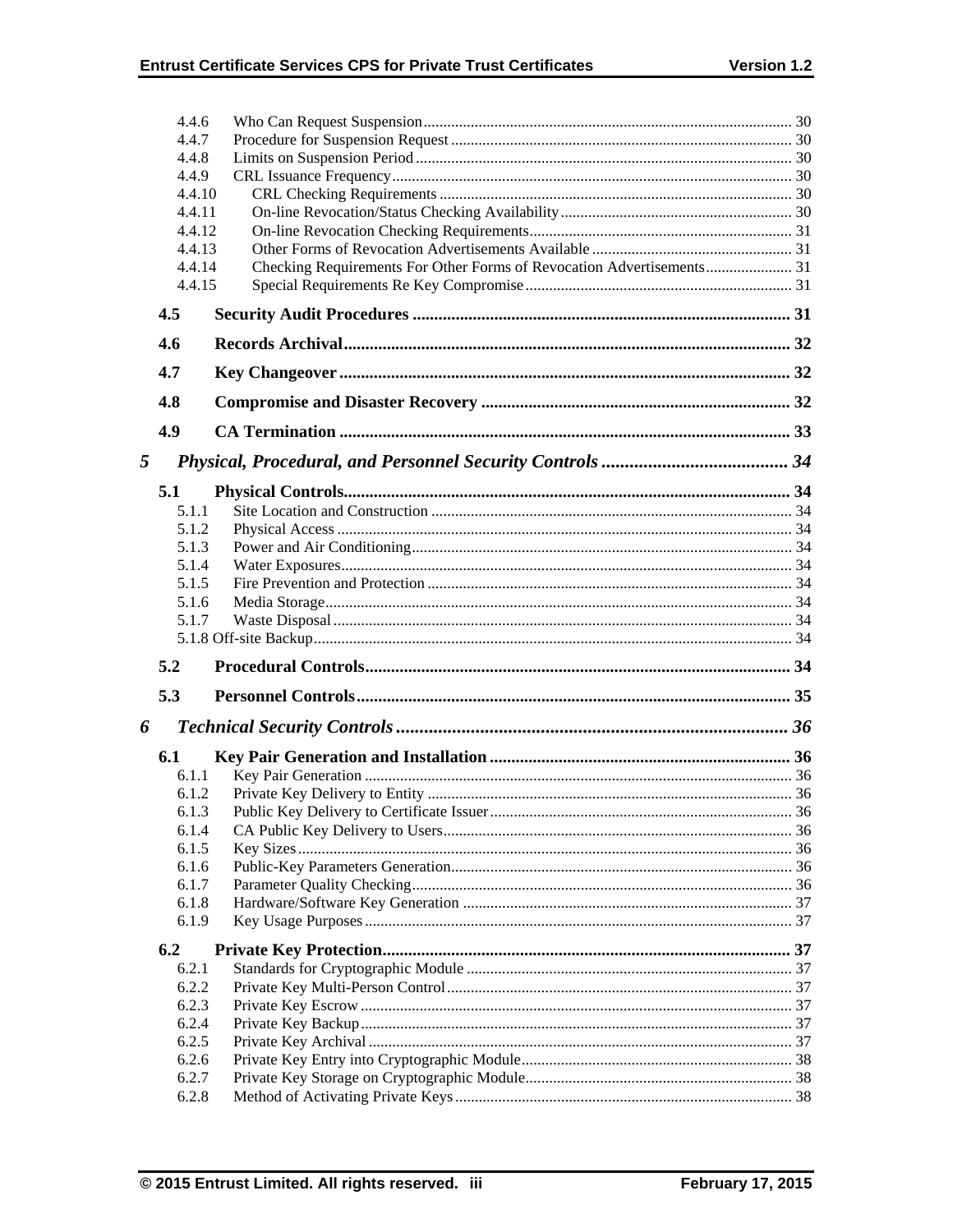|                | 6.2.9<br>6.2.10 |           |    |  |  |
|----------------|-----------------|-----------|----|--|--|
|                | 6.3             |           |    |  |  |
|                | 6.4             |           |    |  |  |
|                | 6.5             |           |    |  |  |
|                | 6.6             |           |    |  |  |
|                | 6.6.1           |           |    |  |  |
|                | 6.6.2           |           |    |  |  |
|                | 6.6.3           |           |    |  |  |
|                | 6.7             |           |    |  |  |
|                | 6.8             |           |    |  |  |
| $\overline{7}$ |                 |           |    |  |  |
|                | 7.1             |           |    |  |  |
|                |                 |           |    |  |  |
|                |                 |           |    |  |  |
|                |                 |           |    |  |  |
|                |                 |           |    |  |  |
|                |                 |           |    |  |  |
|                |                 |           |    |  |  |
|                |                 |           |    |  |  |
|                |                 |           |    |  |  |
|                | 7.2             |           |    |  |  |
|                | 7.3             |           |    |  |  |
| 8              |                 |           |    |  |  |
|                | 8.1             |           |    |  |  |
|                | 8.2             |           |    |  |  |
|                | 8.3             |           |    |  |  |
| 9              |                 | Acronyms. | 43 |  |  |
| 10             |                 |           |    |  |  |
|                |                 |           |    |  |  |
|                |                 |           |    |  |  |
|                |                 |           |    |  |  |
|                |                 |           |    |  |  |
|                |                 |           |    |  |  |
|                |                 |           |    |  |  |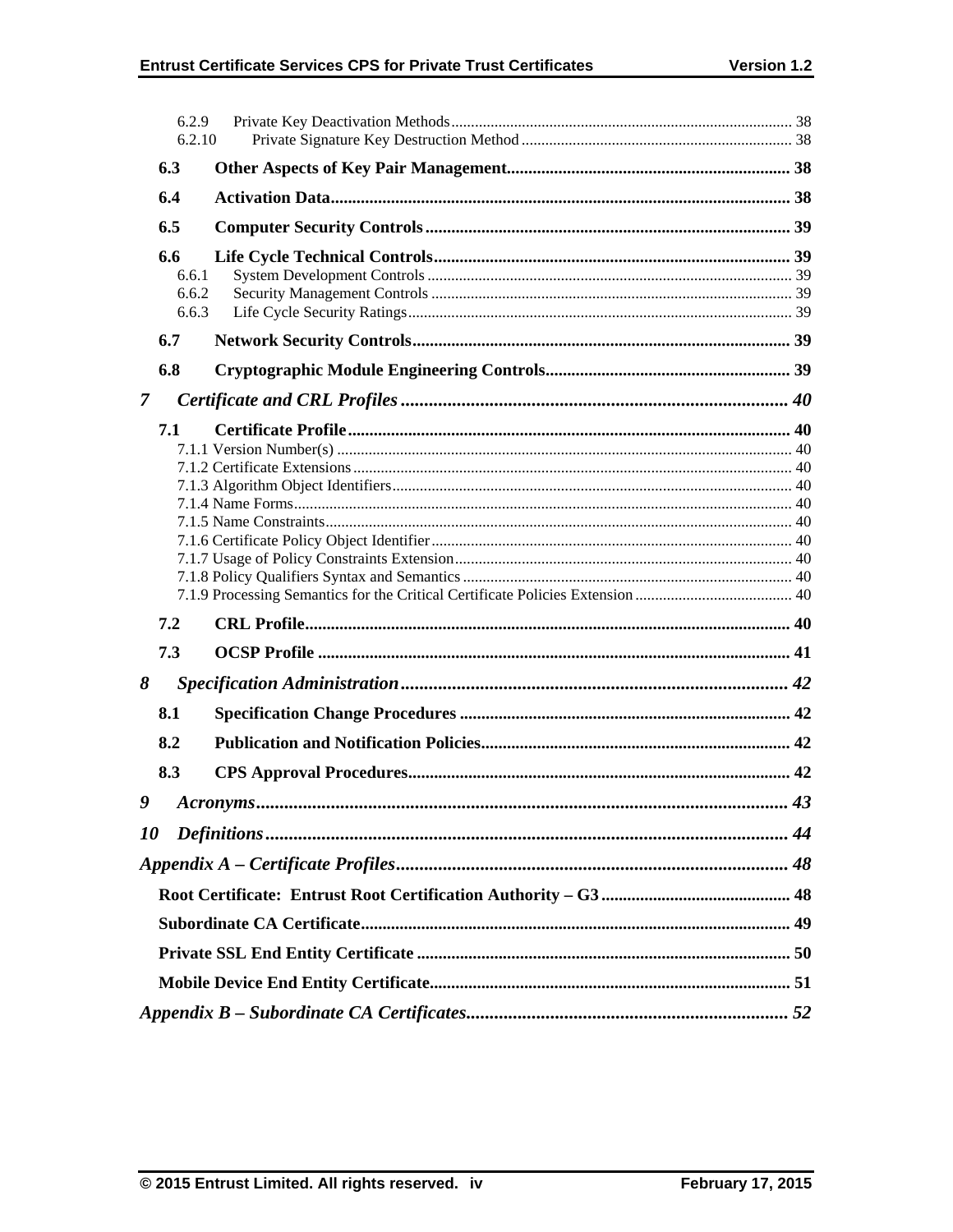## **1. Introduction**

Entrust Limited ("Entrust") uses Entrust's award winning Entrust Authority family of software products to provide standards-compliant digital certificates that enable more secure on-line communications.

The Entrust Certificate Services Certification Authorities issue Entrust Certificates, as defined in §10, which include the following Certificate Types:

- Extended Validation SSL Certificate(s) ("EV SSL Certificate(s)")
- SSL Certificate(s) ("Entrust SSL Certificate(s)" and "Entrust SSL Web Server Certificate(s)")
- CDS Certificate(s) ("Entrust Certificate(s) for Adobe CDS")
- Code Signing Certificate(s) ("Entrust Code Signing Certificate(s)")
- Client Certificate(s) ("Entrust Client Certificate(s)")
- Document Signing Certificate(s) ("Entrust Document Signing Certificate(s)")
- Time-Stamp Certificates(s) ("Entrust Time-Stamp Certificates(s)")
- Private SSL Certificate(s) ("Entrust Private SSL Certificate(s)")
- Mobile Device Certificate(s) ("Entrust Mobile Device Certificate(s)")

This Certification Practice Statement ("CPS") applies to the following Certificate Types:

- Entrust Private SSL Certificates
- Entrust Mobile Device Certificates

This CPS does not apply to the following Certificate Types that are addressed in separate Certification Practice Statements:

- EV SSL Certificates
- SSL Certificates
- CDS Certificates
- Code Signing Certificates
- Client Certificates
- Document Signing Certificates
- Time-Stamp Certificates

#### **1.1 Overview**

This Entrust CPS describes the practices and procedures of (i) the Entrust Certification Authorities, and (ii) Registration Authorities operating under the Entrust Certification Authorities. This Entrust CPS also describes the terms and conditions under which Entrust makes Certification Authority and Registration Authority services available in respect to Entrust Certificates. This Entrust CPS is applicable to all persons, entities, and organizations, including, without limitation, all Applicants, Subscribers, Relying Parties, Resellers, Co-marketers and any other persons, entities, or organizations that have a relationship with (i) Entrust in respect to Entrust Certificates and/or any services provided by Entrust in respect to Entrust Certificates, or (ii) any Registration Authorities operating under an Entrust Certification Authorities, or any Resellers or Co-marketers providing any services in respect to Entrust Certificates. This Entrust CPS is incorporated by reference into all Entrust Certificates issued by Entrust Certification Authorities. This Entrust CPS provides Applicants, Subscribers, Relying Parties, Resellers, Co-marketers and other persons, entities, and organizations with a statement of the practices and policies of the Entrust Certification Authorities and also of the Registration Authorities operating under the Entrust Certification Authorities. This Entrust CPS also provides a statement of the rights and obligations of Entrust, any third parties that are operating Registration Authorities under the Entrust Certification Authorities, Applicants, Subscribers, Relying Parties, Resellers, Co-marketers and any other persons, entities, or organizations that may use or rely on Entrust Certificates or have a relationship with an Entrust Certification Authority or a Registration Authority operating under an Entrust Certification Authority in respect to Entrust Certificates and/or any services in respect to Entrust Certificates.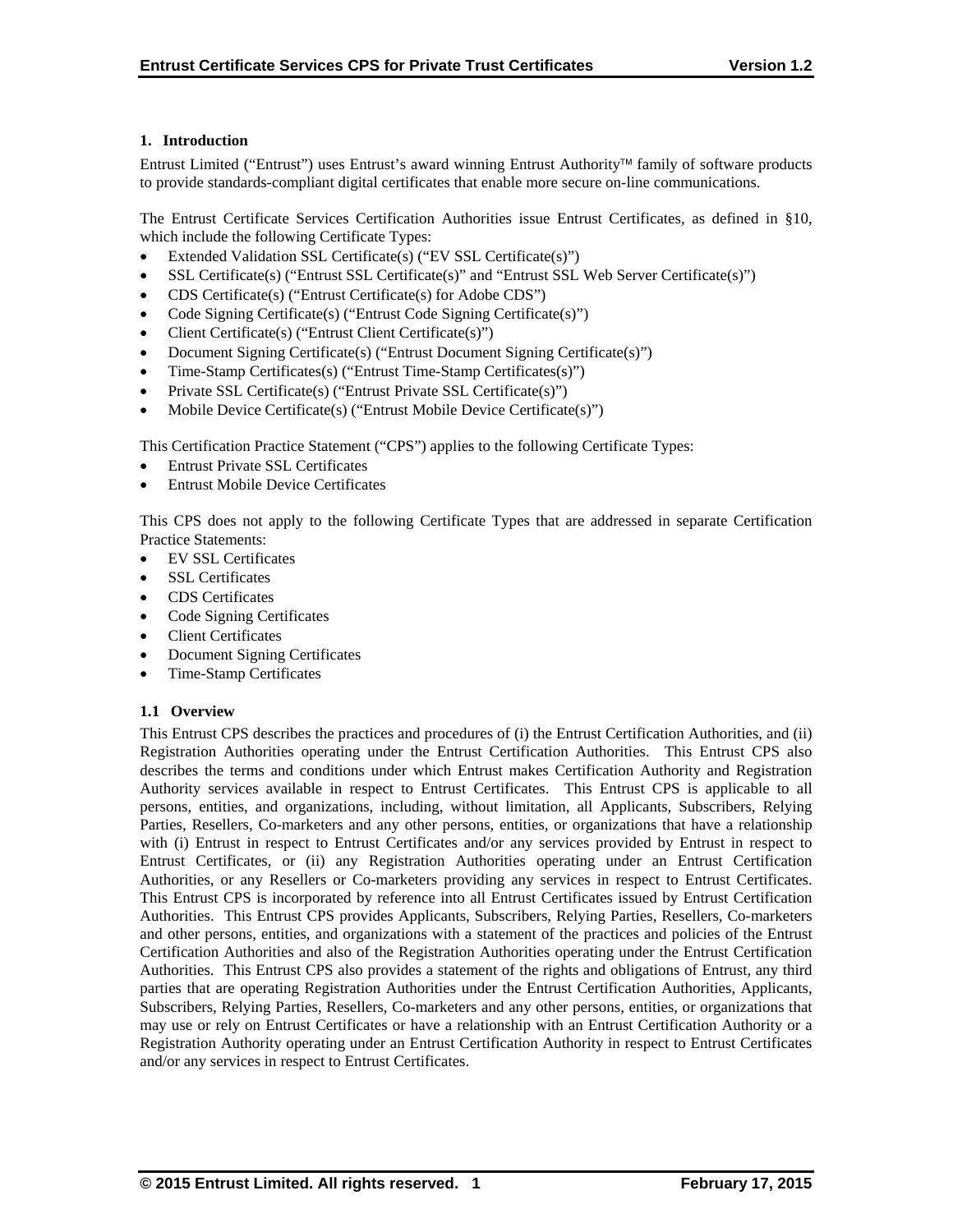## **1.2 Identification**

This document is called the Entrust Certificate Services Certification Practice Statement for Private Trust Certificates.

## **1.2.1 End Entity Entrust Certificates**

Each Certificate issued by the Entrust CA to a Subscriber contains an Object Identifier (OID) defined by the Entrust CA in the certificate's certificatePolicies extension that:

- 1. indicates which Entrust CA policy statement (i.e. this CPS) relates to that certificate, and which
- 2. asserts the Entrust CA's adherence to and compliance with this CPS.

The following OIDs have been registered by the Entrust CA for inclusion in Entrust Certificates:

| Entrust Private SSL Certificates:  | 2.16.840.1.114028.10.1.9.1 |
|------------------------------------|----------------------------|
| Entrust Mobile Device Certificates | 2.16.840.1.114028.10.1.9.4 |

## **1.2.2 Subordinate CA Certificates**

Each Certificate issue by the Entrust CA to a Subordinate CA contains a certificate policy OID. Details about Subordinate CA Certificates specified in Appendix B.

Subordinate CA Certificates issued to an Entrust CA will contain either the any policy OID or an OID identifying the specific policy for that CA.

Subordinate Certificates issued to a third party CA will contain a policy OID identifying the specific policy for that CA.

## **1.3 Community and Application**

## **1.3.1 Certification Authorities**

In the Entrust public-key infrastructure, Certification Authorities may accept Certificate Signing Requests (CSRs) and Public Keys from Applicants whose identity has been verified as provided herein by an Entrust-operated Registration Authority or by an independent third-party Registration Authority operating under an Entrust Certification Authority. If an Entrust Certificate Application is verified, the verifying Registration Authority will send a request to an Entrust Certification Authority for the issuance of an Entrust Certificate. The Entrust Certification Authority will create an Entrust Certificate containing the Public Key and identification information contained in the request sent by the Registration Authority to that Entrust Certification Authority. The Entrust Certificate created in response to the request will be digitally signed by the Entrust Certification Authority.

Only Certification Authorities authorized by Entrust are permitted to issue Entrust Certificates. In the event that more than one Certification Authority is authorized to issue Entrust Certificates, Entrust will post a list of authorized Certification Authorities in the Entrust Repository.

#### **1.3.2 Registration Authorities**

In the Entrust public-key infrastructure, Registration Authorities under the Entrust Certification Authorities may accept Entrust Certificate Applications from Applicants and perform a limited verification of the information contained in such Entrust Certificate Applications. The information provided is verified according to the procedures established by the Entrust Policy Authority. A Registration Authority operating under an Entrust Certification Authority may send a request to such Entrust Certification Authority to issue an Entrust Certificate to the Applicant.

Only Registration Authorities authorized by Entrust are permitted to submit requests to an Entrust Certification Authority for the issuance of Entrust Certificates.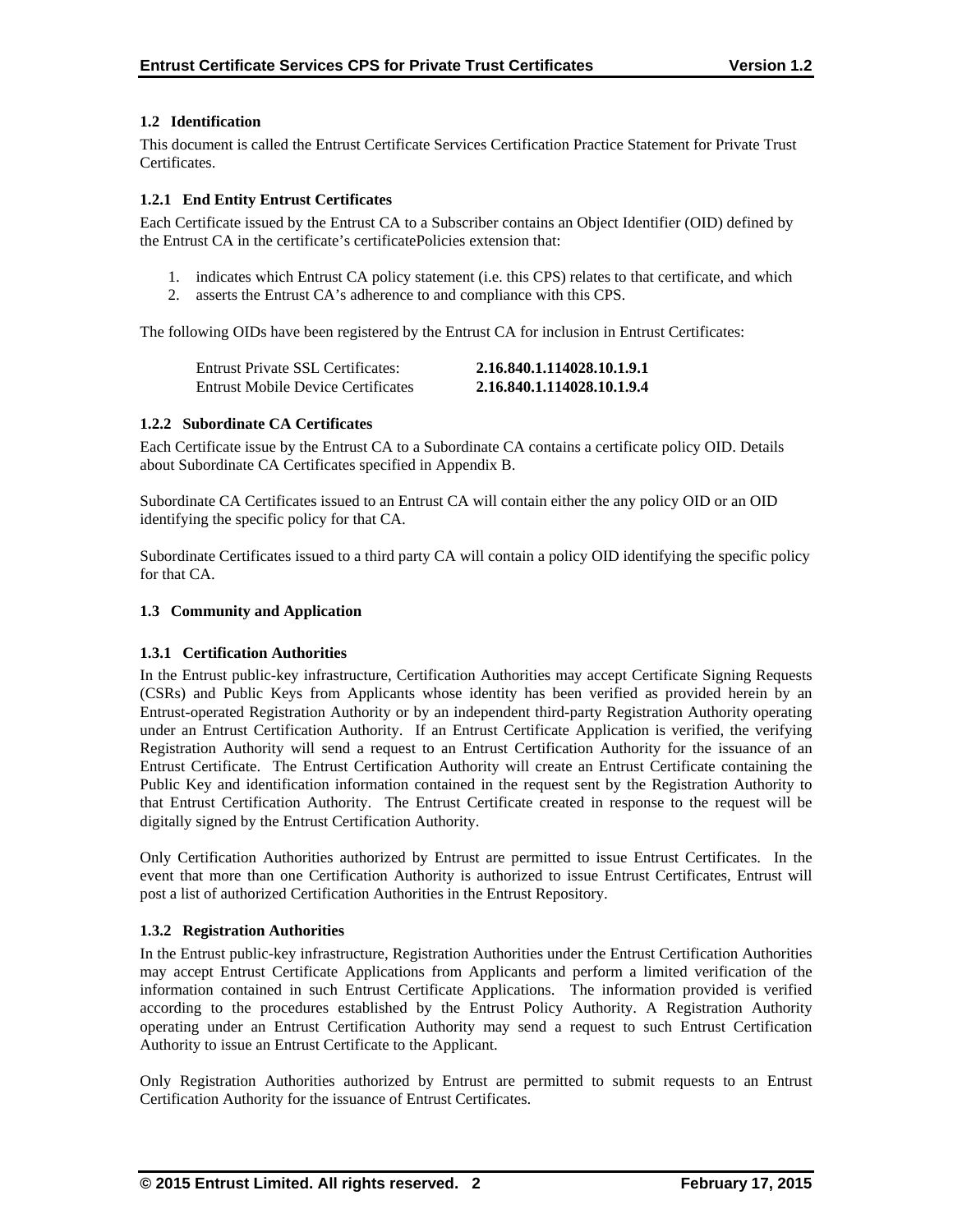## **1.3.3 End Entities**

End entities for the Entrust public-key infrastructure consist of:

- 1. **Applicants** An Applicant is a person, entity, or organization that has applied for, but has not yet been issued an Entrust Certificate.
- 2. **Subscribers**  A Subscriber is a person, entity, or organization that has been issued an Entrust Certificate.
- 3. **Relying Parties**  A Relying Party is a person, entity, or organization that relies on or uses an Entrust Certificate and/or any other information provided in an Entrust Repository to verify the identity and Public Key of a Subscriber and/or use such Public Key to send or receive encrypted communications to or from a Subscriber.

Additionally, Certificate Beneficiaries are express third party beneficiaries of this CPS and all agreements into which it is incorporated.

#### **1.3.4 Applicability**

This Entrust CPS is applicable to the following Certificate Types issued by Entrust Certification Authorities.

#### Entrust Private SSL Certificates

Private SSL Certificates are intended for use in establishing web-based data communication conduits via TLS/SSL protocols. Entrust Private SSL Certificates conform to the requirements of the ITU-T X.509 v3 standard. The primary purpose of a Private SSL Certificate is to facilitate the exchange of encryption keys in order to enable the encrypted communication of information over the Internet between the user of an Internet browser and a secure server.

#### Entrust Mobile Device Certificates

Mobile Device Certificates are intended to allow the identification of mobile devices. Entrust Mobile Device Certificates conform to the requirements of the ITU-T X.509 v3 standard. The primary purpose of a Mobile Device Certificate is to provide a trusted identity to a service to obtain authorization to use that service.

#### **1.4 Certificate Usage**

Entrust private certificates are issued to organizations to allow servers, devices and individuals to identify themselves to entities and services of the organization for authorization.

#### **1.5 Contact Details**

#### **1.5.1 Specification Administration Organization**

The Entrust CPS is administered by the Entrust Policy Authority; it is based on the policies established by Entrust Limited.

#### **1.5.2 Contact Person**

The contact information for questions about Entrust Certificates is:

 Entrust Limited 1000 Innovation Drive Ottawa, Ontario Canada K2K 3E7 Attn: Entrust Certificate Services Tel: 1-866-267-9297 or 1-613-270-2680 Fax: 1-877-839-3538 or 1-613-270-3260 Email: ssl@Entrust.com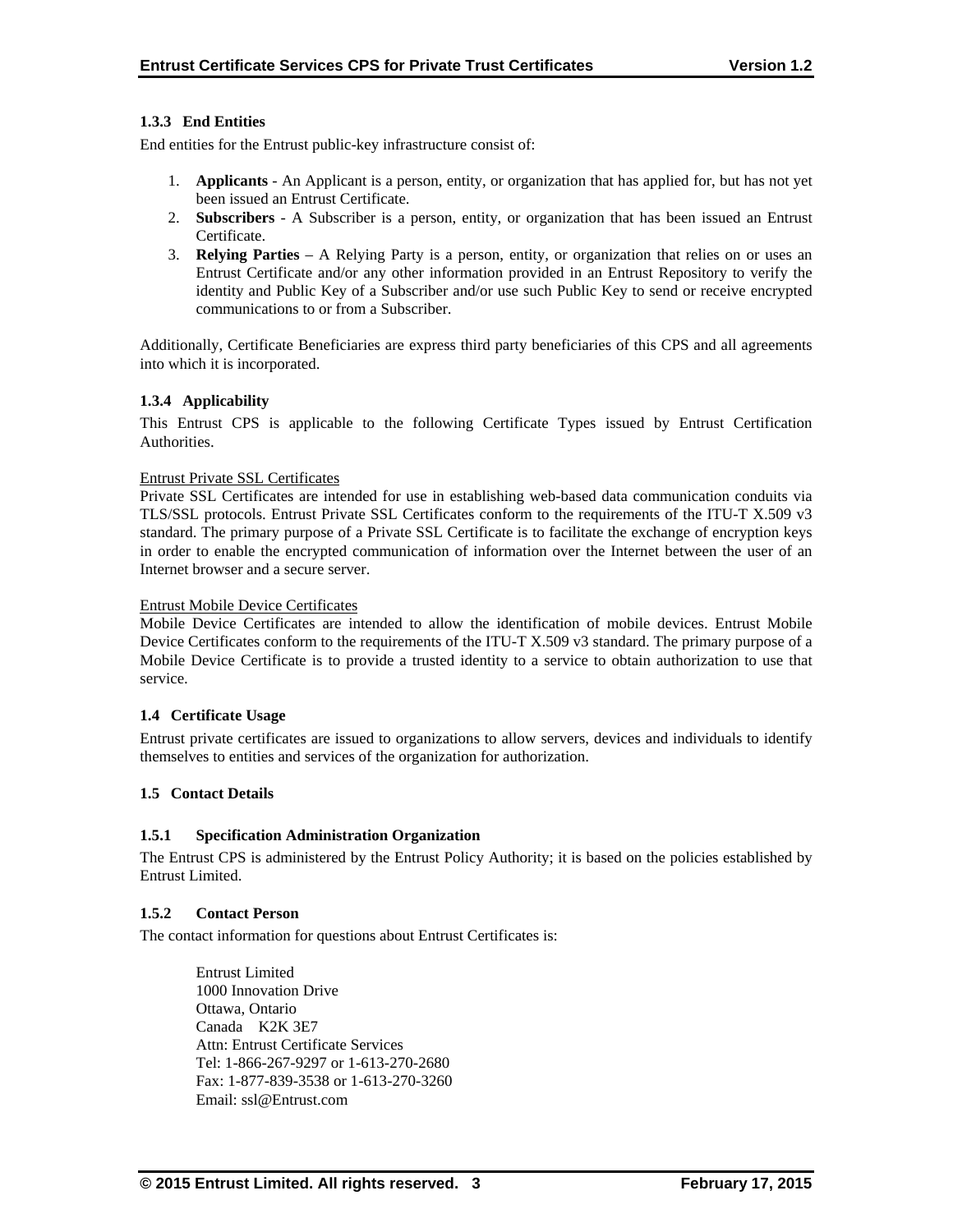## **2. General Provisions**

## **2.1 Obligations**

## **2.1.1 Certification Authority Obligations**

An Entrust Certification Authority shall:

- (i) provide Certification Authority services in accordance with the terms and conditions of the Entrust CPS;
- (ii) upon receipt of a request from a Registration Authority operating under such Entrust Authority, issue an Entrust Certificate in accordance with the terms and conditions of the Entrust CPS;
- (iii) make available Entrust Certificate revocation information by issuing Entrust Certificates and by issuing and making available Entrust Certificate CRLs in an Entrust Repository in accordance with the terms and conditions of the Entrust CPS;
- (iv) issue and publish Entrust Certificate CRLs on a regular schedule in accordance with the terms and conditions of the Entrust CPS; and
- (v) upon receipt of a revocation request from a Registration Authority operating under such Entrust Certification Authority, revoke the specified Entrust Certificate in accordance with the terms and conditions of the Entrust CPS.

In operating the Entrust Certification Authorities, Entrust may use one or more representatives or agents to perform its obligations under the Entrust CPS, any Subscription Agreements, or any Relying Party Agreements, provided that Entrust shall remain responsible for its performance.

## **2.1.2 Registration Authority Obligations**

A Registration Authority operating under an Entrust Certification Authority shall:

- (i) receive Entrust Certificate Applications in accordance with the terms and conditions of the Entrust CPS;
- (ii) perform, log and secure limited verification of information submitted by Applicants when applying for Entrust Certificates, and if such verification is successful, submit a request to an Entrust Certification Authority for the issuance of an Entrust Certificate, all in accordance with the terms and conditions of the Entrust CPS:
- (iii) receive and verify requests from Subscribers for the revocation of Entrust Certificates, and if the verification of a revocation request is successful, submit a request to an Entrust Certification Authority for the revocation of such Entrust Certificate, all in accordance with the terms and conditions of the Entrust CPS;
- (iv) notify Subscribers, in accordance with the terms and conditions of the Entrust CPS, that an Entrust Certificate has been issued to them; and
- (v) notify Subscribers, in accordance with the terms and conditions of the Entrust CPS, that an Entrust Certificate issued to them has been revoked or will soon expire.

Entrust may use one or more representatives or agents to perform its obligations in respect of an Entrustoperated Registration Authority under the Entrust CPS, any Subscription Agreements, or any Relying Party Agreements, provided that Entrust shall remain responsible for the performance of such representatives or agents under the Entrust CPS, any Subscription Agreements, or any Relying Party Agreements. Entrust may appoint independent third parties to act as Registration Authorities under an Entrust Certification Authority. Such independent third-party Registration Authorities shall be responsible for their performance under the Entrust CPS, any Subscription Agreements, or any Relying Party Agreements. Entrust shall not be responsible for the performance of such independent third-party Registration Authorities. Independent third-party Registration Authorities may use one or more representatives or agents to perform their obligations when acting as a Registration Authority under an Entrust Certification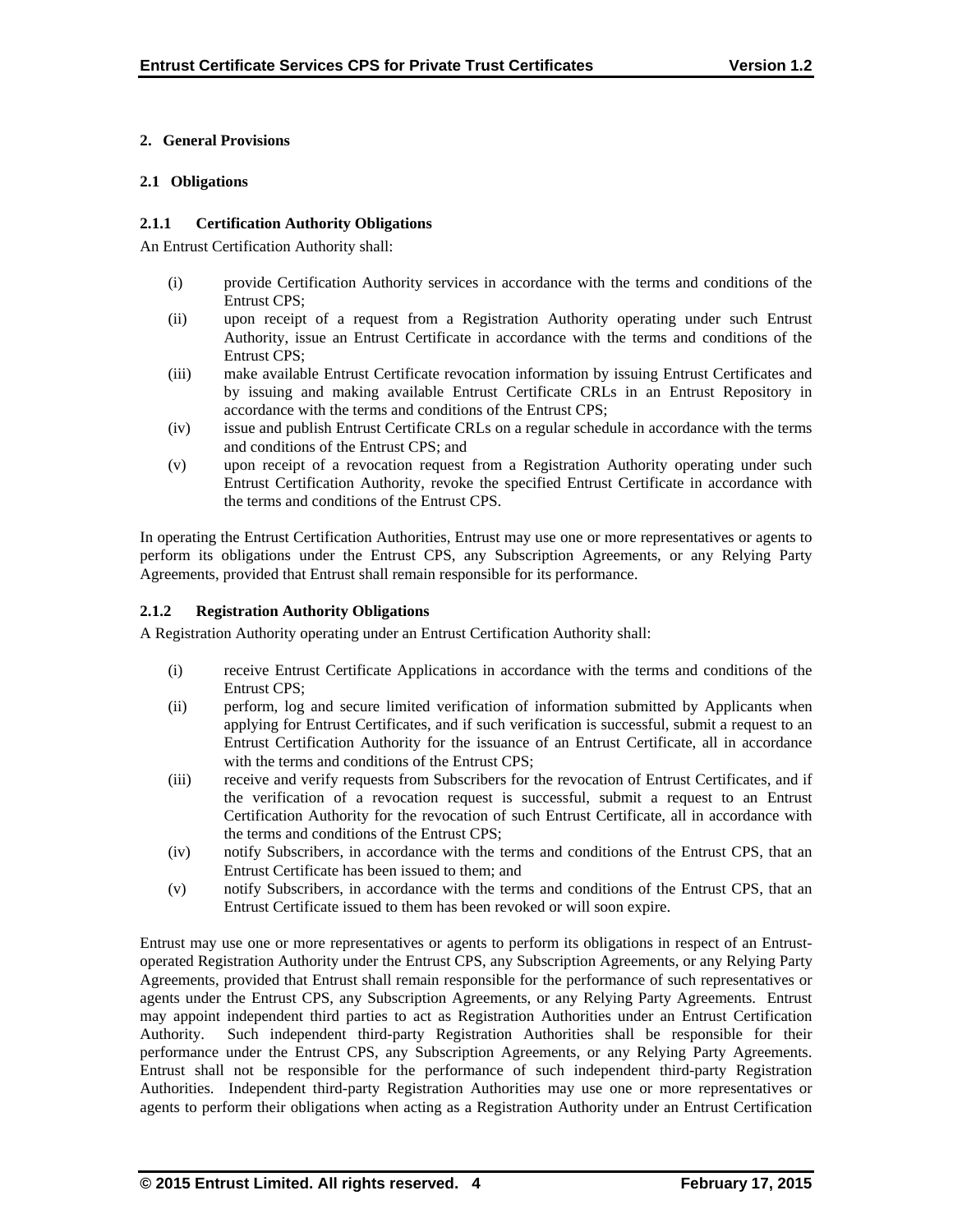Authority. Independent third-party Registration Authorities shall remain responsible for the performance of such representatives or agents under the Entrust CPS, any Subscription Agreements, or any Relying Party Agreements. Entrust may appoint Resellers and Co-marketers for (i) Entrust Certificates, and (ii) services provided in respect to Entrust Certificates. Such Resellers and Co-marketers shall be responsible for their performance under the Entrust CPS, any Subscription Agreements, or any Relying Party Agreements. Entrust shall not be responsible for the performance of any such Resellers and Co-marketers. Resellers and Co-marketers may use one or more representatives or agents to perform their obligations under the Entrust CPS, any Subscription Agreements, or any Relying Party Agreements. Resellers and Comarketers shall remain responsible for the performance of such representatives or agents under the Entrust CPS, any Subscription Agreements, or any Relying Party Agreements. Independent third-party Registration Authorities, Resellers, and Co-marketers shall be entitled to receive all of the benefit of all (i) disclaimers of representations, warranties, and conditions, (ii) limitations of liability, (iii) representations and warranties from Applicants, Subscribers, and Relying Parties, and (iv) indemnities from Applicants, Subscribers, and Relying Parties, set forth in this Entrust CPS, any Subscription Agreements, and any Relying Party Agreements.

## **2.1.3 Subscriber Obligations**

Subscribers and Applicants shall:

- (i) understand and, if necessary, receive proper education in the use of Public-Key cryptography and Certificates including Entrust Certificates;
- (ii) provide, in any communications with Entrust or an independent third-party Registration Authority, correct information with no errors, misrepresentations, or omissions;
- (iii) provide verification information that Entrust may request, within the time period requested;
- (iv) generate a new, secure, and cryptographically sound Key Pair to be used in association with the Subscriber's Entrust Certificate or Applicant's Entrust Certificate Application, if not generated by an Entrust Certification Authority;
- (v) read and agree to all terms and conditions of the Entrust CPS and Subscription Agreement;
- (vi) refrain from modifying the contents of an Entrust Certificate;
- (vii) use Entrust Certificates exclusively for legal and authorized purposes in accordance with the terms and conditions of the Entrust CPS and applicable laws;
- (viii) only use an Entrust Certificate on behalf of the person, entity, or organization listed as the Subject in such Entrust Certificate;
- (ix) keep confidential and properly protect the Subscriber's or Applicant's Private Keys;
- (x) notify Entrust or, if Applicant submitted its Entrust Certificate Application to an independent third-party Registration Authority, such independent third-party Registration Authority, as soon as reasonably practicable of any change to any information included in the Applicant's Entrust Certificate Application or any change in any circumstances that would make the information in the Applicant's Entrust Certificate Application misleading or inaccurate;
- (xi) notify Entrust or, if Subscriber received its Entrust Certificate through an independent third-party Registration Authority, such independent third-party Registration Authority, as soon as reasonably practicable of any change to any information included in the Subscriber's Entrust Certificate or any change in any circumstances that would make the information in the Subscriber's Entrust Certificate misleading or inaccurate;
- (xii) immediately cease to use an Entrust Certificate if any information included in the Subscriber's Entrust Certificate or if a change in circumstances would make the information in the Subscriber's Entrust Certificate misleading or inaccurate;
- (xiii) notify Entrust or, if Subscriber received its Entrust Certificate from an independent third-party Registration Authority, such independent third-party Registration Authority, immediately of any suspected or actual Compromise of the Subscriber's or Applicant's Private Keys and request the revocation of such Entrust Certificate;
- (xiv) immediately cease to use the Subscriber's Entrust Certificate upon (a) expiration or revocation of such Entrust Certificate, or (b) any suspected or actual Compromise of the Private Key corresponding to the Public Key in such Entrust Certificate, and remove such Entrust Certificate from the devices and/or software in which it has been installed, where applicable;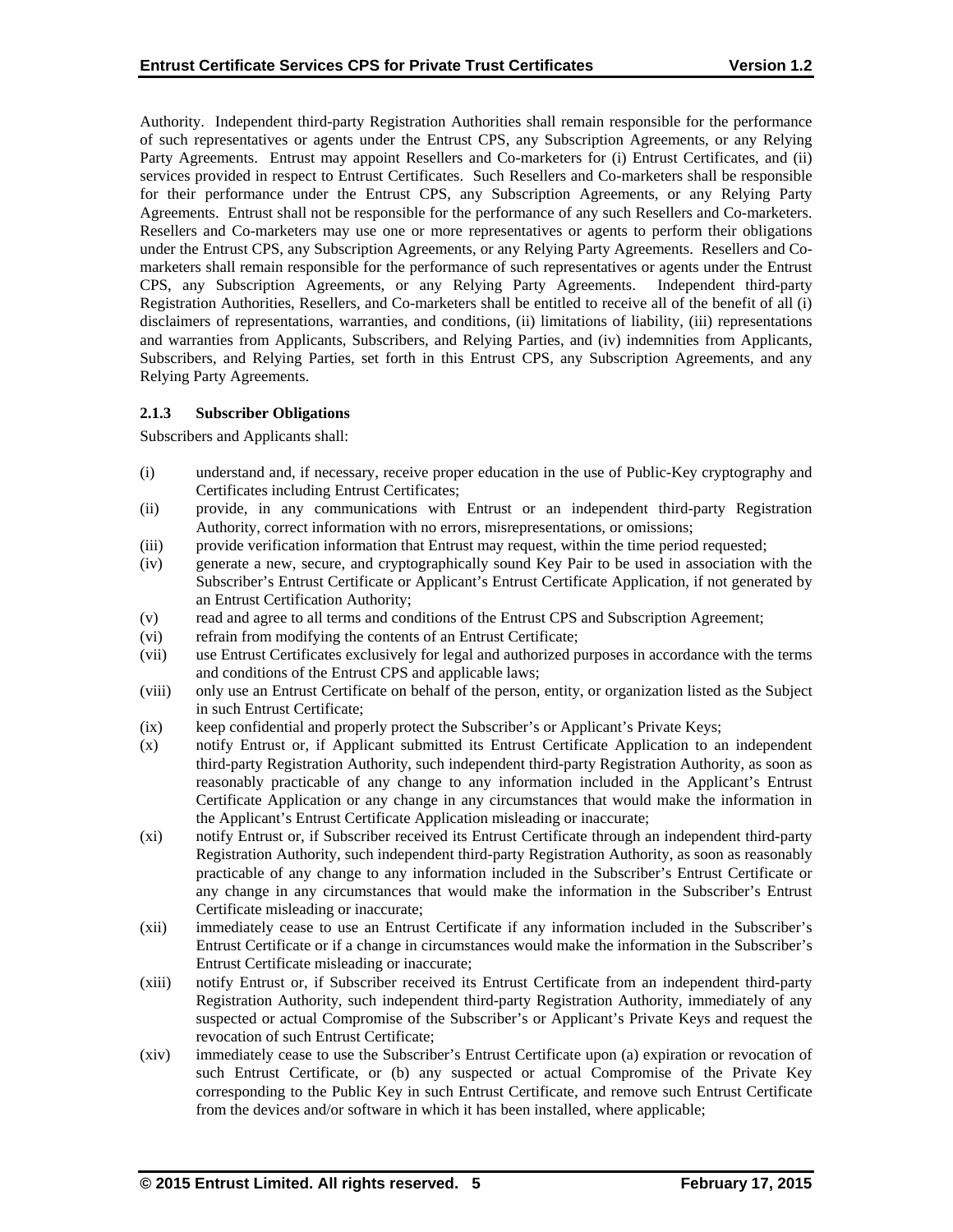- (xv) refrain from using the Subscriber's Private Key corresponding to the Public Key in the Subscriber's Entrust Certificate to sign other Certificates; and
- (xvi) use the Subscriber's or Applicant's own judgment about whether it is appropriate, given the level of security and trust provided by an Entrust Certificate, to use an Entrust Certificate in any given circumstance.

Entrust Certificates and related information may be subject to export, import, and/or use restrictions. Subscribers shall comply with all laws and regulations applicable to a Subscriber's right to export, import, and/or use Entrust Certificates and/or related information, including, without limitation, all laws and regulations in respect to nuclear, chemical or biological weapons proliferation. Subscribers shall be responsible for procuring all required licenses and permissions for any export, import, and/or use of Entrust Certificates and/or related information. Certain cryptographic techniques, software, hardware, and firmware ("Technology") that may be used in processing or in conjunction with Entrust Certificates may be subject to export, import, and/or use restrictions. Subscribers shall comply with all laws and regulations applicable to a Subscriber's right to export, import, and/or use such Technology or related information. Subscribers shall be responsible for procuring all required licenses and permissions for any export, import, and/or use of such Technology or related information.

## **2.1.3.1 Subscriber and Applicant Representations and Warranties**

Subscribers and Applicants represent and warrant to Entrust and to all Certificate Beneficiaries, that:

- (i) all information provided, and all representations made, by Subscriber in relation to any Entrust Certificates are and will be complete and accurate (and Subscriber shall promptly update such information and representations from time to time as necessary to maintain such completeness and accuracy);
- (ii) provision of verification information reasonably requested by Entrust or its delegate will not be unreasonably delayed;
- (iii) the Private Key corresponding to the Public Key submitted to Entrust in connection with an Entrust Certificate Application was created using sound cryptographic techniques, if not generated by an Entrust Certification Authority;
- (iv) all measures necessary have been taken to maintain sole control of, keep confidential, and properly protect the Private Key (and any associated access information or device  $-$  e.g., password or token) at all times;
- (v) any information provided to Entrust or to any independent third-party Registration Authorities in connection with an Entrust Certificate Application does not infringe, misappropriate, dilute, unfairly compete with, or otherwise violate the intellectual property, or other rights of any person, entity, or organization in any jurisdiction;
- (vi) the Entrust Certificate(s) shall not be installed or used until it has reviewed and verified the accuracy of the data in each Certificate;
- (vii) Entrust shall be immediately notified if any information included in the Entrust Certificate Application changes or if a change in circumstances would make the information in the Entrust Certificate Application misleading or inaccurate;
- (viii) all use of the Entrust Certificate and its associated Private Key shall cease immediately, and the Subscriber shall promptly notify Entrust and request the revocation of the Entrust Certificate, if (1) any information included in the Entrust Certificate changes, is or becomes incorrect or inaccurate, or if a change in circumstances would make the information in the Entrust Certificate incorrect, misleading or inaccurate; or (2) there is any actual or suspected misuse or compromise of the Private Key associated with the Public Key in the Entrust Certificate;
- (ix) all use of the (1) Entrust Certificate and (2) Private Key associated with the Public Key in such Entrust Certificate shall cease upon expiration or revocation of such Entrust Certificate and such Entrust Certificate shall be removed from the devices and/or software in which it has been installed;
- (x) the Entrust Certificates will not be used for any hazardous or unlawful (including tortious) activities; and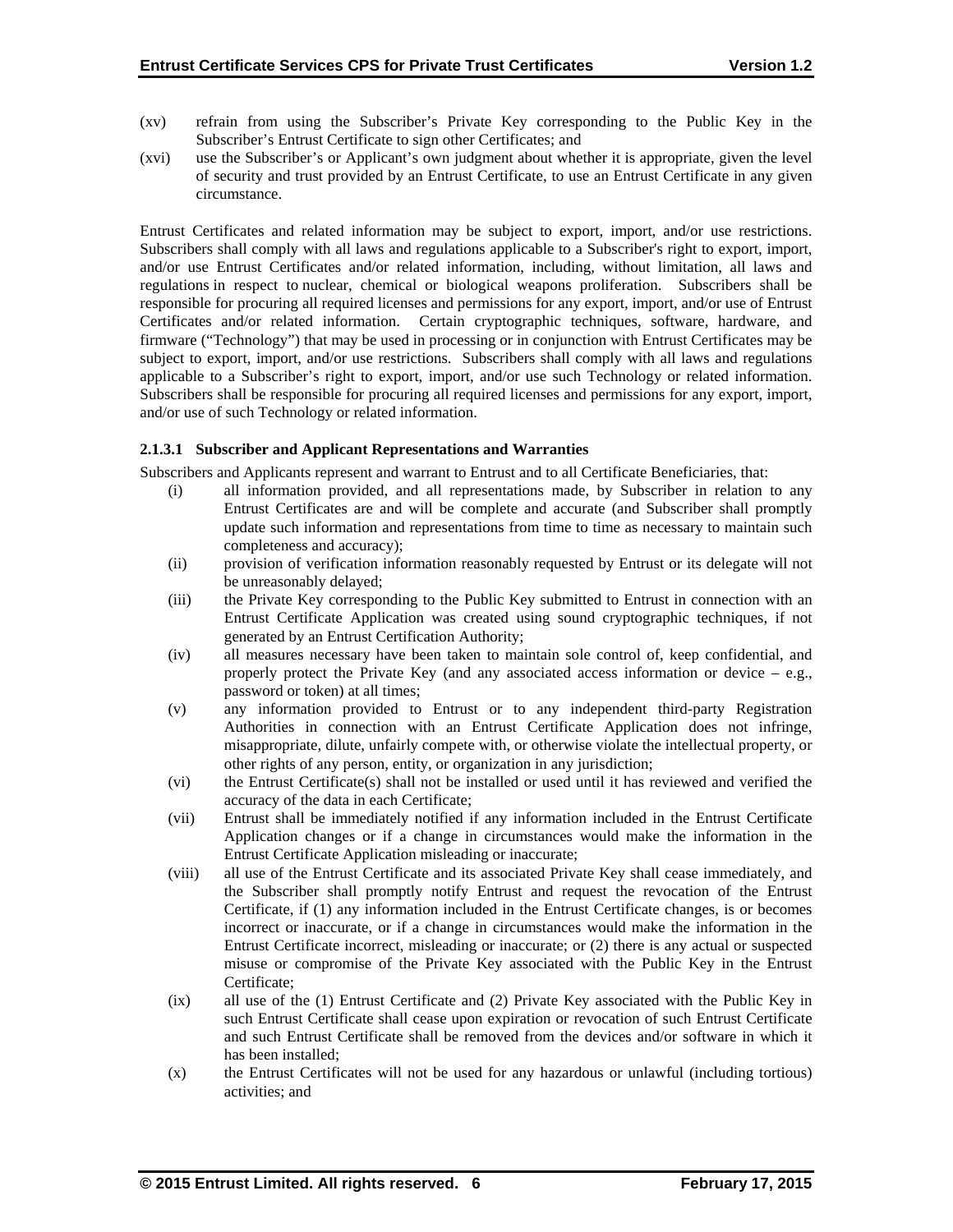(xi) the subject named in the Entrust Certificate corresponds to the Subscriber, and that it legally exists as a valid entity in the jurisdiction of incorporation specified in the Entrust Certificates;

## Entrust Private SSL Certificates

Subscribers and Applicants represent and warrant to Entrust and to all Certificate Beneficiaries, that:

(xii) the Entrust Certificate shall be installed only on the server accessible at the domain name listed in the Entrust Certificate, and will only be used in compliance with all applicable laws, solely for authorized company business, and solely in accordance with the Subscription Agreement and the CPS.

#### **2.1.3.2 Subscriber Notice Requirements**

No stipulation.

#### **2.1.4 Relying Party Obligations**

Relying Parties shall:

- (i) understand and, if necessary, receive proper education in the use of Public-Key cryptography and Certificates including Entrust Certificates;
- (ii) read and agree to all terms and conditions of the Entrust CPS and the Relying Party Agreement;
- (iii) verify Entrust Certificates, including use of CRLs, in accordance with the certification path validation procedure specified in ITU-T Rec. X.509:2005 | ISO/IEC 9594-8 (2005), taking into account any critical extensions and approved technical corrigenda as appropriate; and
- (iv) make their own judgment and rely on an Entrust Certificate only if such reliance is reasonable in the circumstances, including determining whether such reliance is reasonable given the nature of the security and trust provided by an Entrust Certificate and the value of any transaction that may involve the use of an Entrust Certificate.
- (v) trust and make use of an Entrust Certificate only if the Entrust Certificate has not expired or been revoked and if a proper chain of trust can be established to a trustworthy root.

Entrust Certificates and related information may be subject to export, import, and/or use restrictions. Relying Parties shall comply with all laws and regulations applicable to a Relying Party's right to use Entrust Certificates and/or related information, including, without limitation, all laws and regulations in respect to nuclear, chemical or biological weapons proliferation. Relying Parties shall be responsible for procuring all required licenses and permissions for any export, import, and/or use of Entrust Certificates and/or related information. Certain cryptographic techniques, software, hardware, and firmware ("Technology") that may be used in processing or in conjunction with Entrust Certificates may be subject to export, import, and/or use restrictions. Relying Parties shall comply with all laws and regulations applicable to a Relying Party's right to export, import, and/or use such Technology or related information. Relying Parties shall be responsible for procuring all required licenses and permissions for any export, import, and/or use of such Technology or related information.

#### **2.1.4.1 Relying Party Representations and Warranties**

Relying Parties represent and warrant to Entrust that:

- (i) the Relying Party shall properly validate an Entrust Certificate before making a determination about whether to rely on such Entrust Certificate, including confirmation that the Entrust Certificate has not expired or been revoked and that a proper chain of trust can be established to a trustworthy root;
- (ii) the Relying Party shall not rely on an Entrust Certificate that cannot be validated back to a trustworthy root;
- (iii) the Relying Party shall exercise its own judgment in determining whether it is reasonable under the circumstances to rely on an Entrust Certificate, including determining whether such reliance is reasonable given the nature of the security and trust provided by an Entrust Certificate and the value of any transaction that may involve the use of an Entrust Certificate; and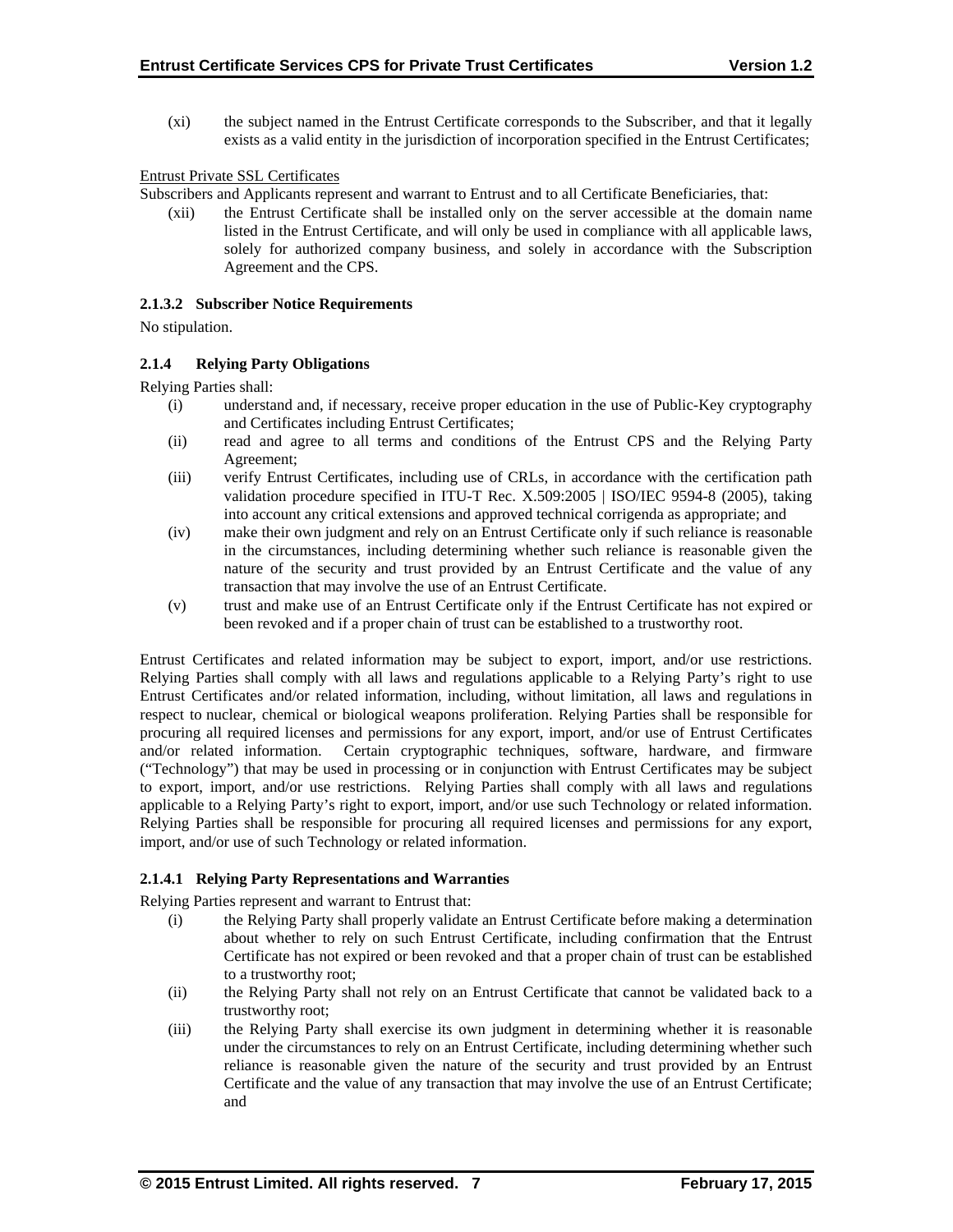- (iv) the Relying Party shall not use an Entrust Certificate for any hazardous or unlawful (including tortious) activities.
- (v) the Relying Party shall not rely on a revoked or expired Entrust Certificate.

## **2.1.5 Repository Obligations**

An Entrust Repository shall:

- (i) make available, in accordance with the terms and conditions of the Entrust CPS, Entrust Certificate revocation information published by an Entrust Certification Authority; and
- (ii) make available a copy of the Entrust CPS and other information related to the products and services provided by Entrust Certification Authorities and any Registration Authorities operating under the Entrust Certification Authorities.

## **2.2 Liability**

**THE MAXIMUM CUMULATIVE LIABILITY OF ENTRUST, ANY INDEPENDENT THIRD-PARTY REGISTRATION AUTHORITIES OPERATING UNDER AN ENTRUST CERTIFICATION AUTHORITY, RESELLERS, CO-MARKETERS OR ANY SUBCONTRACTORS, DISTRIBUTORS, AGENTS, SUPPLIERS, EMPLOYEES OR DIRECTORS OF ANY OF THE FOREGOING TO ANY APPLICANTS, SUBSCRIBERS, RELYING PARTIES OR ANY OTHER PERSONS, ENTITIES, OR ORGANIZATIONS FOR ANY LOSSES, COSTS, EXPENSES, LIABILITIES, DAMAGES, CLAIMS, OR SETTLEMENT AMOUNTS ARISING OUT OF OR RELATING TO USE OF AN ENTRUST CERTIFICATE OR ANY SERVICES PROVIDED IN RESPECT TO ANY ENTRUST CERTIFICATES IS LIMITED BY THIS ENTRUST CPS. THIS ENTRUST CPS ALSO CONTAINS LIMITED WARRANTIES, LIMITATIONS ON LIABILITY, AND DISCLAIMERS OF REPRESENTATIONS, WARRANTIES AND CONDITIONS.** 

## **2.2.1 CA Liability**

#### **2.2.1.1 Warranties and Limitations on Warranties**

Entrust makes the following limited warranties to Subscribers with respect to the operation of Entrust Certification Authorities:

- (i) Entrust Certification Authorities shall provide Repository services consistent with the practices and procedures set forth in this Entrust CPS;
- (ii) Entrust Certification Authorities shall perform Entrust Certificate issuance consistent with the procedures set forth in this Entrust CPS; and
- (iii) Entrust Certification Authorities shall provide revocation services consistent with the procedures set forth in this Entrust CPS.

Notwithstanding the foregoing, in no event does Entrust, any independent third-party Registration Authority operating under an Entrust Certification Authority, or any Resellers, Co-marketers, or any subcontractors, distributors, agents, suppliers, employees, or directors of any of the foregoing make any representations, or provide any warranties, or conditions to any Applicants, Subscribers, Relying Parties, or any other persons, entities, or organizations with respect to (i) the techniques used in the generation and storage of the Private Key corresponding to the Public Key in an Entrust Certificate, including, whether such Private Key has been Compromised or was generated using sound cryptographic techniques, (ii) the reliability of any cryptographic techniques or methods used in conducting any act, transaction, or process involving or utilizing an Entrust Certificate, (iii) any software whatsoever, or (iv) non-repudiation of any Entrust Certificate or any transaction facilitated through the use of an Entrust Certificate, since such determination is a matter of applicable law.

Applicants, Subscribers, and Relying Parties acknowledge and agree that operations in relation to Entrust Certificates and Entrust Certificate Applications are dependent on the transmission of information over communication infrastructures such as, without limitation, the Internet, telephone and telecommunications lines and networks, servers, firewalls, proxies, routers, switches, and bridges ("Telecommunication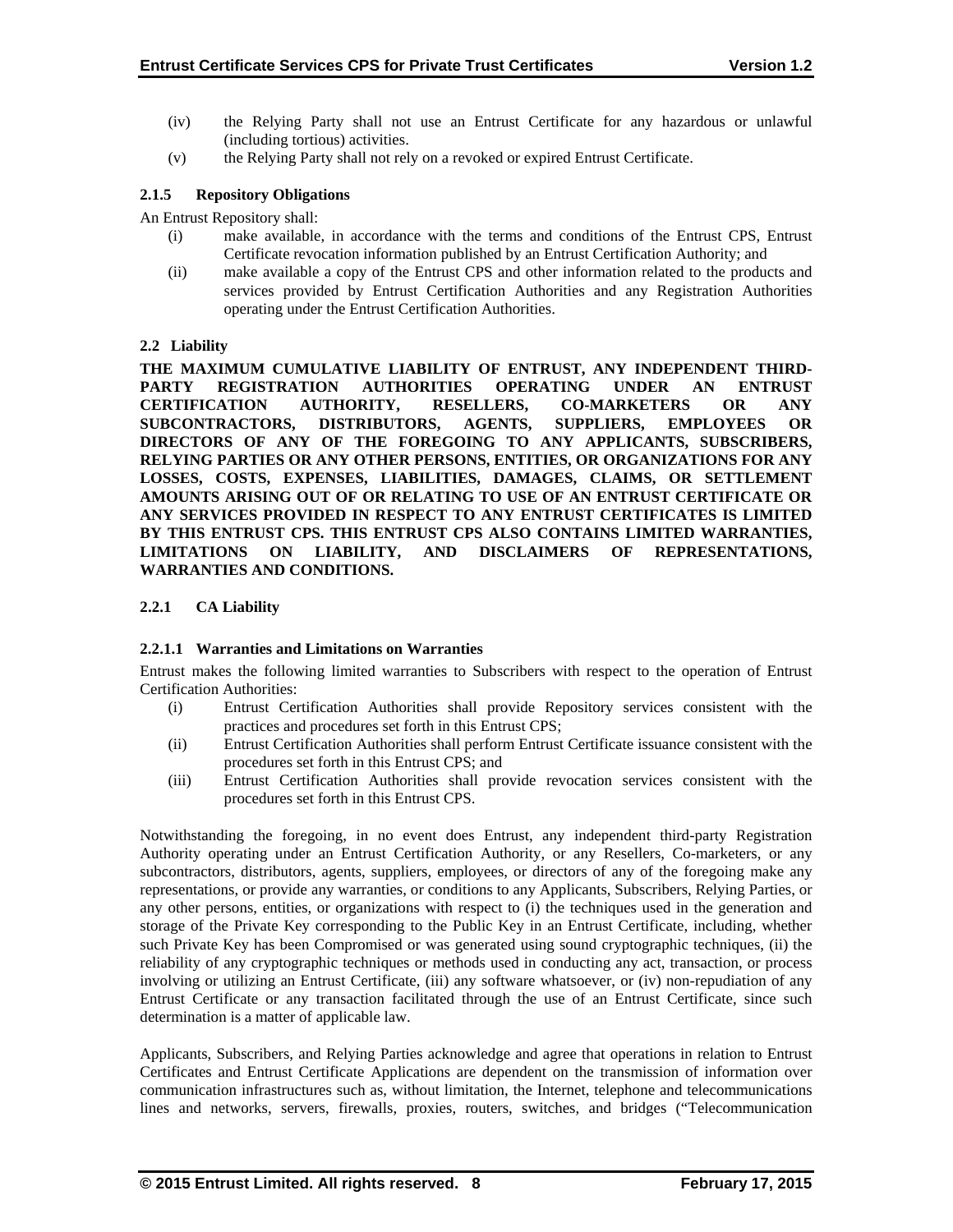Equipment") and that this Telecommunication Equipment is not under the control of Entrust or any independent third-party Registration Authority operating under an Entrust Certification Authority, or any Resellers, Co-marketers, or any subcontractors, distributors, agents, suppliers, employees, or directors of any of the foregoing. Neither Entrust nor any independent third-party Registration Authority operating under an Entrust Certification Authority, or any Resellers, Co-marketers, or any subcontractors, distributors, agents, suppliers, employees, or directors of any of the foregoing shall be liable for any error, failure, delay, interruption, defect, or corruption in relation to an Entrust Certificate, an Entrust Certificate CRL, Entrust OCSP message, or an Entrust Certificate Application to the extent that such error, failure, delay, interruption, defect, or corruption is caused by such Telecommunication Equipment.

## **2.2.1.2 Disclaimers**

**EXCEPT AS SPECIFICALLY PROVIDED IN SECTION 2.2.1.1, NEITHER ENTRUST NOR ANY INDEPENDENT THIRD-PARTY REGISTRATION AUTHORITY OPERATING UNDER AN ENTRUST CERTIFICATION AUTHORITY, NOR ANY RESELLERS, CO-MARKETERS, OR ANY SUBCONTRACTORS, DISTRIBUTORS, AGENTS, SUPPLIERS, EMPLOYEES, OR DIRECTORS OF ANY OF THE FOREGOING MAKE ANY REPRESENTATIONS OR GIVE ANY WARRANTIES OR CONDITIONS, WHETHER EXPRESS, IMPLIED, STATUTORY, BY USAGE OF TRADE, OR OTHERWISE, AND ENTRUST AND ALL INDEPENDENT THIRD-PARTY REGISTRATION AUTHORITIES OPERATING UNDER AN ENTRUST CERTIFICATION AUTHORITY, AND ALL RESELLERS, CO-MARKETERS, AND ALL SUBCONTRACTORS, DISTRIBUTORS, AGENTS, SUPPLIERS, EMPLOYEES, AND DIRECTORS OF ANY OF THE FOREGOING SPECIFICALLY DISCLAIM ANY AND ALL REPRESENTATIONS, WARRANTIES, AND CONDITIONS OF MERCHANTABILITY, NON-INFRINGEMENT, TITLE, SATISFACTORY QUALITY, AND/OR FITNESS FOR A PARTICULAR PURPOSE.** 

## **2.2.1.3 Loss Limitations**

**IN NO EVENT SHALL THE TOTAL CUMULATIVE LIABILITY OF ENTRUST, ANY INDEPENDENT THIRD-PARTY REGISTRATION AUTHORITY OPERATING UNDER AN ENTRUST CERTIFICATION AUTHORITY, ANY RESELLERS, OR CO-MARKETERS, OR ANY SUBCONTRACTORS, DISTRIBUTORS, AGENTS, SUPPLIERS, EMPLOYEES, OR DIRECTORS OF ANY OF THE FOREGOING TO ANY APPLICANT, SUBSCRIBER, RELYING PARTY OR ANY OTHER PERSON, ENTITY, OR ORGANIZATION ARISING OUT OF OR RELATING TO ANY ENTRUST CERTIFICATE OR ANY SERVICES PROVIDED IN RESPECT TO ENTRUST CERTIFICATES, INCLUDING ANY USE OR RELIANCE ON ANY ENTRUST CERTIFICATE, EXCEED THE GREATER OF (1) ONE THOUSAND UNITED STATES DOLLARS (\$1,000.00 U.S.); AND (2) TWO TIMES THE FEES PAID BY THE APPLICABLE SUBSCRIBER TO ENTRUST DURING THE TWELVE MONTHS PRIOR TO THE INITIATION OF THE CLAIM TO A MAXIMUM OF ONE HUNDRED THOUSAND DOLLARS (\$100,000) (SUCH GREATER NUMBER REFERRED TO AS THE "CUMULATIVE DAMAGE CAP"). THIS LIMITATION SHALL APPLY ON A PER ENTRUST CERTIFICATE BASIS REGARDLESS OF THE NUMBER OF TRANSACTIONS OR CAUSES OF ACTION ARISING OUT OF OR RELATED TO SUCH ENTRUST CERTIFICATE OR ANY SERVICES PROVIDED IN RESPECT TO SUCH ENTRUST CERTIFICATE. THE FOREGOING LIMITATIONS SHALL APPLY TO ANY LIABILITY WHETHER BASED IN CONTRACT (INCLUDING FUNDAMENTAL BREACH), TORT (INCLUDING NEGLIGENCE), LEGISLATION OR ANY OTHER THEORY OF LIABILITY, INCLUDING ANY DIRECT, INDIRECT, SPECIAL, STATUTORY, PUNITIVE, EXEMPLARY, CONSEQUENTIAL, RELIANCE, OR INCIDENTAL DAMAGES.** 

**IN THE EVENT THAT LIABILITY ARISING OUT OF OR RELATING TO AN ENTRUST CERTIFICATE OR ANY SERVICES PROVIDED IN RESPECT TO AN ENTRUST CERTIFICATE EXCEEDS THE CUMULATIVE DAMAGE CAP SET FORTH IN THIS SECTION ABOVE, THE AMOUNTS AVAILABLE UNDER THE CUMULATIVE DAMAGE CAP**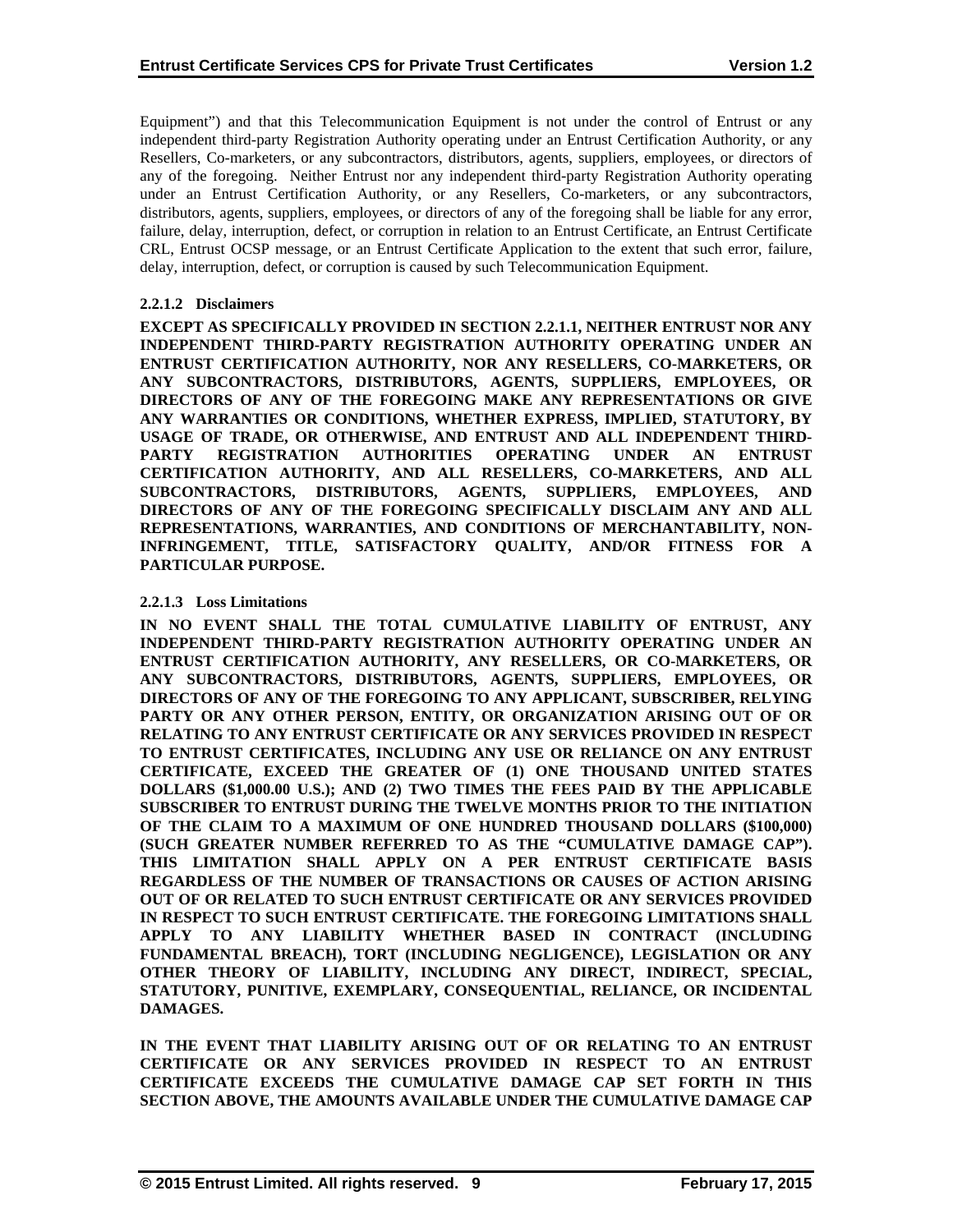**SHALL BE APPORTIONED FIRST TO THE EARLIEST CLAIMS TO ACHIEVE FINAL DISPUTE RESOLUTION UNLESS OTHERWISE ORDERED BY A COURT OF COMPETENT JURISDICTION. IN NO EVENT SHALL ENTRUST OR ANY INDEPENDENT THIRD-PARTY REGISTRATION AUTHORITY OPERATING UNDER AN ENTRUST CERTIFICATION AUTHORITY, OR ANY RESELLERS, CO-MARKETERS, OR ANY SUBCONTRACTORS, DISTRIBUTORS, AGENTS, SUPPLIERS, EMPLOYEES, OR DIRECTORS OF ANY OF THE FOREGOING BE OBLIGATED TO PAY MORE THAN THE CUMULATIVE DAMAGE CAP FOR ANY ENTRUST CERTIFICATE OR ANY SERVICES PROVIDED IN RESPECT TO AN ENTRUST CERTIFICATE REGARDLESS OF APPORTIONMENT AMONG CLAIMANTS.** 

**IN NO EVENT SHALL ENTRUST OR ANY INDEPENDENT THIRD-PARTY REGISTRATION AUTHORITY OPERATING UNDER AN ENTRUST CERTIFICATION AUTHORITY, OR ANY RESELLERS, CO-MARKETERS, OR ANY SUBCONTRACTORS, DISTRIBUTORS, AGENTS, SUPPLIERS, EMPLOYEES, OR DIRECTORS OF ANY OF THE FOREGOING BE LIABLE FOR ANY INCIDENTAL, SPECIAL, STATUTORY, PUNITIVE, EXEMPLARY, INDIRECT, RELIANCE, OR CONSEQUENTIAL DAMAGES (INCLUDING, WITHOUT LIMITATION, DAMAGES FOR LOSS OF BUSINESS, LOSS OF BUSINESS OPPORTUNITIES, LOSS OF GOODWILL, LOSS OF PROFITS, BUSINESS INTERRUPTION, LOSS OF DATA, LOST SAVINGS OR OTHER SIMILAR PECUNIARY LOSS) WHETHER ARISING FROM CONTRACT (INCLUDING FUNDAMENTAL BREACH), TORT (INCLUDING NEGLIGENCE), LEGISLATION OR ANY OTHER THEORY OF LIABILITY.** 

**THE FOREGOING LIMITATIONS SHALL APPLY NOTWITHSTANDING THE FAILURE OF ESSENTIAL PURPOSE OF ANY LIMITED REMEDY STATED HEREIN AND EVEN IF ENTRUST OR ANY INDEPENDENT THIRD-PARTY REGISTRATION AUTHORITY OPERATING UNDER AN ENTRUST CERTIFICATION AUTHORITY, OR ANY RESELLERS, CO-MARKETERS, OR ANY SUBCONTRACTORS, DISTRIBUTORS, AGENTS, SUPPLIERS, EMPLOYEES, OR DIRECTORS OF ANY OF THE FOREGOING HAVE BEEN ADVISED OF THE POSSIBILITY OF THOSE DAMAGES.** 

**SOME JURISDICTIONS DO NOT ALLOW THE EXCLUSION OR LIMITATION OF LIABILITY FOR CONSEQUENTIAL OR INCIDENTAL DAMAGES, SO THESE LIMITATIONS SET FORTH ABOVE MAY NOT APPLY TO CERTAIN APPLICANTS, SUBSCRIBERS, RELYING PARTIES, OR OTHER PERSONS, ENTITIES, OR ORGANIZATIONS. THE DISCLAIMERS OF REPRESENTATIONS, WARRANTIES, AND CONDITIONS AND THE LIMITATIONS OF LIABILITY IN THIS ENTRUST CPS CONSTITUTE AN ESSENTIAL PART OF THE ENTRUST CPS, ANY SUBSCRIPTION AGREEMENTS, AND ANY RELYING PARTY AGREEMENTS. ALL APPLICANTS, SUBSCRIBERS, RELYING PARTIES, AND OTHER PERSONS, ENTITIES, AND ORGANIZATIONS ACKNOWLEDGE THAT BUT FOR THESE DISCLAIMERS OF REPRESENTATIONS, WARRANTIES, AND CONDITIONS AND LIMITATIONS OF LIABILITY, ENTRUST WOULD NOT ISSUE ENTRUST CERTIFICATES TO SUBSCRIBERS AND NEITHER ENTRUST NOR ANY INDEPENDENT THIRD-PARTY REGISTRATION AUTHORITIES OPERATING UNDER AN ENTRUST CERTIFICATION AUTHORITY, NOR ANY RESELLERS, CO-MARKETERS, OR ANY SUBCONTRACTORS, DISTRIBUTORS, AGENTS, SUPPLIERS, EMPLOYEES, OR DIRECTORS OF ANY OF THE FOREGOING WOULD PROVIDE SERVICES IN RESPECT TO ENTRUST CERTIFICATES AND THAT THESE PROVISIONS PROVIDE FOR A REASONABLE ALLOCATION OF RISK.** 

## **2.2.1.4 Other Exclusions**

Without limitation, neither Entrust nor any independent third-party Registration Authorities operating under an Entrust Certification Authority, nor any Resellers or Co-marketers, or any subcontractors, distributors, agents, suppliers, employees, or directors of any of the foregoing shall be liable to any Applicants, Subscribers, Relying Parties or any other person, entity, or organization for any losses, costs,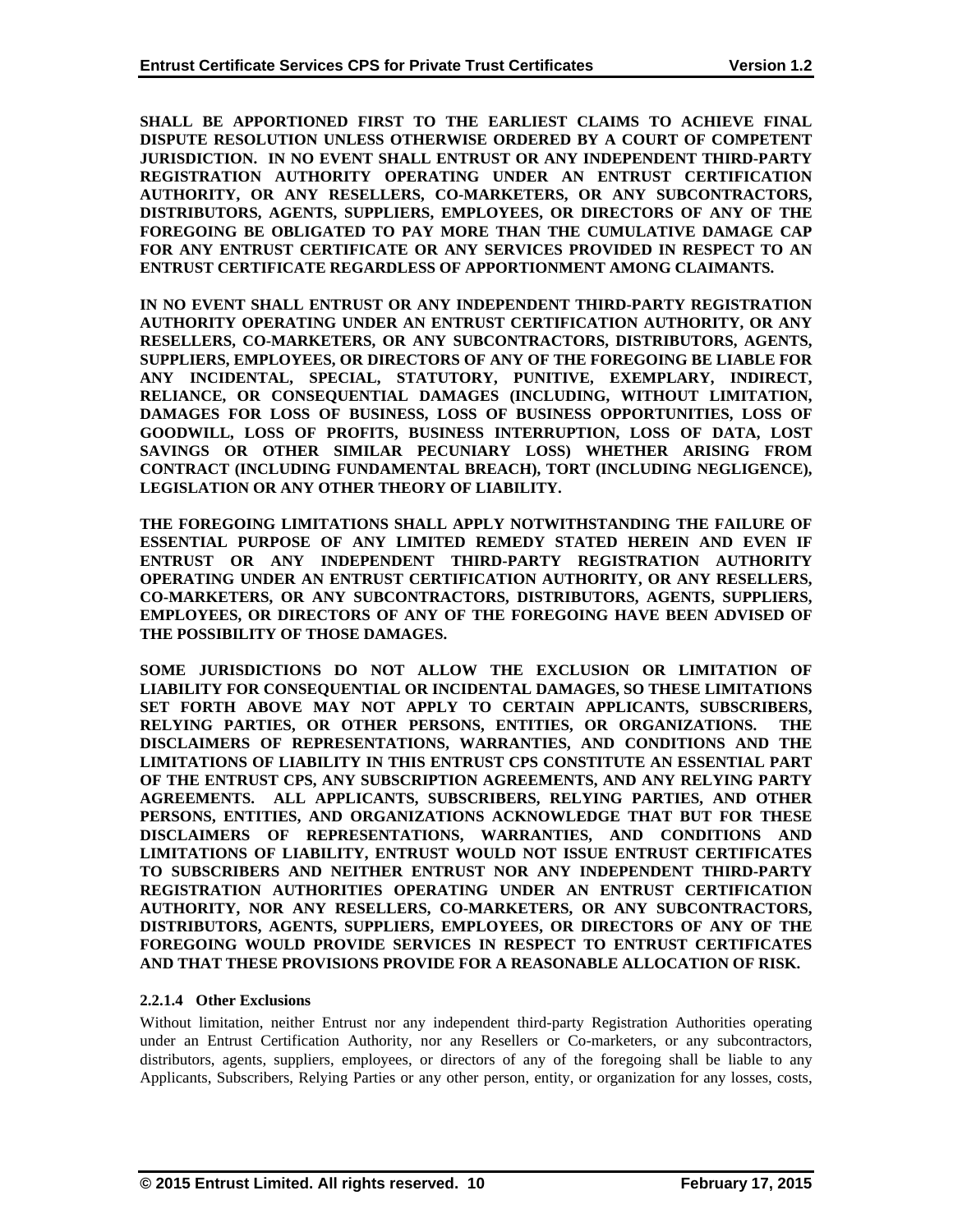expenses, liabilities, damages, claims, or settlement amounts arising out of or relating to use of an Entrust Certificate or any services provided in respect to an Entrust Certificate if:

- (i) the Entrust Certificate was issued as a result of errors, misrepresentations, or other acts or omissions of a Subscriber or of any other person, entity, or organization;
- (ii) the Entrust Certificate has expired or has been revoked;
- (iii) the Entrust Certificate has been modified or otherwise altered;
- (iv) the Subscriber failed to stop using an Entrust Certificate after the information contain in such Entrust Certificate changed or after circumstances changed so that the information contained in such Entrust Certificate became misleading or inaccurate;
- (v) a Subscriber breached the Entrust CPS or the Subscriber's Subscription Agreement, or a Relying Party breached the Entrust CPS or the Relying Party's Relying Party Agreement;
- (vi) the Private Key associated with the Entrust Certificate has been Compromised; or
- (vii) the Entrust Certificate is used other than as permitted by the Entrust CPS or is used in contravention of applicable law.

In no event shall Entrust or any independent third-party Registration Authority operating under an Entrust Certification Authority, or any Resellers, Co-marketers, or any subcontractors, distributors, agents, suppliers, employees, or directors of any of the foregoing be liable to any Applicant, Subscriber, or any other person, entity, or organization for any losses, costs, liabilities, expenses, damages, claims, or settlement amounts arising out of or relating to the refusal by Entrust or any independent third-party Registration Authority operating under an Entrust Certification Authority, or any Resellers, Co-marketers, or any subcontractors, distributors, agents, suppliers, employees, or directors of any of the foregoing to issue or request the issuance of an Entrust Certificate. In no event shall Entrust or any independent thirdparty Registration Authority operating under an Entrust Certification Authority, or any Resellers, Comarketers, or any subcontractors, distributors, agents, suppliers, employees, or directors of any of the foregoing be liable to any Applicant, Subscriber, or any other person, entity, or organization for any losses, costs, liabilities, expenses, damages, claims, or settlement amounts arising out of or relating to any delay by Entrust or any independent third-party Registration Authority operating under an Entrust Certification Authority, or any Resellers, Co-marketers, or any subcontractors, distributors, agents, suppliers, employees, or directors of any of the foregoing, in issuing or in requesting the issuance of an Entrust Certificate.

In no event shall Entrust or any independent third-party Registration Authority operating under an Entrust Certification Authority, or any Resellers, Co-marketers, or any subcontractors, distributors, agents, suppliers, employees, or directors of any of the foregoing be liable to any Subscriber, Relying Party, or any other person, entity, or organization for any losses, costs, expenses, liabilities, damages, claims, or settlement amounts arising out of or relating to any proceeding or allegation that an Entrust Certificate or any information contained in an Entrust Certificate infringes, misappropriates, dilutes, unfairly competes with, or otherwise violates any patent, trademark, copyright, trade secret, or any other intellectual property right or other right of any person, entity, or organization in any jurisdiction.

## **2.2.1.5 Hazardous Activities**

Entrust Certificates and the services provided by Entrust in respect to Entrust Certificates are not designed, manufactured, or intended for use in or in conjunction with hazardous activities or uses requiring fail-safe performance, including the operation of nuclear facilities, aircraft navigation or communications systems, air traffic control, medical devices or direct life support machines. Entrust and any independent third-party Registration Authority operating under an Entrust Certification Authority, and any Resellers, Comarketers, and any subcontractors, distributors, agents, suppliers, employees, or directors of any of the foregoing specifically disclaim any and all representations, warranties, and conditions with respect to such uses, whether express, implied, statutory, by usage of trade, or otherwise.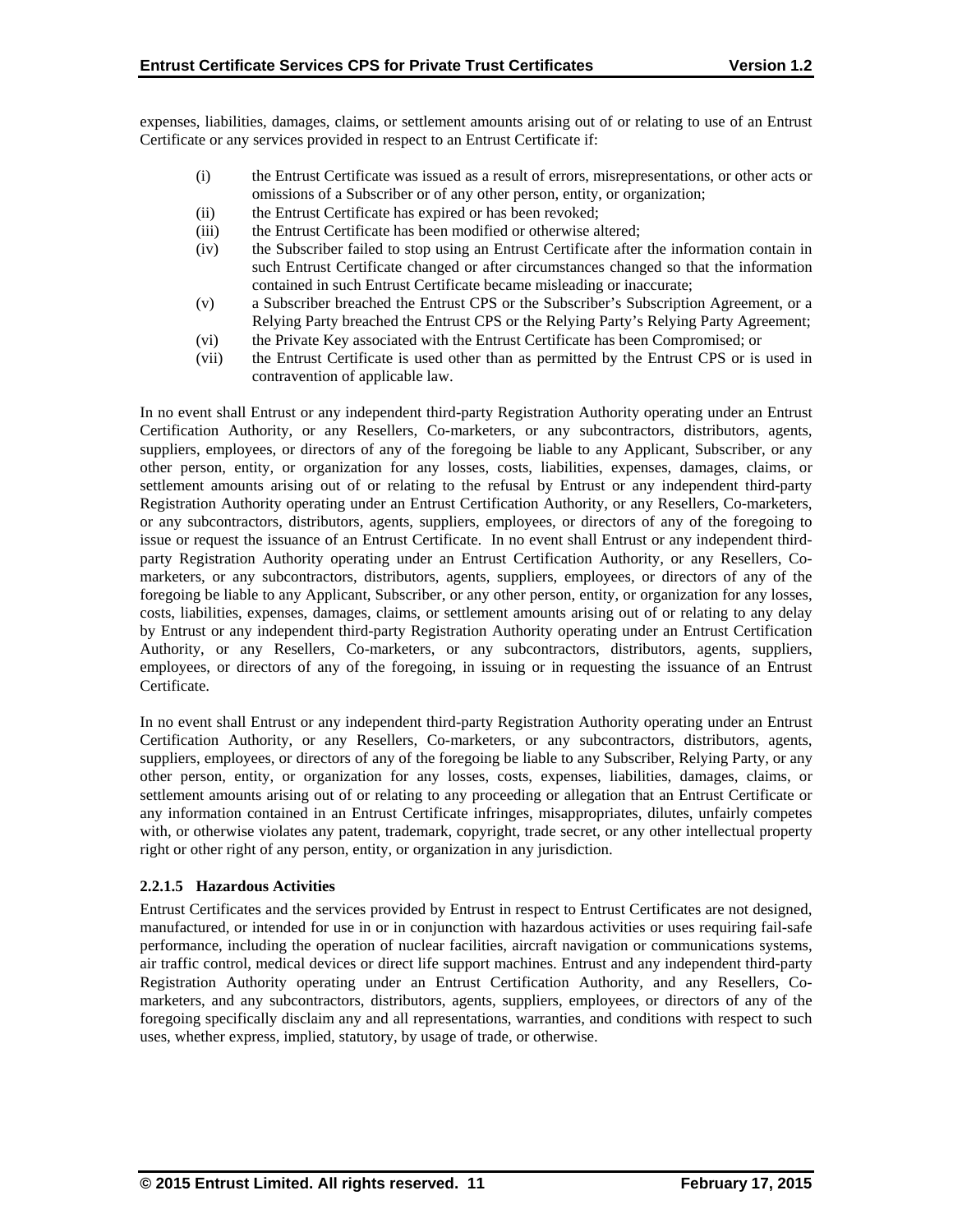## **2.2.2 RA Liability**

The same liability provisions that apply in §2.2.1 with respect to Entrust Certification Authorities shall apply with respect to Entrust-operated Registration Authorities and independent third-party Registration Authorities operating under Entrust Certification Authorities and all Resellers, Co-marketers and all subcontractors, distributors, agents, suppliers, employees, and directors of any of the foregoing.

## **2.3 Financial Responsibility**

Subscribers and Relying Parties shall be responsible for the financial consequences to such Subscribers, Relying Parties, and to any other persons, entities, or organizations for any transactions in which such Subscribers or Relying Parties participate and which use Entrust Certificates or any services provided in respect to Entrust Certificates. Entrust makes no representations and gives no warranties or conditions regarding the financial efficacy of any transaction completed utilizing an Entrust Certificate or any services provided in respect to Entrust Certificates and neither Entrust nor any independent third-party Registration Authority operating under an Entrust Certification Authority, nor any Resellers, Co-marketers, nor any subcontractors, distributors, agents, suppliers, employees, or directors of any of the foregoing shall have any liability except as explicitly set forth herein in respect to the use of or reliance on an Entrust Certificate or any services provided in respect to Entrust Certificates.

## **2.3.1 Indemnification by Relying Parties**

RELYING PARTIES SHALL INDEMNIFY AND HOLD ENTRUST AND ALL INDEPENDENT THIRD-PARTY REGISTRATION AUTHORITIES OPERATING UNDER AN ENTRUST CERTIFICATION AUTHORITY, AND ALL RESELLERS, CO-MARKETERS, AND ALL SUBCONTRACTORS, DISTRIBUTORS, AGENTS, SUPPLIERS, EMPLOYEES, AND DIRECTORS OF ANY OF THE FOREGOING (COLLECTIVELY, THE "INDEMNIFIED PARTIES") HARMLESS FROM AND AGAINST ANY AND ALL LIABILITIES, LOSSES, COSTS, EXPENSES, DAMAGES, CLAIMS, AND SETTLEMENT AMOUNTS (INCLUDING REASONABLE ATTORNEY'S FEES, COURT COSTS, AND EXPERT'S FEES) ARISING OUT OF OR RELATING TO ANY USE OR RELIANCE BY A RELYING PARTY ON ANY ENTRUST CERTIFICATE OR ANY SERVICE PROVIDED IN RESPECT TO ENTRUST CERTIFICATES, INCLUDING (I) LACK OF PROPER VALIDATION OF AN ENTRUST CERTIFICATE BY A RELYING PARTY, (II) RELIANCE BY THE RELYING PARTY ON AN EXPIRED OR REVOKED ENTRUST CERTIFICATE, (III) USE OF AN ENTRUST CERTIFICATE OTHER THAN AS PERMITTED BY THE ENTRUST CPS, THE SUBSCRIPTION AGREEMENT, ANY RELYING PARTY AGREEMENT, AND APPLICABLE LAW, (IV) FAILURE BY A RELYING PARTY TO EXERCISE REASONABLE JUDGMENT IN THE CIRCUMSTANCES IN RELYING ON AN ENTRUST CERTIFICATE, OR (V) ANY CLAIM OR ALLEGATION THAT THE RELIANCE BY A RELYING PARTY ON AN ENTRUST CERTIFICATE OR THE INFORMATION CONTAINED IN AN ENTRUST CERTIFICATE INFRINGES, MISAPPROPRIATES, DILUTES, UNFAIRLY COMPETES WITH, OR OTHERWISE VIOLATES THE RIGHTS INCLUDING INTELLECTUAL PROPERTY RIGHTS OR ANY OTHER RIGHTS OF ANYONE IN ANY JURISDICTION. NOTWITHSTANDING THE FOREGOING, RELYING PARTIES SHALL NOT BE OBLIGATED TO PROVIDE ANY INDEMNIFICATION TO AN INDEMNIFIED PARTY IN RESPECT TO ANY LIABILITIES, LOSSES, COSTS, EXPENSES, DAMAGES, CLAIMS, AND SETTLEMENT AMOUNTS (INCLUDING REASONABLE ATTORNEY'S FEES, COURT COSTS AND EXPERT'S FEES) TO THE EXTENT THAT SUCH LIABILITIES, LOSSES, COSTS, EXPENSES, DAMAGES, CLAIMS, AND SETTLEMENT AMOUNTS (INCLUDING REASONABLE ATTORNEY'S FEES, COURT COSTS, AND EXPERT'S FEES) ARISE OUT OF OR RELATE TO ANY WILLFUL MISCONDUCT BY SUCH INDEMNIFIED PARTY.

## **2.3.1.1 Indemnification by Subscribers**

SUBSCRIBERS SHALL INDEMNIFY AND HOLD ENTRUST AND ALL INDEPENDENT THIRD-PARTY REGISTRATION AUTHORITIES OPERATING UNDER AN ENTRUST CERTIFICATION AUTHORITY, AND ALL RESELLERS, CO-MARKETERS, AND ALL SUBCONTRACTORS, DISTRIBUTORS, AGENTS, SUPPLIERS, EMPLOYEES, OR DIRECTORS OF ANY OF THE FOREGOING (COLLECTIVELY, THE "INDEMNIFIED PARTIES") HARMLESS FROM AND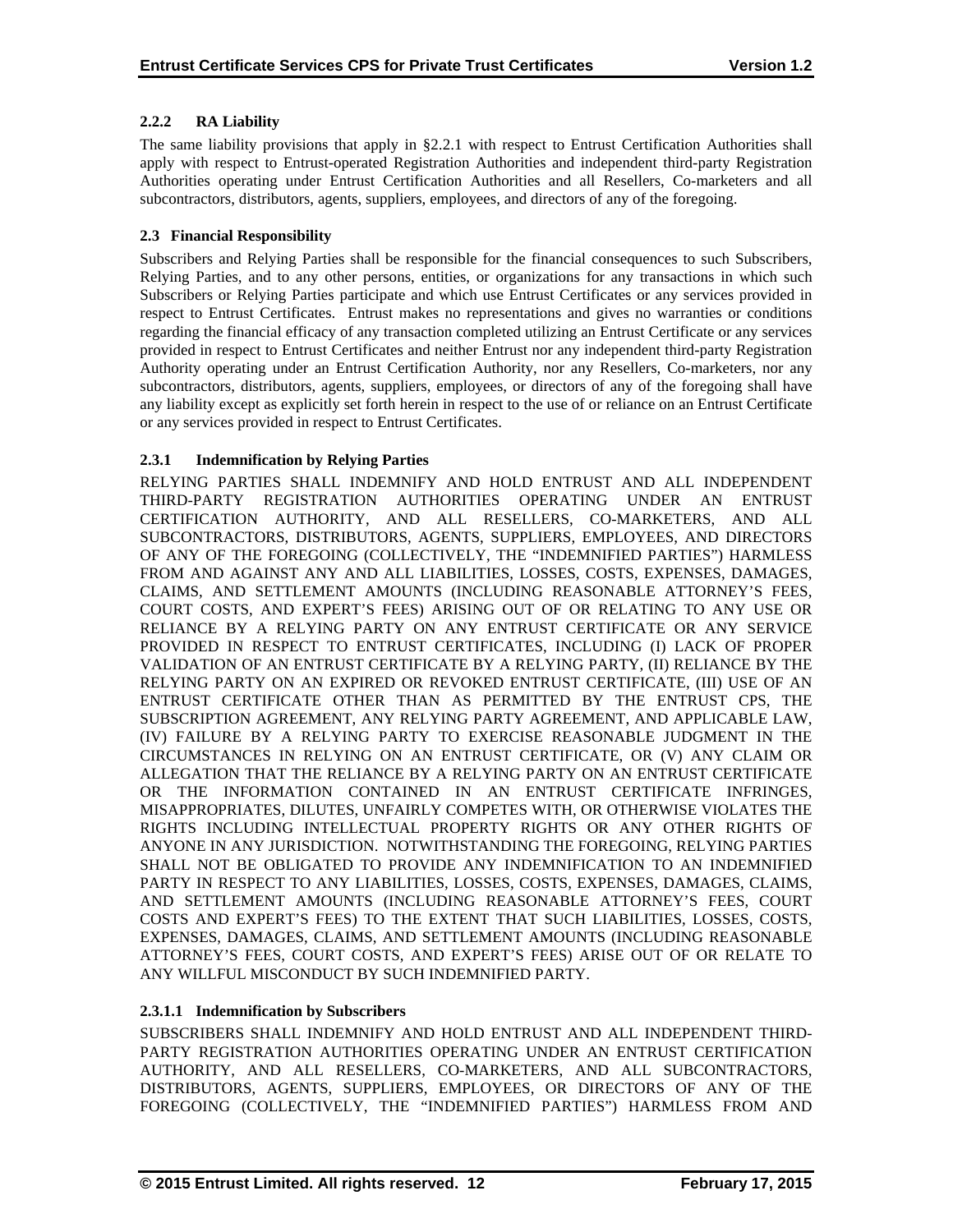AGAINST ANY AND ALL LIABILITIES, LOSSES, COSTS, EXPENSES, DAMAGES, CLAIMS, AND SETTLEMENT AMOUNTS (INCLUDING REASONABLE ATTORNEY'S FEES, COURT COSTS, AND EXPERT'S FEES) ARISING OUT OF OR RELATING TO ANY RELIANCE BY A RELYING PARTY ON ANY ENTRUST CERTIFICATE OR ANY SERVICE PROVIDED IN RESPECT TO ENTRUST CERTIFICATES, INCLUDING ANY (I) ERROR, MISREPRESENTATION OR OMISSION MADE BY A SUBSCRIBER IN USING OR APPLYING FOR AN ENTRUST CERTIFICATE, (II) MODIFICATION MADE BY A SUBSCRIBER TO THE INFORMATION CONTAINED IN AN ENTRUST CERTIFICATE, (III) USE OF AN ENTRUST CERTIFICATE OTHER THAN AS PERMITTED BY THE ENTRUST CPS, THE SUBSCRIPTION AGREEMENT, ANY RELYING PARTY AGREEMENT, AND APPLICABLE LAW, (IV) FAILURE BY A SUBSCRIBER TO TAKE THE NECESSARY PRECAUTIONS TO PREVENT LOSS, DISCLOSURE, COMPROMISE OR UNAUTHORIZED USE OF THE PRIVATE KEY CORRESPONDING TO THE PUBLIC KEY IN SUCH SUBSCRIBER'S ENTRUST CERTIFICATE, OR (V) ALLEGATION THAT THE USE OF A SUBSCRIBER'S ENTRUST CERTIFICATE OR THE INFORMATION CONTAINED IN A SUBSCRIBER'S ENTRUST CERTIFICATE INFRINGES, MISAPPROPRIATES, DILUTES, UNFAIRLY COMPETES WITH, OR OTHERWISE VIOLATES THE RIGHTS INCLUDING INTELLECTUAL PROPERTY RIGHTS OR ANY OTHER RIGHTS OF ANYONE IN ANY JURISDICTION. NOTWITHSTANDING THE FOREGOING, A SUBSCRIBER SHALL NOT BE OBLIGATED TO PROVIDE ANY INDEMNIFICATION TO AN INDEMNIFIED PARTY IN RESPECT TO ANY LIABILITIES, LOSSES, COSTS, EXPENSES, DAMAGES, CLAIMS, AND SETTLEMENT AMOUNTS (INCLUDING REASONABLE ATTORNEY'S FEES, COURT COSTS AND EXPERTS FEES) TO THE EXTENT THAT SUCH LIABILITIES, LOSSES, COSTS, EXPENSES, DAMAGES, CLAIMS, AND SETTLEMENT AMOUNTS (INCLUDING REASONABLE ATTORNEY'S FEES, COURT COSTS, AND EXPERT'S FEES) ARISE OUT OF OR RELATE TO ANY WILLFUL MISCONDUCT BY SUCH INDEMNIFIED PARTY.

## **2.3.2 Fiduciary Relationships**

Nothing contained in this Entrust CPS, or in any Subscription Agreement, or any Relying Party Agreement shall be deemed to constitute either Entrust or any independent third-party Registration Authority operating under an Entrust Certification Authority, or any Resellers, Co-marketers, or any subcontractors, distributors, agents, suppliers, employees, or directors of any of the foregoing, the fiduciary, partner, agent, trustee, or legal representative of any Applicant, Subscriber, Relying Party or any other person, entity, or organization or to create any fiduciary relationship between either Entrust or any independent third-party Registration Authority operating under an Entrust Certification Authority, or any Resellers, Co-marketers, or any subcontractors, distributors, agents, suppliers, employees, or directors of any of the foregoing and any Subscriber, Applicant, Relying Party or any other person, entity, or organization, for any purpose whatsoever. Nothing in the Entrust CPS, or in any Subscription Agreement or any Relying Party Agreement shall confer on any Subscriber, Applicant, Relying Party, or any other third party, any authority to act for, bind, or create or assume any obligation or responsibility, or make any representation on behalf of Entrust or any independent third-party Registration Authority operating under an Entrust Certification Authority, or any Resellers, Co-marketers, or any subcontractors, distributors, agents, suppliers, employees, or directors of any of the foregoing.

#### **2.3.3 Administrative Processes**

No Stipulation.

## **2.4 Interpretation and Enforcement**

## **2.4.1 Governing Law**

The laws of the Province of Ontario, Canada, excluding its conflict of laws rules, shall govern the construction, validity, interpretation, enforceability and performance of the Entrust CPS, all Subscription Agreements and all Relying Party Agreements. The application of the United Nations Convention on Contracts for the International Sale of Goods to the Entrust CPS, any Subscription Agreements, and any Relying Party Agreements is expressly excluded. Any dispute arising out of or in respect to the Entrust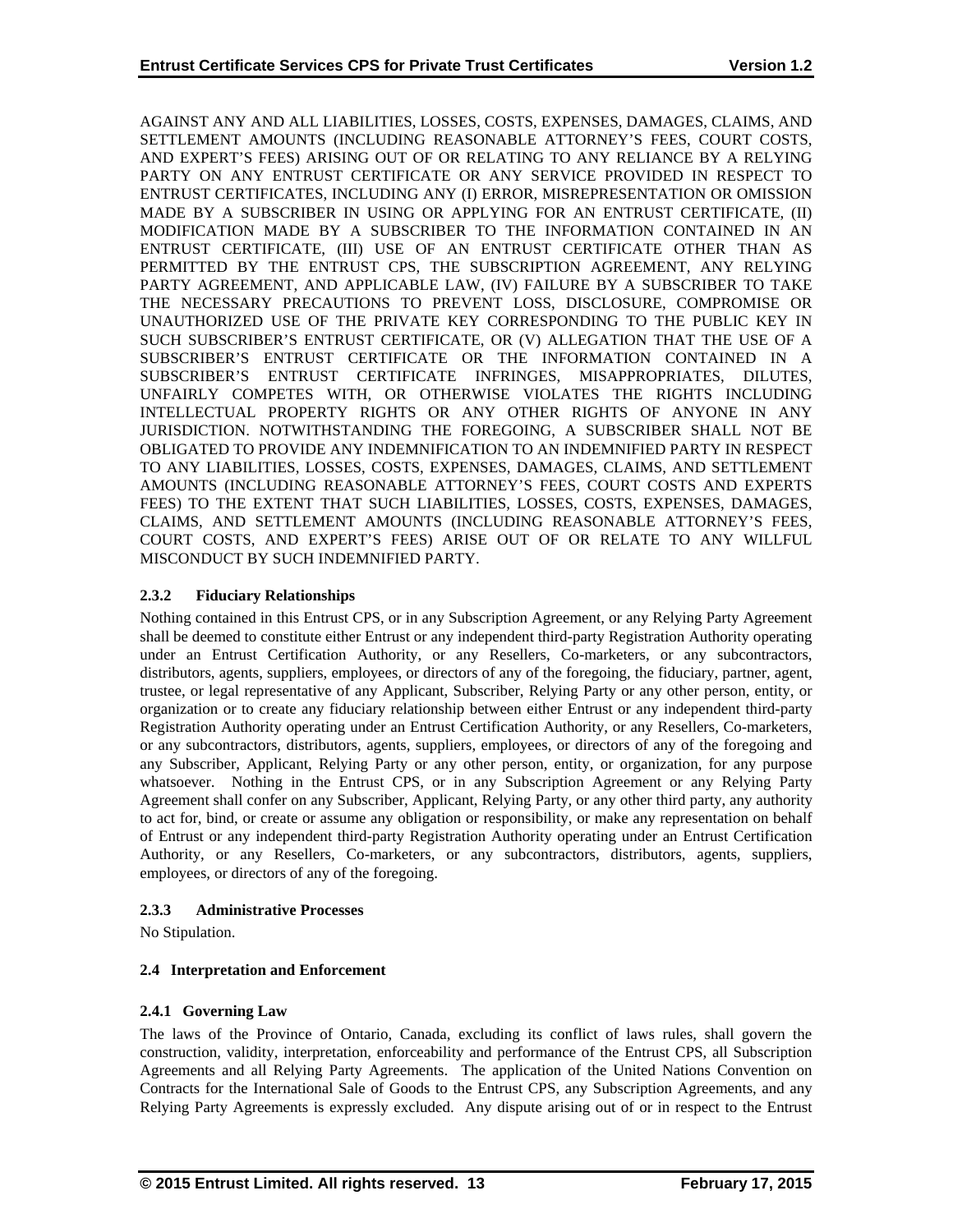CPS, any Subscription Agreement, any Relying Party Agreement, or in respect to any Entrust Certificates or any services provided in respect to any Entrust Certificates that is not resolved by alternative dispute resolution, shall be brought in the provincial or federal courts sitting in Ottawa, Ontario, and each person, entity, or organization hereby agrees that such courts shall have personal and exclusive jurisdiction over such disputes. In the event that any matter is brought in a provincial or federal court, Applicants, Subscribers, and Relying Parties waive any right that such Applicants, Subscribers, and Relying Parties may have to a jury trial.

## **2.4.1.1 Force Majeure**

Neither Entrust nor any independent third-party Registration Authority operating under an Entrust Certification Authority, nor any Resellers, Co-marketers, nor any subcontractors, distributors, agents, suppliers, employees, or directors of any of the foregoing shall be in default hereunder or liable for any losses, costs, expenses, liabilities, damages, claims, or settlement amounts arising out of or related to delays in performance or from failure to perform or comply with the terms of the Entrust CPS, any Subscription Agreement, or any Relying Party Agreement due to any causes beyond its reasonable control, which causes include acts of God or the public enemy, riots and insurrections, war, accidents, fire, strikes and other labor difficulties (whether or not Entrust is in a position to concede to such demands), embargoes, judicial action, failure or default of any superior certification authority, lack of or inability to obtain export permits or approvals, necessary labor, materials, energy, utilities, components or machinery, acts of civil or military authorities.

#### **2.4.1.2 Interpretation**

All references in this Entrust CPS to "Sections" refer to the sections of this Entrust CPS. As used in this Entrust CPS, neutral pronouns and any variations thereof shall be deemed to include the feminine and masculine and all terms used in the singular shall be deemed to include the plural, and vice versa, as the context may require. The words "hereof", "herein", and "hereunder" and other words of similar import refer to this Entrust CPS as a whole, as the same may from time to time be amended or supplemented, and not to any subdivision contained in this Entrust CPS. The word "including" when used herein is not intended to be exclusive and means "including, without limitation."

#### **2.4.2 Severability, Survival, Merger, Notice**

## **2.4.2.1 Severability**

Whenever possible, each provision of the Entrust CPS, any Subscription Agreements, and any Relying Party Agreements shall be interpreted in such a manner as to be effective and valid under applicable law. If the application of any provision of the Entrust CPS, any Subscription Agreements, or any Relying Party Agreements or any portion thereof to any particular facts or circumstances shall be held to be invalid or unenforceable by an arbitrator or court of competent jurisdiction, then (i) the validity and enforceability of such provision as applied to any other particular facts or circumstances and the validity of other provisions of the Entrust CPS, any Subscription Agreements, or any Relying Party Agreements shall not in any way be affected or impaired thereby, and (ii) such provision shall be enforced to the maximum extent possible so as to effect its intent and it shall be reformed without further action to the extent necessary to make such provision valid and enforceable.

**FOR GREATER CERTAINTY, IT IS EXPRESSLY UNDERSTOOD AND AGREED THAT EVERY PROVISION OF THE ENTRUST CPS, ANY SUBSCRIPTION AGREEMENTS, OR ANY RELYING PARTY AGREEMENTS THAT DEAL WITH (I) LIMITATION OF LIABILITY OR DAMAGES, (II) DISCLAIMERS OF REPRESENTATIONS, WARRANTIES, CONDITIONS, OR LIABILITIES, OR (III) INDEMNIFICATION, IS EXPRESSLY INTENDED TO BE SEVERABLE FROM ANY OTHER PROVISIONS OF THE ENTRUST CPS, ANY SUBSCRIPTION AGREEMENTS, OR ANY RELYING PARTY AGREEMENTS AND SHALL BE SO INTERPRETED AND ENFORCED.**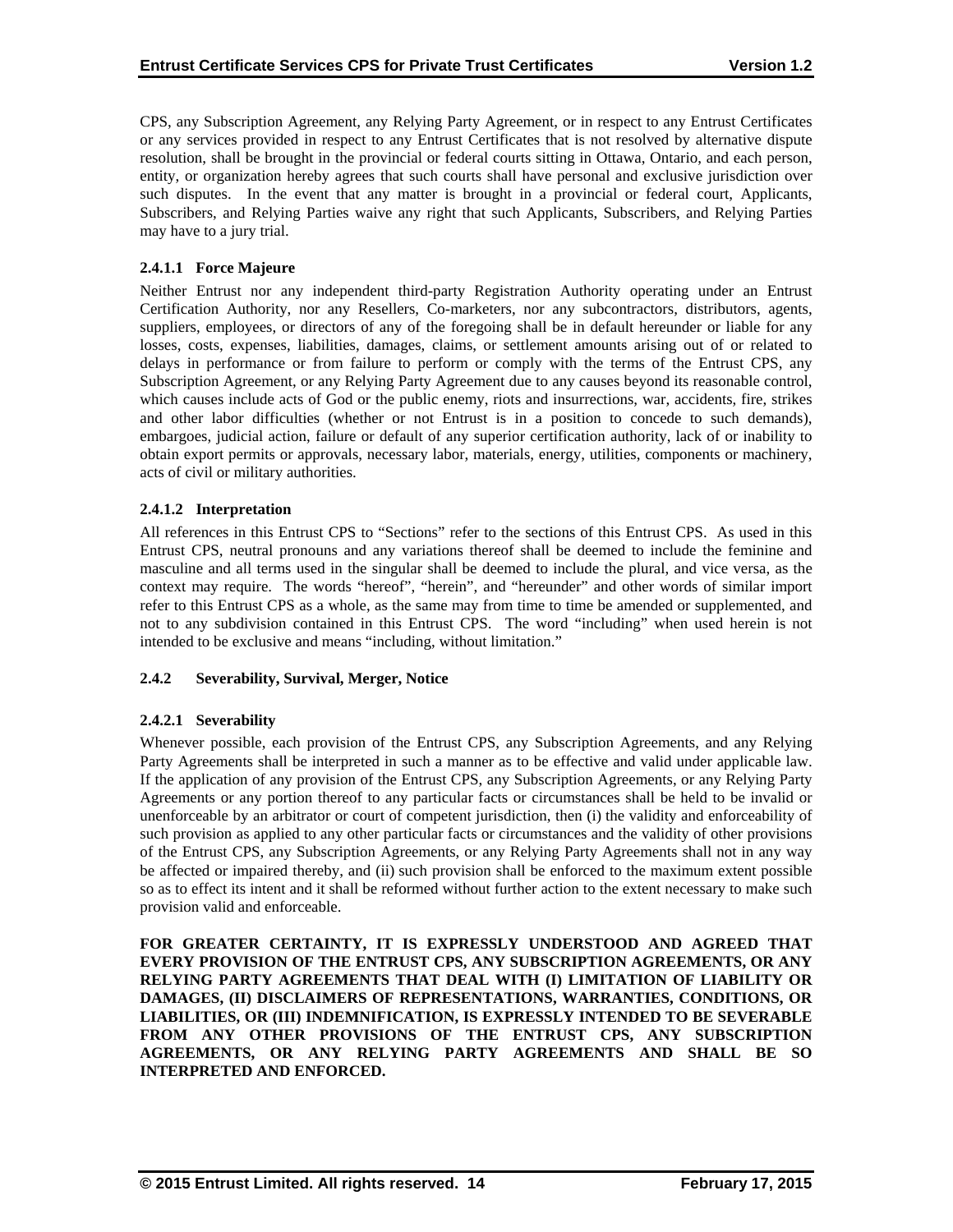## **2.4.2.2 Survival**

The provisions of the section entitled "Definitions" and sections 2.1.3.1, 2.1.4.1, 2.2, 2.3, 2.4, 2.8, 2.9, 3.1.5, 3.1.6, 4.6 and 8.1 shall survive termination or expiration of the Entrust CPS, any Subscription Agreements, and any Relying Party Agreements. All references to sections that survive termination of the Entrust CPS, any Subscription Agreements, and any Relying Party Agreements, shall include all subsections of such sections. All payment obligations shall survive any termination or expiration of the Entrust CPS, any Subscription Agreements, and any Relying Party Agreements.

## **2.4.2.3 Merger**

The Entrust CPS, the Subscription Agreements, and the Relying Party Agreements state all of the rights and obligations of Entrust, any independent third-party Registration Authorities operating under an Entrust Certification Authority, any Resellers, Co-marketers, and any subcontractors, distributors, agents, suppliers, employees, or directors of any of the foregoing, and any Applicant, Subscriber, or Relying Party and any other persons, entities, or organizations in respect to the subject matter hereof and thereof and such rights and obligations shall not be augmented or derogated by any prior agreements, communications, or understandings of any nature whatsoever whether oral or written. The rights and obligations of Entrust, any independent third-party Registration Authorities operating under an Entrust Certification Authority, any Resellers, Co-marketers, and any subcontractors, distributors, agents, suppliers, employees, and directors of any of the foregoing may not be modified or waived orally and may be modified only in a writing signed or authenticated by a duly authorized representative of Entrust.

## **2.4.2.4 Conflict of Provisions**

In the event of a conflict between the provisions of the Entrust CPS and any express written agreement between Entrust or an independent third-party Registration Authority operating under an Entrust Certification Authority and a Subscriber or Relying Party, with respect to Entrust Certificates or any services provided in respect to Entrust Certificates, such other express written agreement shall take precedence. In the event of any inconsistency between the provisions of this Entrust CPS and the provisions of any Subscription Agreement or any Relying Party Agreement, the terms and conditions of this Entrust CPS shall govern.

#### **2.4.2.5 Waiver**

The failure of Entrust to enforce, at any time, any of the provisions of this Entrust CPS, a Subscription Agreement with Entrust, or a Relying Party Agreement with Entrust or the failure of Entrust to require, at any time, performance by any Applicant, Subscriber, Relying Party or any other person, entity, or organization of any of the provisions of this Entrust CPS, a Subscription Agreement with Entrust, or a Relying Party Agreement with Entrust, shall in no way be construed to be a present or future waiver of such provisions, nor in any way affect the ability of Entrust to enforce each and every such provision thereafter. The express waiver by Entrust of any provision, condition, or requirement of this Entrust CPS, a Subscription Agreement with Entrust, or a Relying Party Agreement with Entrust shall not constitute a waiver of any future obligation to comply with such provision, condition, or requirement. The failure of an independent third-party Registration Authority or Reseller operating under an Entrust Certification Authority ("Registration Authority") to enforce, at any time, any of the provisions of a this Entrust CPS, any Subscription Agreement with such Registration Authority, or any Relying Party Agreement with such Registration Authority or the failure to require by such Registration Authority, at any time, performance by any Applicant, Subscriber, Relying Party or any other person, entity, or organization of this Entrust CPS, any Subscription Agreement with such Registration Authority, or any Relying Party Agreement with such Registration Authority shall in no way be construed to be a present or future waiver of such provisions, nor in any way affect the ability of such Registration Authority to enforce each and every such provision thereafter. The express waiver by a Registration Authority of any provision, condition, or requirement of a Subscription Agreement with such Registration Authority or a Relying Party Agreement with such Registration Authority shall not constitute a waiver of any future obligation to comply with such provision, condition, or requirement.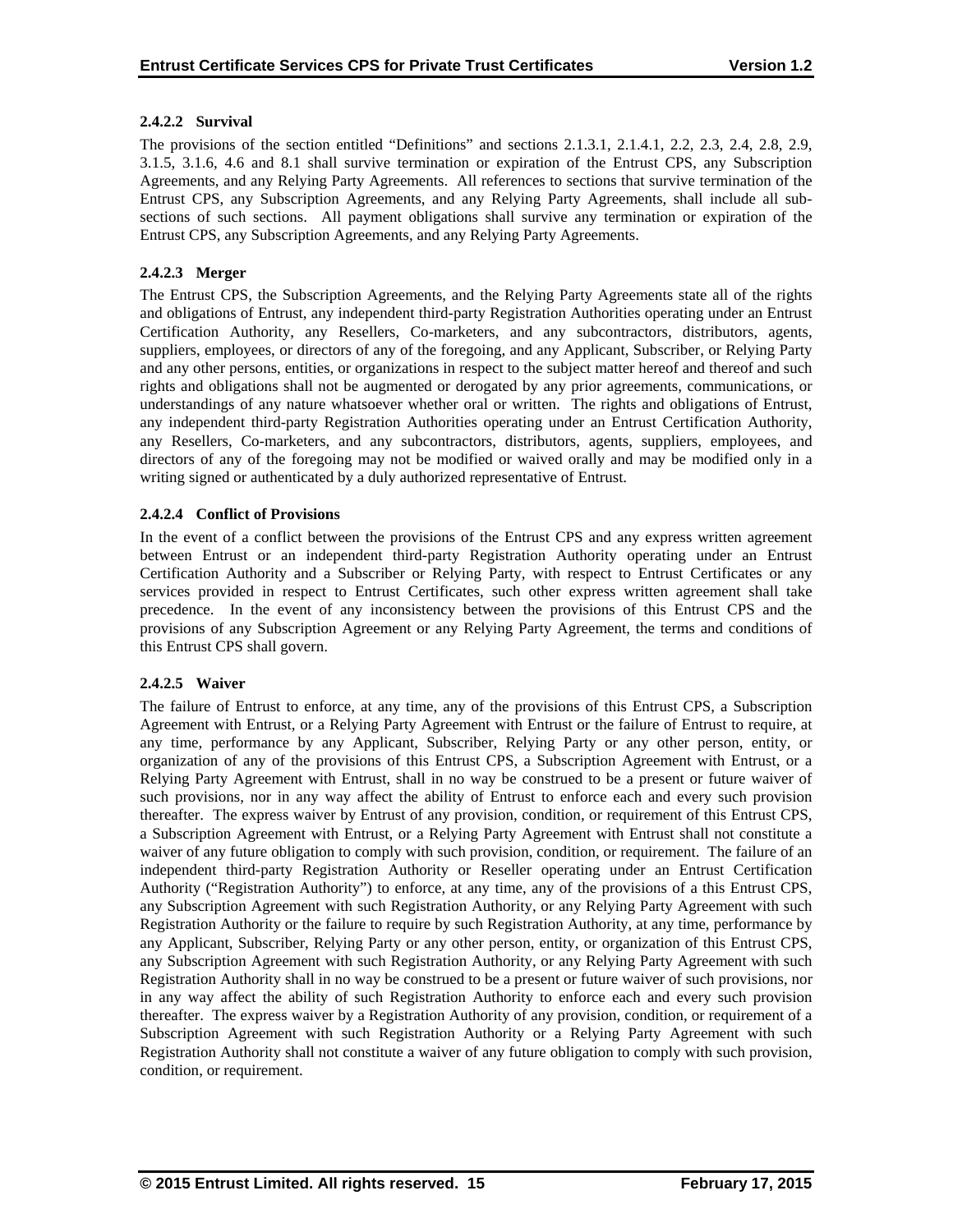## **2.4.2.6 Notice**

Any notice to be given by a Subscriber, Applicant, or Relying Party to Entrust under this Entrust CPS, a Subscription Agreement, or a Relying Party Agreement shall be given in writing to the address specified in §1.4 by prepaid receipted mail, facsimile, or overnight courier, and shall be effective as follows (i) in the case of facsimile or courier, on the next Business Day, and (ii) in the case of receipted mail, five (5) Business Days following the date of deposit in the mail. Any notice to be given by Entrust under the Entrust CPS, any Subscription Agreement, or any Relying Party Agreement shall be given by email or by facsimile or courier to the last address, email address or facsimile number for the Subscriber on file with Entrust. In the event of notice by email, the notice shall become effective on the next Business Day. In the event of notice by prepaid receipted mail, facsimile, or overnight courier, notice shall become effective as specified in (i) or (ii), depending on the means of notice utilized.

## **2.4.2.7 Assignment**

Entrust Certificates and the rights granted under the Entrust CPS, any Subscription Agreement, or any Relying Party Agreement are personal to the Applicant, Subscriber, or Relying Party that entered into the Subscription Agreement or Relying Party Agreement and cannot be assigned, sold, transferred, or otherwise disposed of, whether voluntarily, involuntarily, by operation of law, or otherwise, without the prior written consent of Entrust or the Registration Authority under an Entrust Certification Authority with which such Applicant, Subscriber, or Relying Party has contracted. Any attempted assignment or transfer without such consent shall be void and shall automatically terminate such Applicant's, Subscriber's or Relying Party's rights under the Entrust CPS, any Subscription Agreement, or any Relying Party Agreement. Entrust may assign, sell, transfer, or otherwise dispose of the Entrust CPS, any Subscription Agreements, or any Relying Party Agreements together with all of its rights and obligations under the Entrust CPS, any Subscription Agreements, and any Relying Party Agreements (i) to an Affiliate, or (ii) as part of a sale, merger, or other transfer of all or substantially all the assets or stock of the business of Entrust to which the Entrust CPS, the Subscription Agreements, and Relying Party Agreements relate. Subject to the foregoing limits, this Agreement shall be binding upon and shall inure to the benefit of permitted successors and assigns of Entrust, any third-party Registration Authorities operating under the Entrust Certification Authorities, Applicants, Subscribers, and Relying Parties, as the case may be.

## **2.4.3 Dispute Resolution Procedures**

Any disputes between a Subscriber or an Applicant and Entrust or any third-party Registration Authorities operating under the Entrust Certification Authorities, or a Relying Party and Entrust or any third-party Registration Authorities operating under the Entrust Certification Authorities, shall be submitted to mediation in accordance with the Commercial Mediation Rules of the American Arbitration Association which shall take place in English in Ottawa, Ontario. In the event that a resolution to such dispute cannot be achieved through mediation within thirty (30) days, the dispute shall be submitted to binding arbitration. The arbitrator shall have the right to decide all questions of arbitrability. The dispute shall be finally settled by arbitration in accordance with the rules of the American Arbitration Association, as modified by this provision. Such arbitration shall take place in English in Ottawa, Ontario, before a sole arbitrator appointed by the American Arbitration Association (AAA) who shall be appointed by the AAA from its Technology Panel and shall be reasonably knowledgeable in electronic commerce disputes. The arbitrator shall apply the laws of the Province of Ontario, without regard to its conflict of laws provisions, and shall render a written decision within thirty (30) days from the date of close of the arbitration hearing, but no more than one (1) year from the date that the matter was submitted for arbitration. The decision of the arbitrator shall be binding and conclusive and may be entered in any court of competent jurisdiction. In each arbitration, the prevailing party shall be entitled to an award of all or a portion of its costs in such arbitration, including reasonable attorney's fees actually incurred. Nothing in the Entrust CPS, or in any Subscription Agreement, or any Relying Party Agreement shall preclude Entrust or any third-party Registration Authorities operating under the Entrust Certification Authorities from applying to any court of competent jurisdiction for temporary or permanent injunctive relief, without breach of this §2.4.3 and without any abridgment of the powers of the arbitrator, with respect to any (i) alleged Compromise that affects the integrity of an Entrust Certificate, or (ii) alleged breach of the terms and conditions of the Entrust CPS, any Subscription Agreement, or any Relying Party Agreement. The institution of any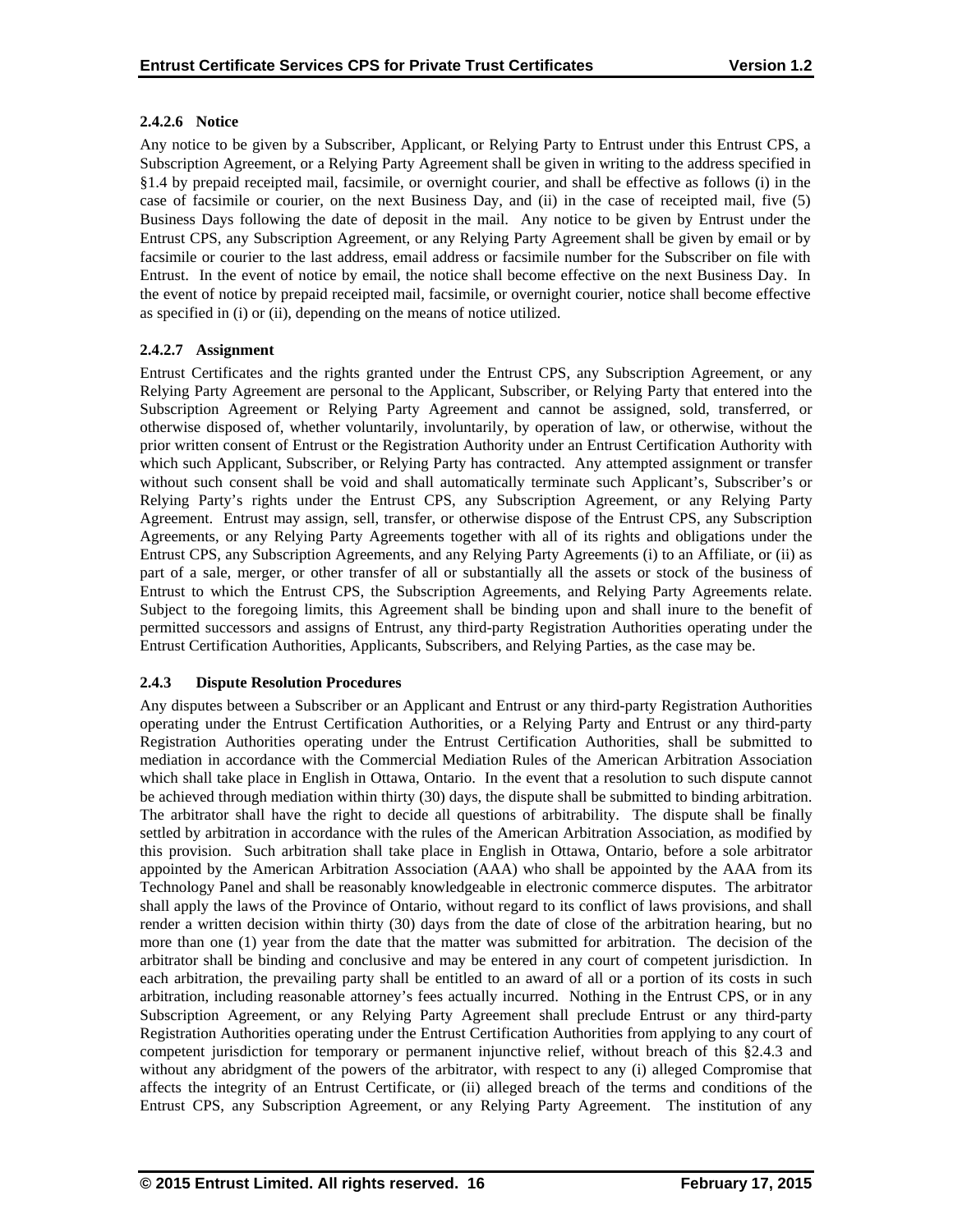arbitration or any action shall not relieve an Applicant, Subscriber or Relying Party of its obligations under the Entrust CPS, any Subscription Agreement, or any Relying Party Agreement.

## **2.4.3.1 Limitation Period on Arbitrations and Actions**

Any and all arbitrations or legal actions in respect to a dispute that is related to an Entrust Certificate or any services provided in respect to an Entrust Certificate shall be commenced prior to the end of one (1) year after (i) the expiration or revocation of the Entrust Certificate in dispute, or (ii) the date of provision of the disputed service or services in respect to the Entrust Certificate in dispute, whichever is sooner. If any arbitration or action in respect to a dispute that is related to an Entrust Certificate or any service or services provided in respect to an Entrust Certificate is not commenced prior to such time, any party seeking to institute such an arbitration or action shall be barred from commencing or proceeding with such arbitration or action.

## **2.5 Fees**

The fees for services provided by Entrust in respect to Entrust Certificates are set forth in the Entrust Repository. These fees are subject to change, and any such changes shall become effective immediately after posting in the Entrust Repository. The fees for services provided by independent third-party Registration Authorities, Resellers and Co-marketers in respect to Entrust Certificates are set forth on the web sites operated by such Registration Authorities, Resellers and Co-marketers. These fees are subject to change, and any such changes shall become effective immediately after posting in such web sites.

## **2.5.1 Certificate Issuance or Renewal Fees**

See the Entrust Repository for the fees charged by Entrust. See the web sites operated by Registration Authorities operating under the Entrust Certification Authorities, Resellers, and Co-marketers for the fees charged by such Registration Authorities, Resellers, and Co-marketers.

## **2.5.2 Certificate Access Fees**

See the Entrust Repository for the fees charged by Entrust. See the web sites operated by Registration Authorities operating under the Entrust Certification Authorities, Resellers, and Co-marketers for the fees charged by such Registration Authorities, Resellers, and Co-marketers.

#### **2.5.3 Revocation or Status Information Access Fees**

See the Entrust Repository for the fees charged by Entrust. See the web sites operated by Registration Authorities operating under the Entrust Certification Authorities, Resellers, and Co-marketers for the fees charged by such Registration Authorities, Resellers, and Co-marketers.

#### **2.5.4 Fees for Other Services such as Policy Information**

See the Entrust Repository for the fees charged by Entrust. See the web sites operated by Registration Authorities operating under the Entrust Certification Authorities, Resellers, and Co-marketers for the fees charged by such Registration Authorities, Resellers, and Co-marketers.

#### **2.5.5 Refund Policy**

Neither Entrust nor any Registration Authorities operating under the Entrust Certification Authorities nor any Resellers or Co-Marketers provide any refunds for Entrust Certificates or services provided in respect to Entrust Certificates.

#### **2.6 Publication and Repositories**

Entrust maintains the Entrust Repository to store various information related to Entrust Certificates and the operation of Entrust Certification Authorities, Entrust Registration Authorities, and third-party Registration Authorities operating under the Entrust Certification Authorities. The Entrust CPS and various other related information is published in the Entrust Repository. The Entrust CPS is also available from Entrust in hard copy upon request.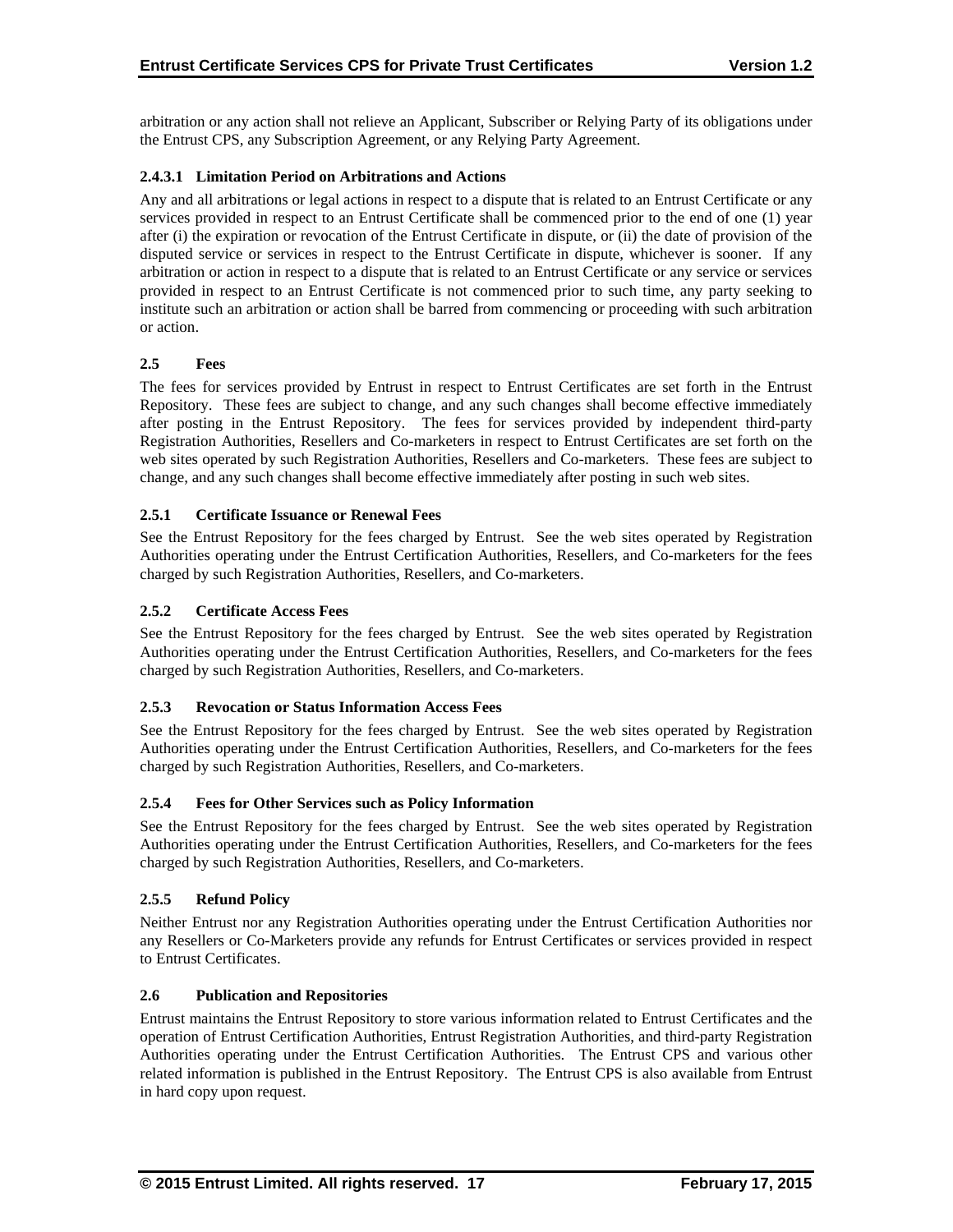## **2.6.1 Publication of CA Information**

The following Entrust Certificate information is published in the Entrust Repository:

- (i) the Entrust CPS;
- (ii) information and agreements regarding the subscription for and reliance on Entrust Certificates; and
- (iii) revocations of Entrust Certificates performed by an Entrust Certification Authority, published in a Certificate Revocation List (CRL).

The data formats used for Entrust Certificates and for Certificate Revocation Lists in the Entrust Repository are in accordance with the associated definitions in §7.

## **2.6.2 Frequency of Publication**

The Entrust CPS may be re-issued and published in accordance with the policy set forth in §8.

## **2.6.3 Access Controls**

The Entrust CPS is published in the Entrust Repository. The Entrust CPS will be available to all Applicants, Subscribers and Relying Parties, but may only be modified by the Entrust Policy Authority.

## **2.6.4 Repositories**

The Entrust Certification Authorities maintain the Entrust Repositories to allow access to Entrust Certificate-related and CRL information. The information in the Entrust Repositories is accessible through a web interface and is periodically updated as set forth in this Entrust CPS. The Entrust Repositories are the only approved source for CRL and other information about Entrust Certificates.

## **2.7 Compliance Audit**

#### **2.7.1 Frequency of Entity Compliance Audit**

Entrust Certification Authorities, Entrust-operated Registration Authorities, and independent third-party Registration Authorities operating under the Entrust Certification Authorities shall be audited once per calendar year for compliance with the practices and procedures set forth in the Entrust CPS. If the results of an audit report recommend remedial action, Entrust or the applicable independent third-party Registration Authority shall initiate corrective action within thirty (30) days of receipt of such audit report.

#### **2.7.2 Identity/Qualifications of Auditor**

The compliance audit of Entrust Certification Authorities shall be performed by a certified public accounting firm with a demonstrated competency in the evaluation of Certification Authorities and Registration Authorities.

#### **2.7.3 Auditor's Relationship to Audited Party**

The certified public accounting firm selected to perform the compliance audit for the Entrust Certification Authorities, Entrust-operated Registration Authorities, or independent third-party operated Registration Authorities under the Entrust Certification Authorities shall be independent from the entity being audited.

#### **2.7.4 Topics Covered by Audit**

The compliance audit shall test compliance of Entrust Certification Authorities, Entrust-operated Registration Authorities, or independent third-party operated Registration Authorities under the Entrust Certification Authorities against the policies and procedures set forth in:

- i. the Entrust CPS; and
- ii. the WebTrust Program for Certification Authorities.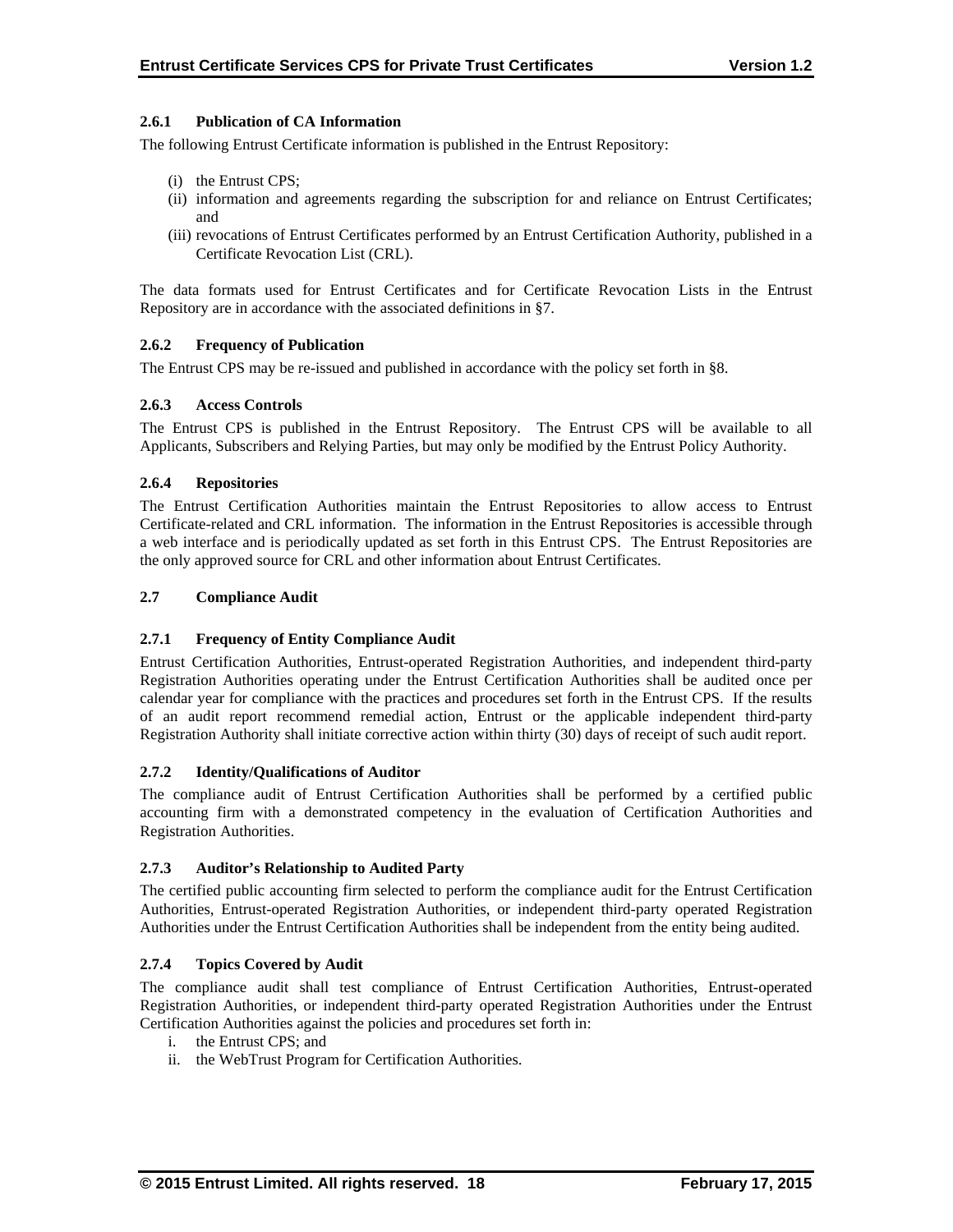## **2.7.5 Actions Taken as a Result of Deficiency**

Upon receipt of a compliance audit that identifies any deficiencies, the audited Entrust Certification Authority, Entrust-operated Registration Authority, or independent third-party operated Registration Authority under an Entrust Certification Authority shall use commercially reasonable efforts to correct any such deficiencies in an expeditious manner.

## **2.7.6 Communication of Results**

The results of all compliance audits shall be communicated, in the case of Entrust Certification Authorities, to the Entrust Policy Authority, and, in the case of any Entrust-operated Registration Authorities under an Entrust Certification Authorities, to the Entrust Policy Authority, and in the case of third-party Registration Authorities operating under an Entrust Certification Authority, to the operational authority for such Registration Authority.

The results of the most recent compliance audit will be posted to the Repository.

## **2.8 Confidentiality**

Neither Entrust nor any independent third-party Registration Authorities operating under the Entrust Certification Authorities, nor any Resellers or Co-Marketers shall disclose or sell Applicant or Subscriber names (or other information submitted by an Applicant or Subscriber when applying for an Entrust Certificate), except in accordance with this Entrust CPS, a Subscription Agreement, or a Relying Party Agreement. Entrust and all independent third-party Registration Authorities operating under the Entrust Certification Authorities, and all Resellers and Co-Marketers shall use a commercially reasonable degree of care to prevent such information from being used or disclosed for purposes other than those set forth in the Entrust CPS, a Subscription Agreement, or a Relying Party Agreement. Notwithstanding the foregoing, Applicants and Subscribers acknowledge that some of the information supplied with an Entrust Certificate Application is incorporated into Entrust Certificates and that Entrust and all independent third-party Registration Authorities operating under the Entrust Certification Authorities, and all Resellers and Co-Marketers shall be entitled to make such information publicly available.

#### **2.8.1 Types of Information to be Kept Confidential**

Information that is supplied by Applicants, Subscribers, or Relying Parties for the subscription for, use of, or reliance upon an Entrust Certificate, and which is not included in the information described in §2.8.2 below, shall be considered to be confidential. Entrust and independent third-party Registration Authorities under the Entrust Certification Authorities shall be entitled to disclose such information to any subcontractors or agents that are assisting Entrust in the verification of information supplied in Entrust Certificate Applications or that are assisting Entrust in the operation of the Entrust Certification Authorities or Entrust-operated Registration Authorities. Information considered to be confidential shall not be disclosed unless compelled pursuant to legal, judicial, or administrative proceedings, or otherwise required by law. Entrust and independent third-party Registration Authorities under the Entrust Certification Authorities shall be entitled to disclose information that is considered to be confidential to legal and financial advisors assisting in connection with any such legal, judicial, administrative, or other proceedings required by law, and to potential acquirors, legal counsel, accountants, banks and financing sources and their advisors in connection with mergers, acquisitions, or reorganizations.

#### **2.8.2 Types of Information not Considered Confidential**

Information that is included in an Entrust Certificate or a Certificate Revocation List shall not be considered confidential. Information contained in the Entrust CPS shall not be considered confidential. Without limiting the foregoing, information that (i) was or becomes known through no fault of Entrust, an independent third-party Registration Authority under an Entrust Certification Authority, a Reseller, or a Co-marketer, (ii) was rightfully known or becomes rightfully known to Entrust, an independent third-party Registration Authority under the Entrust Certification Authority, a Reseller, or a Co-marketer without confidential or proprietary restriction from a source other than the Subscriber, (iii) is independently developed by Entrust, an independent third-party Registration Authority under an Entrust Certification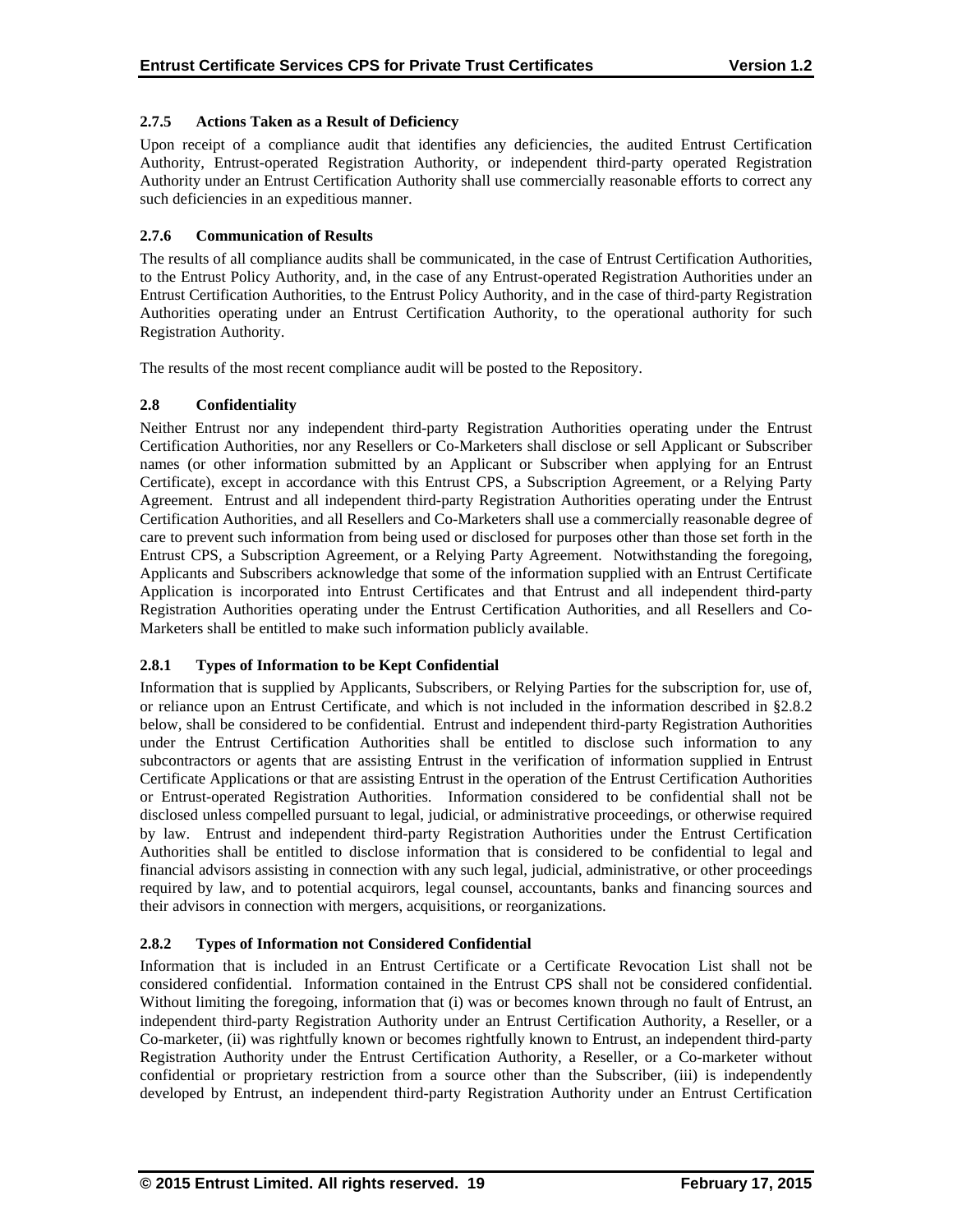Authority, a Reseller, or a Co-marketer, or (iv) is approved by a Subscriber for disclosure, shall not be considered confidential.

## **2.8.3 Disclosure of Certificate Revocation/Suspension Information**

If an Entrust Certificate is revoked by an Entrust Certification Authority, a serial number will be included in the Certificate Revocation List entry for the revoked Entrust Certificate.

## **2.8.4 Release to Law Enforcement Officials**

Entrust, independent third-party Registration Authorities under an Entrust Certification Authority, Resellers, and Co-marketers shall have the right to release information that is considered to be confidential to law enforcement officials in compliance with applicable law.

## **2.8.5 Release as Part of Civil Discovery**

Entrust, independent third-party Registration Authorities under an Entrust Certification Authority, Resellers, and Co-marketers may disclose information that is considered confidential during the course of any arbitration, litigation, or any other legal, judicial, or administrative proceeding relating to such information. Any such disclosures shall be permissible provided that Entrust, the independent third-party Registration Authority, Reseller, or Co-marketer uses commercially reasonable efforts to obtain a courtentered protective order restricting the use and disclosure of any such information to the extent reasonably required for the purposes of such arbitration, litigation, or any other legal, judicial, or administrative proceeding.

## **2.8.6 Disclosure Upon Owner's Request**

Entrust, independent third-party Registration Authorities under an Entrust Certification Authority, Resellers, and Co-marketers may disclose information provided to Entrust, such Registration Authority, Reseller or Co-marketer, by an Applicant, a Subscriber, or a Relying Party upon request of such Applicant, Subscriber, or Relying Party.

#### **2.8.7 Other Information Release Circumstances**

No stipulation.

## **2.9 Intellectual Property Rights**

Entrust retains all right, title, and interest (including all intellectual property rights), in, to and under all Entrust Certificates, except for any information that is supplied by an Applicant or a Subscriber and that is included in an Entrust Certificate, which information shall remain the property of the Applicant or Subscriber. All Applicants and Subscribers grant to Entrust and any Registration Authorities operating under the Entrust Certification Authorities a non-exclusive, worldwide, paid-up, royalty-free license to use, copy, modify, publicly display, and distribute such information, by any and all means and through any and all media whether now known or hereafter devised for the purposes contemplated under the Entrust CPS, the Subscriber's Subscription Agreement, and any Relying Party Agreements. Entrust and any Registration Authorities operating under the Entrust Certification Authorities shall be entitled to transfer, convey, or assign this license in conjunction with any transfer, conveyance, or assignment as contemplated in §2.4.2.7. Entrust grants to Subscribers and Relying Parties a non-exclusive, non-transferable license to use, copy, and distribute Entrust Certificates, subject to such Entrust Certificates being used as contemplated under the Entrust CPS, the Subscriber's Subscription Agreement, and any Relying Party Agreements, and further provided that such Entrust Certificates are reproduced fully and accurately and are not published in any publicly available database, repository, or directory without the express written permission of Entrust. Except as expressly set forth herein, no other right is or shall be deemed to be granted, whether by implication, estoppel, inference or otherwise. Subject to availability, Entrust may in its discretion make copies of one or more Cross Certificate(s) available to Subscribers for use solely with the Entrust Certificate issued to such Subscribers. Entrust retains all right, title, and interest (including all intellectual property rights), in, to and under the Cross Certificate(s).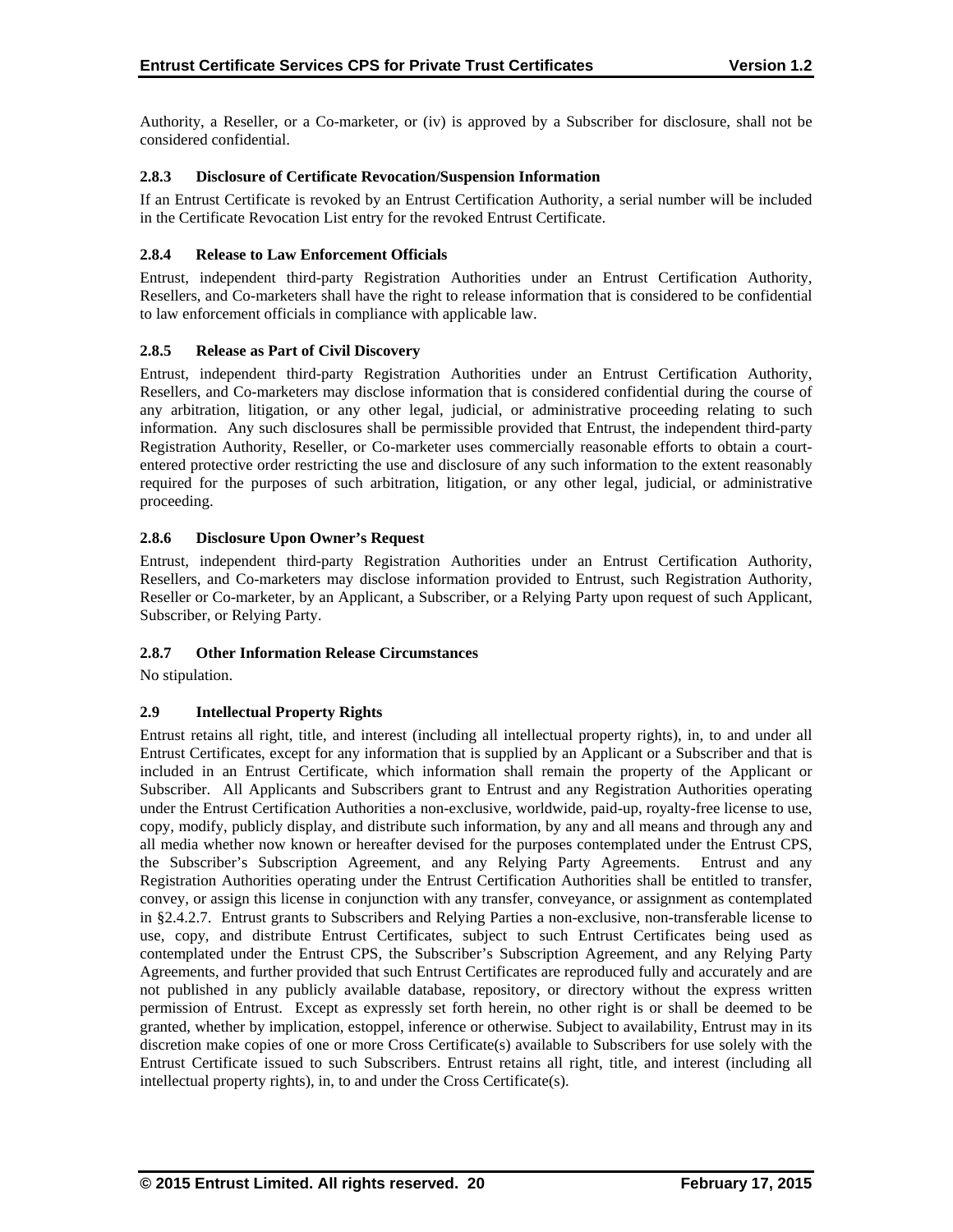Entrust grants permission to reproduce the Entrust CPS provided that (i) the copyright notice on the first page of this Entrust CPS is retained on any copies of the Entrust CPS, and (ii) the Entrust CPS is reproduced fully and accurately. Entrust retains all right, title, and interest (including all intellectual property rights), in, to and under the Entrust CPS.

In no event shall Entrust or any independent third-party Registration Authority operating under an Entrust Certification Authority, or any Resellers or Co-marketers, or any subcontractors, distributors, agents, suppliers, employees, or directors of any of the foregoing be liable to any Applicants, Subscribers, or Relying Parties or any other third parties for any losses, costs, liabilities, expenses, damages, claims, or settlement amounts arising from or relating to claims of infringement, misappropriation, dilution, unfair competition, or any other violation of any patent, trademark, copyright, trade secret, or any other intellectual property or any other right of person, entity, or organization in any jurisdiction arising from or relating to any Entrust Certificate or arising from or relating to any services provided in relation to any Entrust Certificate.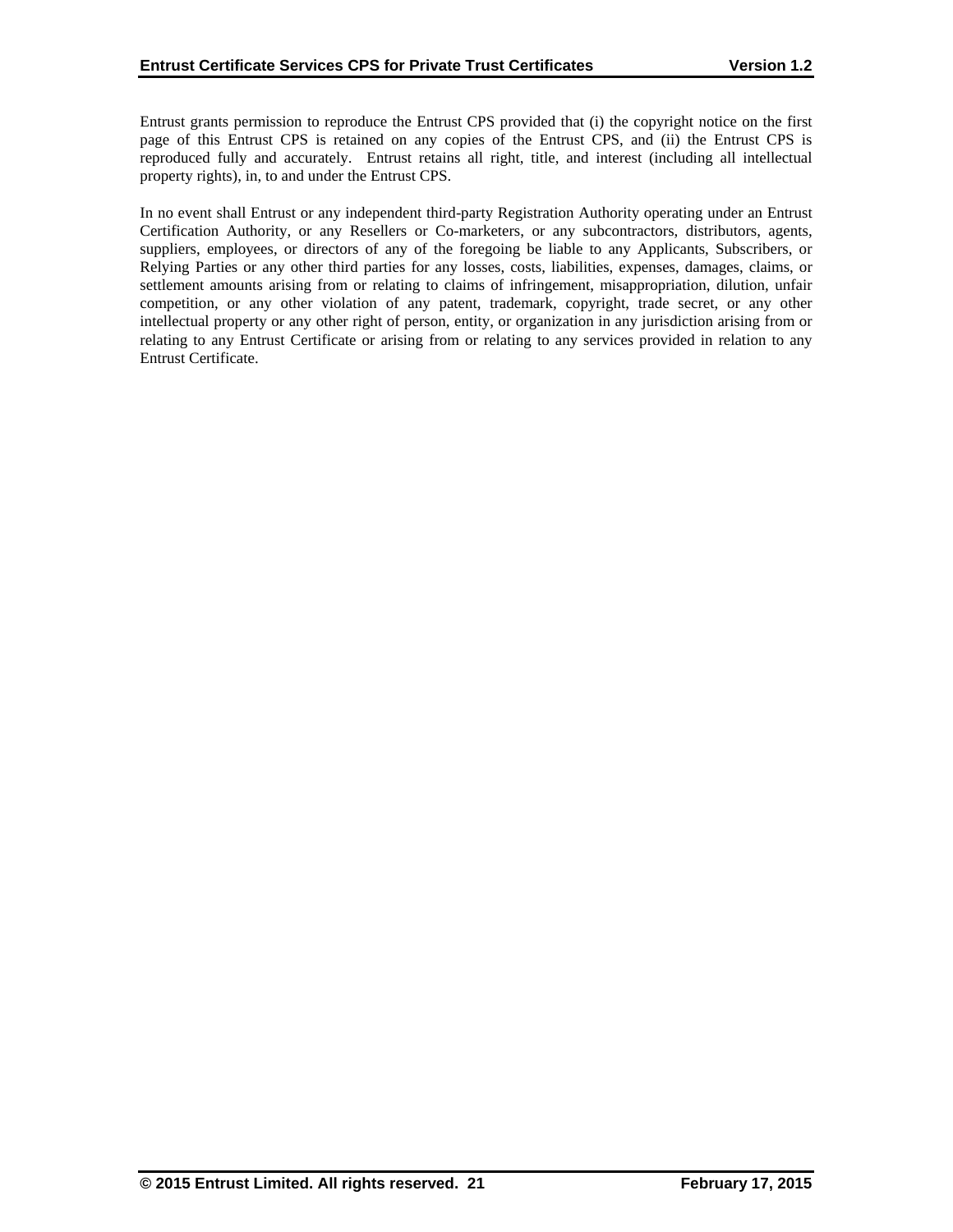## **3 Identification and Authentication**

#### **3.1 Initial Registration**

Before issuing an Entrust Certificate, the Entrust Certification Authorities ensure that all Subject organization information in the Entrust Certificate conforms to the requirements of, and has been verified in accordance with the procedures prescribed in this CPS and matches the information confirmed and documented by the Registration Authority pursuant to its verification processes.

## **3.1.1 Types of Names**

#### Entrust Private SSL Certificates

The Subject names in an Entrust Private SSL Certificate comply with the X.501 Distinguished Name (DN) form. Entrust Certification Authorities shall use a single naming convention as set forth below. Each Entrust Private SSL Certificate shall contain the following information:

- (i) "Country Name" (C) which is the two-letter ISO 3166 code for the country in which the Applicant is located and plans to host the secure server on which the Applicant is intending to install the Entrust Private SSL Certificate;
- (ii) "Organization Name" (O) which is the name of the organization in the case of a corporation, partnership, or other entity. In the case of a sole proprietorship, the organization name can be the name of the Applicant;
- (iii) "Organizational Unit Name" (OU) which is an optional field. The OU field may be used to distinguish between different organizational groups within an organization (for example, to distinguish between human resources, marketing, and development);
- (iv) "Common Name" (CN) which is the fully qualified hostname or path used in the DNS of the secure server on which the Applicant is intending to install the Entrust Private SSL Certificate;
- (v) "State" (ST), which is the state or province of the organization's place of business, if applicable; and
- (vi) "Subject Alternative Name" (SAN), which is the fully qualified hostname or path used in the DNS of the secure server on which the Applicant is intending to install the Entrust Private SSL Certificate. There may be multiple SANs in each Entrust Private SSL Certificate.

#### Entrust Mobile Device Certificates

The Subject names in an Entrust Mobile Device Certificate comply with the X.501 Distinguished Name (DN) form. Entrust Certification Authorities shall use a single naming convention as set forth below. Each Entrust Mobile Device Certificate shall contain the following information:

- (i) "Country Name" (C) which is the two-letter ISO 3166 code for the country in which the Applicant is located;
- (ii) "Organization Name" (O) which is the name of the organization in the case of a corporation, partnership, or other entity. In the case of a sole proprietorship, the organization name can be the name of the Applicant;
- (iii) "Organizational Unit Name" (OU) which is an optional field. The OU field may be used to distinguish between different organizational groups within an organization (for example, to distinguish between human resources, marketing, and development);
- (iv) "Common Name" (CN) which is a unique alpha-numeric identifier, Subscriber name, or a unique alpha-numeric identifier plus Subscriber name which has been approved by the Subscriber administration contact; and
- (v) Optionally, "Subject Alternative Name" (SAN) which is the email address of the Subscriber.

#### **3.1.2 Need for Names to Be Meaningful**

The certificates issued pursuant to this CPS are meaningful only if the names that appear in the certificates can be understood and used by Relying Parties. Names used in the certificates must identify the person or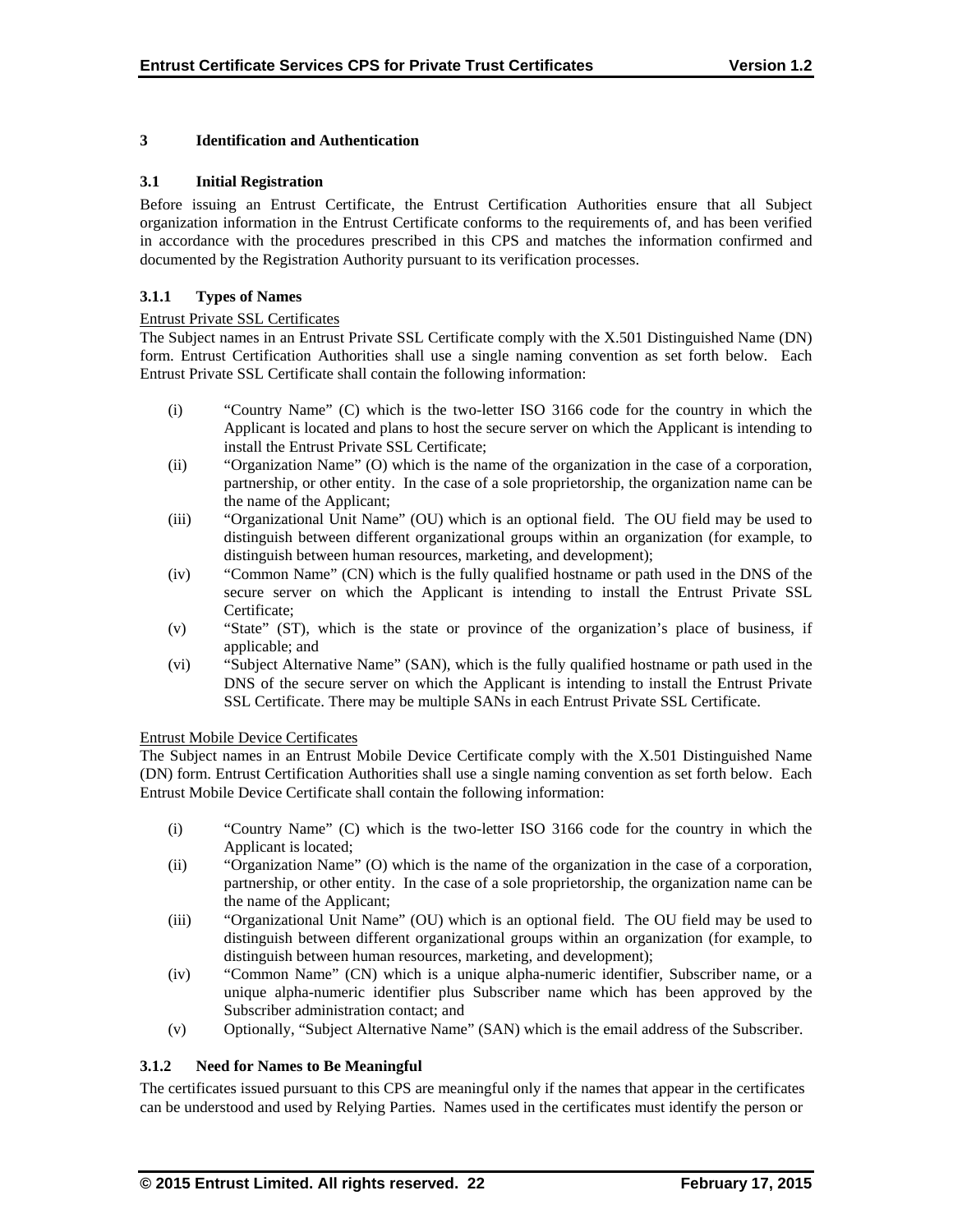object to which they are assigned in a meaningful way. CAs shall not issue certificates to the subscribers that contain domain names, IP addresses, DN, URL, and/or e-mail addresses that the subscribers do not legitimately own or control. Examples of fields and extensions where these names appear include subject DN and subject alternative names.

## Entrust Private SSL Certificates

The value of the Common Name to be used in an Entrust Private SSL Certificate shall be the Applicant's fully qualified hostname or path that is used in the DNS of the secure server on which the Applicant is intending to install the Entrust Private SSL Certificate.

## **3.1.3 Rules for Interpreting Various Name Forms**

Subject names for Entrust Certificates shall be interpreted as set forth in §3.1.1 and §3.1.2.

## **3.1.4 Uniqueness of Names**

Names shall be defined unambiguously for each Subject in an Entrust Repository. The Distinguished Name attribute will usually be unique to the Subject to which it is issued. Each Entrust Certificate shall be issued a unique serial number within the name space of the issuing Entrust Certification Authority.

## **3.1.5 Name Claim Dispute Resolution Procedure**

The Subject names in Entrust Certificates are issued on a "first come, first served" basis. By accepting a Subject name for incorporation into an Entrust Certificate, a Registration Authority operating under an Entrust Certification Authority does not determine whether the use of such information infringes upon, misappropriates, dilutes, unfairly competes with, or otherwise violates any intellectual property right or any other rights of any person, entity, or organization. The Entrust Certification Authorities and any Registration Authorities operating under the Entrust Certification Authorities neither act as an arbitrator nor provide any dispute resolution between Subscribers or between Subscribers and third-party complainants in respect to the use of any information in an Entrust Certificate. The Entrust CPS does not bestow any procedural or substantive rights on any Subscriber or third-party complainant in respect to any information in an Entrust Certificate. Neither the Entrust Certification Authorities nor any Registration Authorities operating under the Entrust Certification Authorities shall in any way be precluded from seeking legal or equitable relief (including injunctive relief) in respect to any dispute between Subscribers or between Subscribers and third-party complainants or in respect to any dispute between Subscribers and an Entrust Certification Authority or a Registration Authority operating under an Entrust Certification Authority or between a third-party complainant and an Entrust Certification Authority or a Registration Authority operating under an Entrust Certification Authority arising out of any information in an Entrust Certificate. Entrust Certification Authorities and Registration Authorities operating under Entrust Certification Authorities shall respectively have the right to revoke and the right to request revocation of Entrust Certificates upon receipt of a properly authenticated order from an arbitrator or court of competent jurisdiction requiring the revocation of an Entrust Certificate.

#### **3.1.6 Recognition, Authentication and Role of Trademarks**

An Entrust Certification Authority or a Registration Authority operating under an Entrust Certification Authority may, in certain circumstances, take action in respect to an Entrust Certificate containing information that possibly violates the trademark rights of a third-party complainant. In the event that a third-party complainant provides an Entrust Certification Authority or a Registration Authority operating under an Entrust Certification Authority with (i) a certified copy that is not more than three (3) months old of a trademark registration from the principal trademark office in any one of the United States, Canada, Japan, Australia or any of the member countries of the European Union, and further provided that such registration is still in full force and effect, and (ii) a copy of a prior written notice to the Subscriber of the Entrust Certificate in dispute, stating that the complainant believes that information in the Subscriber's Entrust Certificate violates the trademark rights of the complainant, and (iii) a representation by the complainant indicating the means of notice and basis for believing that such notice was received by the Subscriber of the Entrust Certificate in dispute, an Entrust Certification Authority or a Registration Authority operating under an Entrust Certification Authority may initiate the following actions. The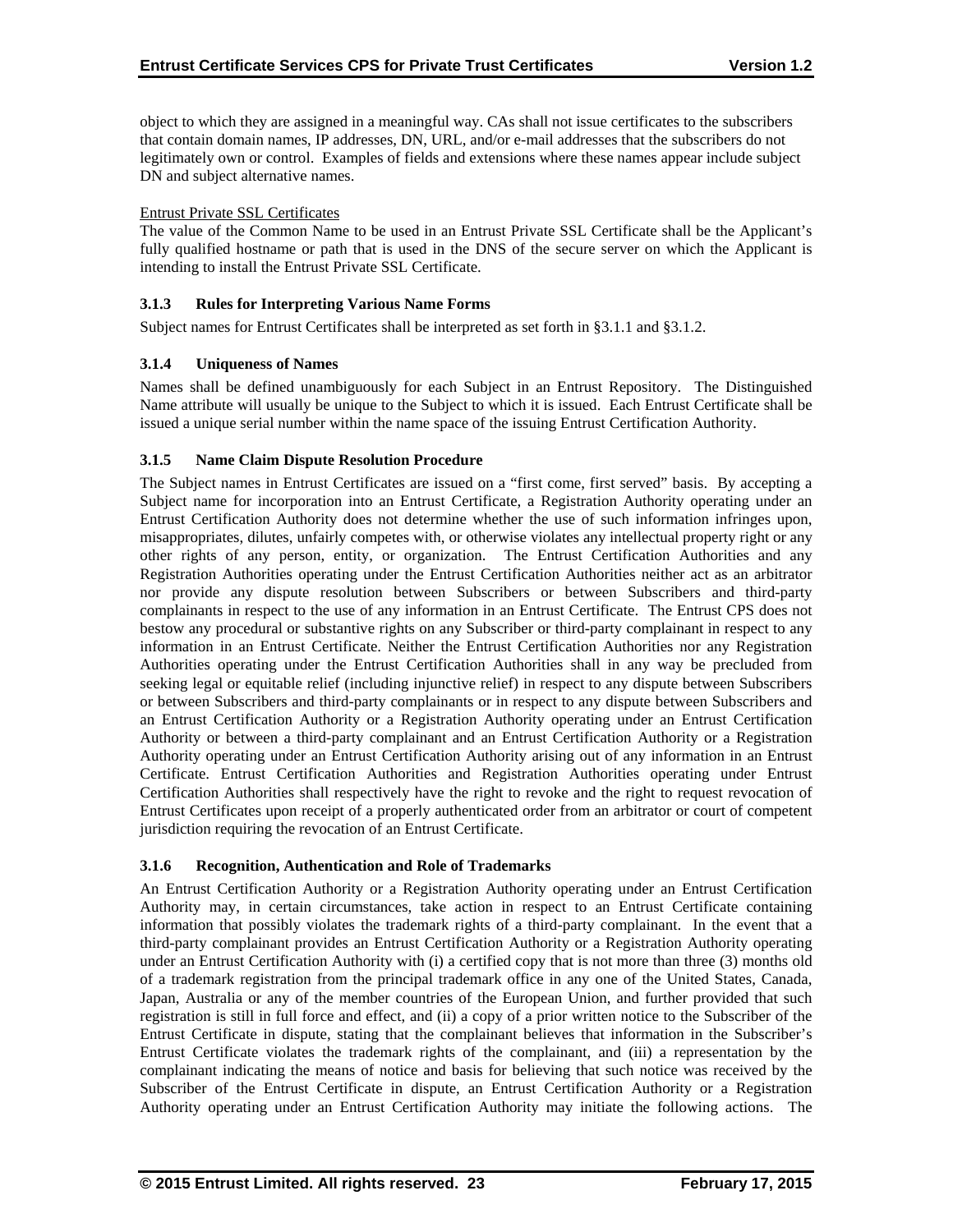Entrust Certification Authority or the Registration Authority operating under an Entrust Certification Authority may determine whether the issue date of the Subscriber's Entrust Certificate predates the registration date on the trademark registration provided by the complainant. If the date of issuance of the Subscriber's Certificate predates the trademark registration date, the Entrust Certification Authority or the Registration Authority operating under the Entrust Certification Authority will take no further action unless presented with an authenticated order from an arbitrator or court of competent jurisdiction. If the date of issuance of the Entrust Certificate is after the registration date on the trademark registration provided by the complainant, the Entrust Certification Authority or the Registration Authority operating under the Entrust Certification Authority shall request that the Subscriber provide a proof of ownership for the Subscriber's own corresponding trademark registration from the principal trademark office in any one of the United States, Canada, Japan, Australia or any of the member countries of the European Union. If the Subscriber can provide a certified copy, as set forth above, that predates or was issued on the same date as the complainant's trademark registration, the Entrust Certification Authority or the Registration Authority operating under the Entrust Certification Authority will take no further action unless presented with an authenticated order from an arbitrator or court of competent jurisdiction. If the Subscriber does not respond within ten (10) Business Days, or if the date on the certified copy of the trademark registration provided by the Subscriber postdates the certified copy of the trademark registration provided by the complainant, the Entrust Certification Authority and the Registration Authorities operating under that Entrust Certification Authority respectively may revoke or may request revocation of the disputed Entrust Certificate.

If a Subscriber files litigation against a complainant, or if a complainant files litigation against a Subscriber, and such litigation is related to any information in an issued Entrust Certificate, and if the party instigating the litigation provides an Entrust Certification Authority or a Registration Authority operating under an Entrust Certification Authority with a copy of the file-stamped complaint or statement of claim, the Entrust Certification Authority will maintain the current status of the Entrust Certificate or the Registration Authority operating under the Entrust Certification Authority will request that the Entrust Certification Authority maintain the current status of the Entrust Certificate, subject to any requirements to change the status of such Entrust Certificate otherwise provided or required under this Entrust CPS, a Subscription Agreement, or any Relying Party Agreement. During any litigation, an Entrust Certification Authority will not revoke and a Registration Authority operating under an Entrust Certification Authority will not request revocation of an Entrust Certificate that is in dispute unless ordered by an arbitrator or a court of competent jurisdiction or as otherwise provided or required under this Entrust CPS, a Subscription Agreement, or any Relying Party Agreement. In the event of litigation as contemplated above, Entrust Certification Authorities and Registration Authorities operating under the Entrust Certification Authorities will comply with any directions by a court of competent jurisdiction in respect to an Entrust Certificate in dispute without the necessity of being named as a party to the litigation. If named as a party in any litigation in respect to an Entrust Certificate, Entrust and/or any third party operating a Registration Authority under an Entrust Certification Authority shall be entitled to take any action that it deems appropriate in responding to or defending such litigation. Any Subscriber or Relying Party that becomes involved in any litigation in respect to an Entrust Certificate shall remain subject to all of the terms and conditions of the Entrust CPS, the Subscriber's Subscription Agreement, and the Relying Party's Relying Party Agreement.

Registration Authorities operating under an Entrust Certification Authority shall notify the Entrust Certification Authority of any disputes of which such Registration Authority is aware and which relate to any information contained in an Entrust Certificate whose issuance was requested by such Registration Authority.

## **3.1.7 Method to Prove Possession of Private Key**

For Key Pairs generated by the Applicant, Entrust Certification Authorities perform proof of possession tests for CSRs created using reversible asymmetric algorithms (such as RSA) by validating the signature on the CSR submitted by the Applicant with the Entrust Certificate Application.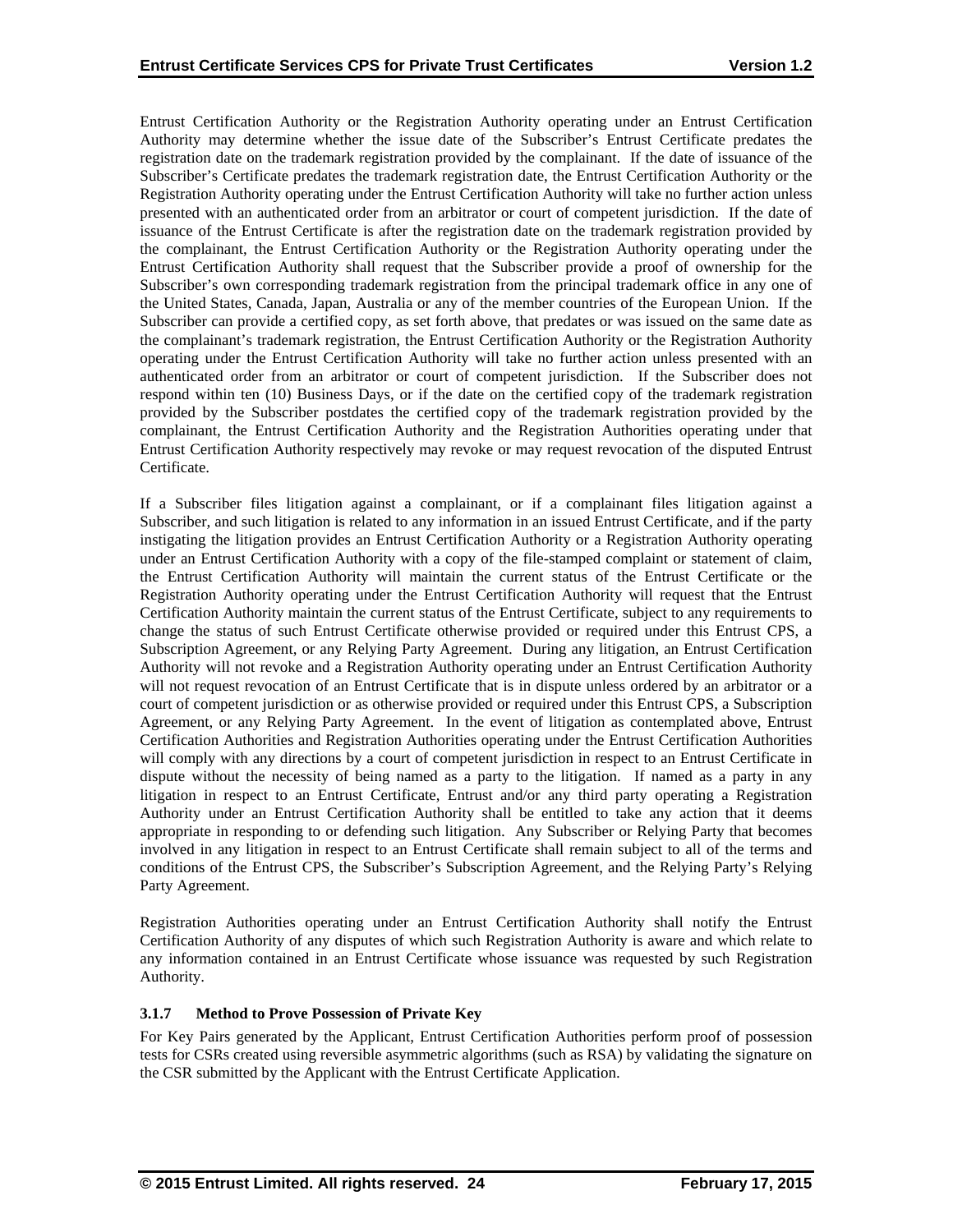## **3.1.8 Authentication of Organizational Identity**

Registration Authorities operating under the Entrust Certification Authorities shall perform a limited verification of any organizational identities that are submitted by an Applicant or Subscriber. Registration Authorities operating under the Entrust Certification Authorities shall determine whether the organizational identity, address, and domain name provided with an Entrust Certificate Application are consistent with information contained in third-party databases and/or governmental sources. The information and sources used for the limited verification of Entrust Certificate Applications may vary depending on the jurisdiction of the Applicant or Subscriber.

In the case of organizational identities that are not registered with any governmental sources, Registration Authorities operating under the Entrust Certification Authorities shall use commercially reasonable efforts to confirm the existence of the organization. Such commercially reasonable efforts may include site visits or third-party attestation letter. Registration Authorities operating under the Entrust Certification Authorities shall comply with all verification practices mandated by the Entrust Policy Authority.

## **3.1.9 Authentication of Individual Identity**

Registration Authorities operating under the Entrust Certification Authorities shall use reasonable means to verify any individual identities that are submitted by an Applicant or Subscriber.

An individual identity shall be verified by using a legible copy, which discernibly shows the Applicant's face, of at least one currently valid government-issued photo ID (passport, driver's license, military ID, national ID, or equivalent document type). The copy shall be inspected for any indication of alteration or falsification.

The Applicant's address shall be verified using a trusted form of identification such as a government ID, utility bill, or bank or credit card statement. The same government-issued ID that was used to verify the Applicant's name may be relied upon.

The request shall be verified by contacting the Applicant using a phone number that was provided from a third-party.

#### **3.1.10 Authentication of Domain Name**

Private Trust Certificates may use fully qualified or non-fully qualified domain names.

## **3.1.10.1 Fully Qualified Domain Names**

Registration Authorities operating under the Entrust Certification Authorities shall use reasonable means to confirm the Applicant or Subscriber has control of the domain names to be included in the Entrust Certificate. The Registration Authority shall check the WHOIS record to determine who the top level domain (TLD) is registered to. The authorization to use the domain is done by contacting an authorization contact at the entity that registered the domain name or by contacting a user identified in the WHOIS record.

If contacting a user identified in the WHOIS record by email, then only the following emails addresses may be used:

- (i) Supplied by the Domain Name Registrar;
- (ii) Taken from the Domain Name Registrant's "registrant", "technical", or "administrative" contact information, as it appears in the Domain's WHOIS record; or;
- (iii) By pre-pending a local part to a Domain Name as follows:
	- a. Local part One of the following: 'admin', 'administrator', 'webmaster', 'hostmaster', or 'postmaster'; and
	- b. Domain Name Formed by pruning zero or more components from the Registered Domain Name or the requested Fully-Qualified Domain Name.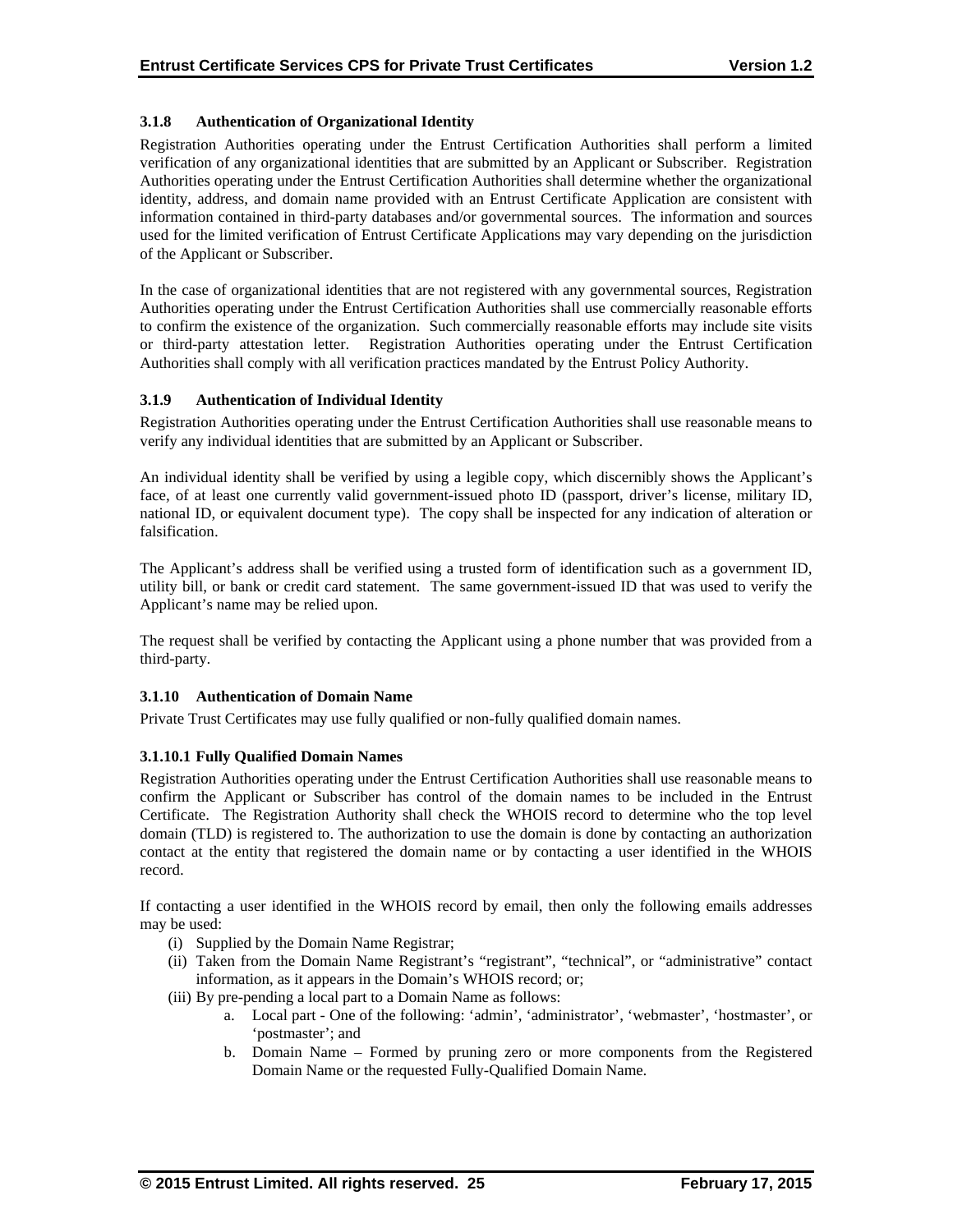## **3.1.10.2 Non-Fully Qualified Domain Names**

Registration Authorities operating under the Entrust Certification Authorities shall allow non-fully qualified domain names to be used. Non-fully qualified domain names can be multi-label name or reserved IP address.

Each non-fully qualified domain name shall be reserved for one Subscriber for each Entrust CA used to issue private trust certificates.

## **3.1.11 Accuracy of Information**

To ensure the accuracy of the information and to ensure that no misleading information is included in the certificate, each verification shall be validated by a verification manager before the information can be used to issue a certificate.

## **3.2 Routine Rekey**

Each Entrust Certificate shall contain a Certificate expiration date. The reason for having an expiration date for a Certificate is to minimize the exposure of the Key Pair associated with the Certificate. For this reason, when processing a new Entrust Certificate Application, Entrust recommends that a new Key Pair be generated and that the new Public Key of this Key Pair be submitted with the Applicant's Entrust Certificate Application. If a Subscriber wishes to continue to use an Entrust Certificate beyond the expiry date for the current Entrust Certificate, the Subscriber must obtain a new Entrust Certificate and replace the Entrust Certificate that is about to expire. Subscribers submitting a new Entrust Certificate Application will be required to complete the initial application process, as described in §4.1.

The Registration Authority that processed the Subscriber's Entrust Certificate Application shall make a commercially reasonable effort to notify Subscribers of the pending expiration of their Entrust Certificate by sending an email to the technical contact listed in the corresponding Entrust Certificate Application. Upon expiration of an Entrust Certificate, the Subscriber shall immediately cease using such Entrust Certificate and shall remove such Entrust Certificate from any devices and/or software in which it has been installed.

For Entrust Certificates, the Subscriber may request a replacement certificate using an existing key pair.

#### **3.3 Rekey After Revocation**

Entrust Certification Authorities and Registration Authorities operating under Entrust Certification Authorities do not renew Entrust Certificates that have been revoked. If a Subscriber wishes to use an Entrust Certificate after revocation, the Subscriber must apply for a new Entrust Certificate and replace the Entrust Certificate that has been revoked. In order to obtain another Entrust Certificate, the Subscriber shall be required to complete the initial application process, as described in §4.1. Upon revocation of an Entrust Certificate, the Subscriber shall immediately cease using such Entrust Certificate and shall remove such Entrust Certificate from any devices and/or software in which it has been installed.

#### **3.4 Revocation Request**

A Subscriber may request revocation of their Entrust Certificate at any time provided that the Subscriber can validate to the Registration Authority that processed the Subscriber's Entrust Certificate Application that the Subscriber is the person, organization, or entity to whom the Entrust Certificate was issued. The Registration Authority shall authenticate a request from a Subscriber for revocation of their Entrust Certificate by requiring the pass phrase submitted by the Subscriber with the Entrust Certificate Application and/or some subset of the information provided by the Subscriber with the Entrust Certificate Application. Upon receipt and confirmation of such information, the Registration Authority shall then process the revocation request as stipulated in §4.4.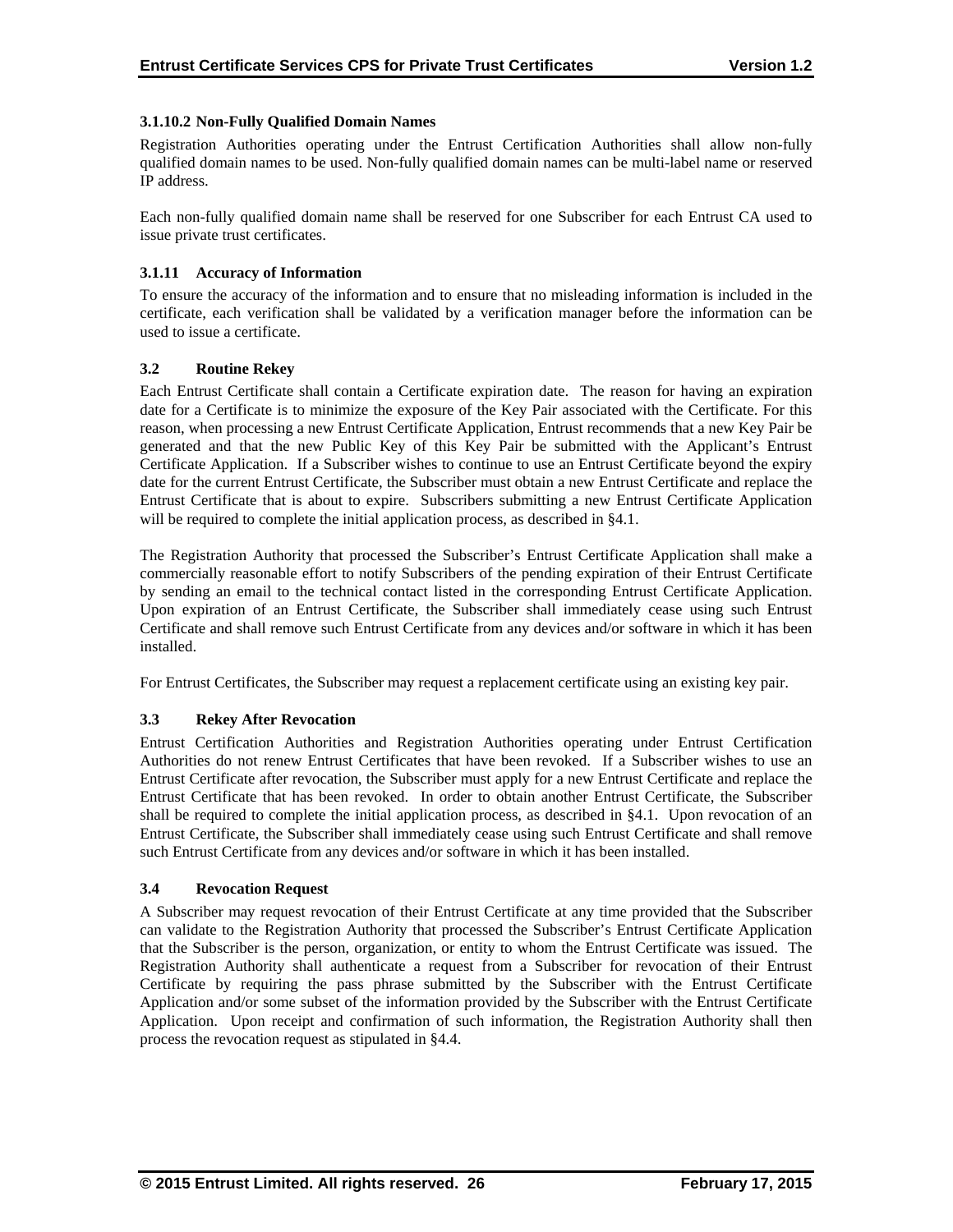## **4 Operational Requirements**

## **4.1 Certificate Application**

To obtain an Entrust Certificate, an Applicant must:

- (i) generate a secure and cryptographically sound Key Pair, if not generated by an Entrust Certification Authority
- (ii) agree to all of the terms and conditions of the Entrust CPS and the Subscription Agreement, and
- (iii) complete and submit an Entrust Certificate Application, providing all information requested by an Entrust-operated Registration Authority or by an independent third-party Registration Authority under an Entrust Certification Authority (a "Registration Authority") without any errors, misrepresentation, or omissions.

Upon an Applicant's completion of the Entrust Certificate Application and acceptance of the terms and conditions of this Entrust CPS and the Subscription Agreement, a Entrust-operated Registration Authority or an independent third-party Registration Authority operating under an Entrust Certification Authority shall follow the procedures described in §3.1.8 and §3.1.9 to perform limited verification of the information contained in the Entrust Certificate Application. If the verification performed by a Registration Authority is successful, the Registration Authority may, in its sole discretion, request the issuance to the Applicant of an Entrust Certificate from an Entrust Certification Authority. If a Registration Authority refuses to request the issuance of an Entrust Certificate, the Registration Authority shall (i) use commercially reasonable efforts to notify the Applicant by email of any reasons for refusal, and (ii) promptly refund any amounts that have been paid in connection with the Entrust Certificate Application.

In the event of successful verification of an Entrust Certificate Application, the Registration Authority shall submit a request to an Entrust Certification Authority for the issuance of an Entrust Certificate and shall notify the Applicant by email once an Entrust Certificate has been issued by the Entrust Certification Authority.

#### **4.2 Certificate Issuance**

After performing limited verification of the information provided by an Applicant with an Entrust Certificate Application, a Registration Authority operating under an Entrust Certification Authority may request that an Entrust Certification Authority issue an Entrust Certificate. Upon receipt of a request from a Registration Authority operating under an Entrust Certification Authority, the Entrust Certification Authority may generate and digitally sign an Entrust Certificate in accordance with the Certificate profile described in §7.

Upon issuance of an Entrust Certificate, neither Entrust nor any independent third-party Registration Authority operating under an Entrust Certification Authority, nor any Resellers or Co-marketers, or any subcontractors, distributors, agents, suppliers, employees, or directors of any of the foregoing shall have any obligation to perform any ongoing monitoring, investigation, or verification of the information provided in an Entrust Certificate Application.

#### **4.2.1 Circumstances for Certificate Renewal**

In accordance with the Subscription Agreement, Entrust Certification Authorities or Registration Authorities will provide a certificate lifecycle monitoring service which will support certificate renewal.

## **4.2.2 Who May Request Renewal**

Subscribers or Subscriber agents may request renewal of Entrust Certificates.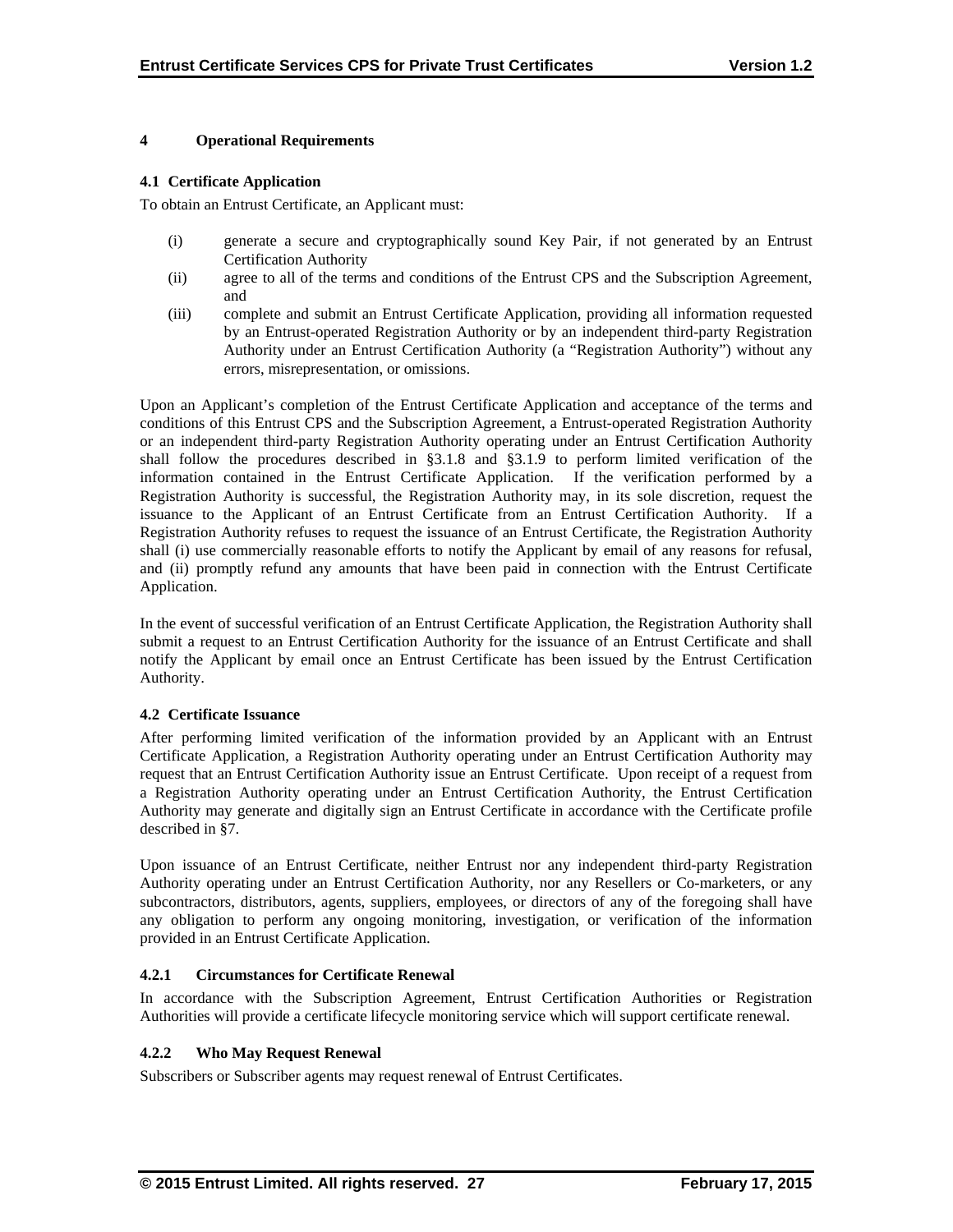## **4.2.3 Processing Certificate Renewal Requests**

Entrust Certification Authorities or Registration Authorities will process certificate renewal requests with validated verification data. Verification data which was validated within the last thirty-nine months may be used.

Entrust Certificates may be reissued using the previously accepted Public Key, if the Public Key meets the key size requirements of §6.1.5.

## **4.2.4 Notification of New Certificate Issuance to Subscriber**

Entrust Certification Authorities or Registration Authorities will provide Entrust Certificate renewal notification to the Subscriber or Subscriber agents through an Internet link or by email.

Subscribers or Subscriber agents may request that email renewal notices are not sent for their expiring Entrust Certificates.

## **4.2.5 Conduct Constituting Acceptance of a Renewal Certificate**

No stipulation.

## **4.2.6 Publication of the Renewal Certificate by the CA**

Entrust Certification Authorities or Registration Authorities will provide the Subscriber with an Entrust Certificate through an Internet link.

## **4.2.7 Notification of Certificate Issuance by the CA to Other Entities**

No stipulation.

## **4.3 Certificate Acceptance**

Once an Entrust Certificate has been generated and placed in an Entrust Repository, the Registration Authority that requested the issuance of the Entrust Certificate shall use commercially reasonable efforts to notify the Applicant by email that the Applicant's Entrust Certificate is available.

#### **4.4 Certificate Suspension and Revocation**

An Entrust Certification Authority shall revoke an Entrust Certificate after receiving a valid revocation request from a Registration Authority operating under such Entrust Certification Authority. A Registration Authority operating under an Entrust Certification Authority shall be entitled to request and may request that an Entrust Certification Authority revoke an Entrust Certificate after such Registration Authority receives a valid revocation request from the Subscriber for such Entrust Certificate. A Registration Authority operating under an Entrust Certification Authority shall be entitled to request and shall request that an Entrust Certification Authority revoke an Entrust Certificate if such Registration Authority becomes aware of the occurrence of any event that would require a Subscriber to cease to use such Entrust Certificate.

Entrust Certification Authorities do not allow the suspension of Entrust Certificates.

### **4.4.1 Circumstances for Revocation**

An Entrust Certification Authority shall be entitled to revoke and may revoke, and a Registration Authority operating under an Entrust Certification Authority shall be entitled to request revocation of and shall request revocation of, a Subscriber's Entrust Certificate if such Entrust Certification Authority or Registration Authority has knowledge of or a reasonable basis for believing that of any of the following events have occurred:

(i) Compromise of such Entrust Certification Authority's Private Key or Compromise of a superior Certification Authority's Private Key;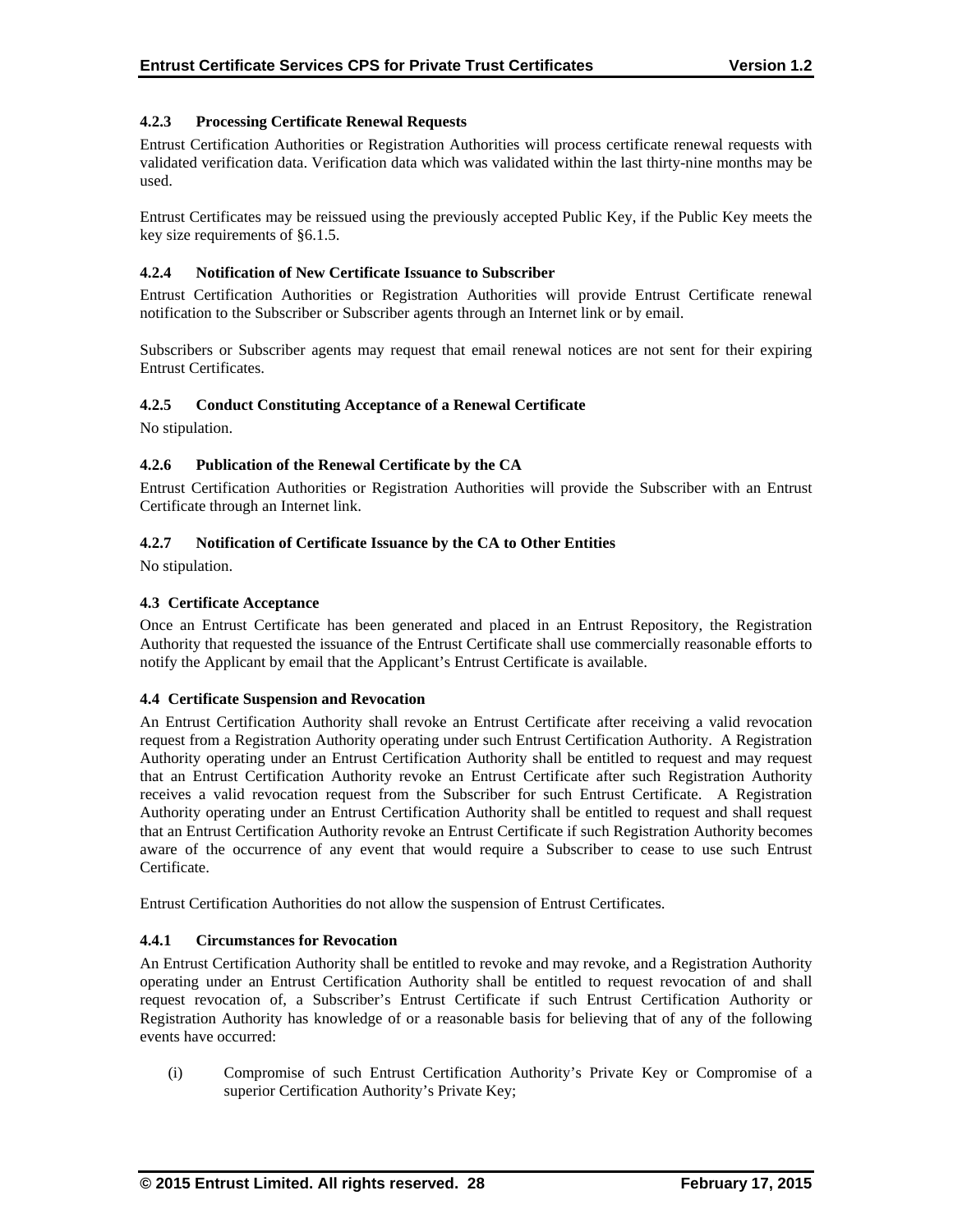- (ii) breach by the Subscriber of any of the terms of the Entrust CPS or the Subscriber's Subscription Agreement;
- (iii) any change in the information contained in an Entrust Certificate issued to a Subscriber;
- (iv) non-payment of any Entrust Certificate fees or service fees;
- (v) a determination that an Entrust Certificate was not issued in accordance with the requirements of the Entrust CPS or the Subscriber's Subscription Agreement;
- (vi) the Entrust Certification Authority receives notice or otherwise become aware that a court or arbitrator has revoked a Subscriber's right to use the domain name listed in a Private SSL Certificate, or that the Subscriber has failed to renew its domain name;
- (vii) the Entrust Certification Authority receives notice or otherwise become aware that a Subscriber has been added as a denied party or prohibited person to a blacklist, or is operating from a prohibited destination under the laws of the Entrust Certification Authority's jurisdiction of operation as described in §2.4;
- (viii) the Entrust Certification Authority ceases operations for any reason or the Entrust Certification Authority's right to issue Entrust Certificates expires or is revoked or terminated and the Entrust Certification Authority has not arranged for another Certification Authority to provide revocation support for the Entrust Certificates;
- (ix) any other reason that may be reasonably expected to affect the integrity, security, or trustworthiness of an Entrust Certificate or an Entrust Certification Authority.

A Subscriber shall request revocation of their Entrust Certificate if the Subscriber has a suspicion or knowledge of or a reasonable basis for believing that of any of the following events have occurred:

- (i) Compromise of the Subscriber's Private Key;
- (ii) knowledge that the original Entrust Certificate request was not authorized and such authorization will not be retroactively granted;
- (iii) change in the information contained in the Subscriber's Entrust Certificate;
- (iv) change in circumstances that cause the information contained in Subscriber's Entrust Certificate to become inaccurate, incomplete, or misleading.

Such revocation request shall be submitted by the Subscriber to the Registration Authority that processed the Subscriber's Entrust Certificate Application. If a Subscriber's Entrust Certificate is revoked for any reason, the Registration Authority that processed the Subscriber's Entrust Certificate Application shall make a commercially reasonable effort to notify such Subscriber by sending an email to the technical and security contacts listed in the Entrust Certificate Application. Revocation of an Entrust Certificate shall not affect any of the Subscriber's contractual obligations under this Entrust CPS, the Subscriber's Subscription Agreement, or any Relying Party Agreements.

## **4.4.2 Who Can Request Revocation**

A Subscriber may request revocation of their Entrust Certificate at any time for any reason. If a Subscriber requests revocation of their Entrust Certificate, the Subscriber must be able to validate themselves as set forth in §3.4 to the Registration Authority that processed the Subscriber's Entrust Certificate Application. The Entrust Certification Authorities shall not be required to revoke and the Registration Authorities operating under the Entrust Certification Authorities shall not be required to request revocation of an Entrust Certificate until a Subscriber can properly validate themselves as set forth in §3.4 and §4.4.3. An Entrust Certification Authority shall be entitled to revoke and shall revoke, and a Registration Authority operating under an Entrust Certification Authority shall be entitled to request revocation of and shall request revocation of, a Subscriber's Entrust Certificate at any time for any of the reasons set forth in §4.4.1.

## **4.4.3 Procedure for Revocation Request**

A Registration Authority operating under an Entrust Certification Authority shall authenticate a request by a Subscriber for revocation of their Entrust Certificate by requiring (i) some subset of the information provided by the Subscriber with the Subscriber's Entrust Certificate Application, or (ii) the pass phrase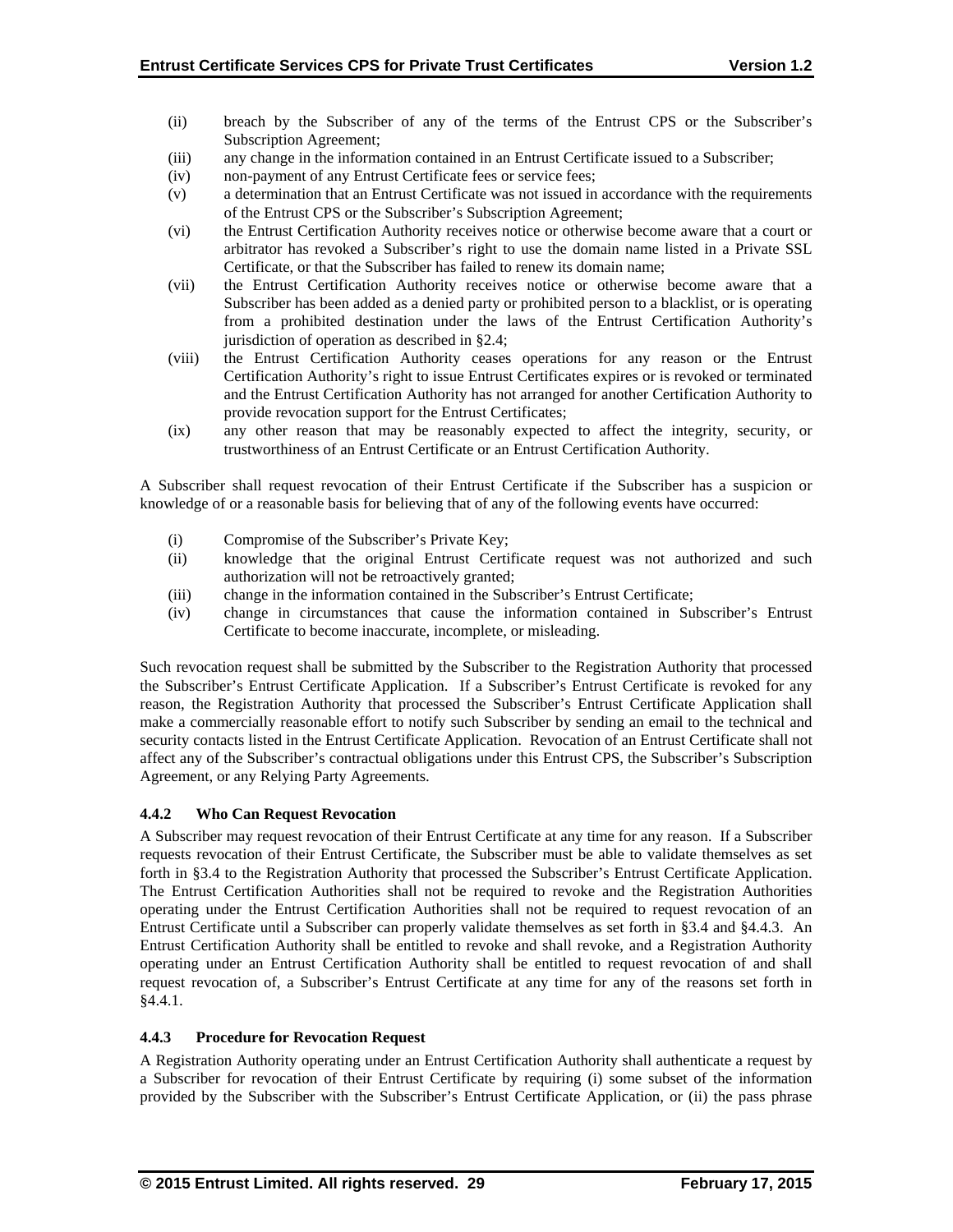submitted by the Subscriber with the Subscriber's Entrust Certificate Application or verification by a contact at the Subscriber. Upon receipt and confirmation of such information, the Registration Authority shall send a revocation request to the Entrust Certification Authority that issued such Entrust Certificate. The Entrust Certification Authority shall make all reasonable efforts to post the serial number of the revoked Entrust Certificate to a CRL in an Entrust Repository within one (1) business day of receiving such revocation request. For Certificate revocation that is not initiated by the Subscriber, the Registration Authority that requested revocation of the Subscriber's Entrust Certificate shall make a commercially reasonable effort to notify the Subscriber by sending an email to the technical and security contacts specified in the Subscriber's Entrust Certificate Application.

## **4.4.4 Revocation Request Grace Period**

In the case of Private Key Compromise, or suspected Private Key Compromise, a Subscriber shall request revocation of the corresponding Entrust Certificate immediately upon detection of the Compromise or suspected Compromise. Revocation requests for other required reasons shall be made as soon as reasonably practicable.

#### **4.4.5 Circumstances for Suspension**

Entrust Certification Authorities do not suspend Entrust Certificates.

## **4.4.6 Who Can Request Suspension**

Entrust Certification Authorities do not suspend Entrust Certificates.

## **4.4.7 Procedure for Suspension Request**

Entrust Certification Authorities do not suspend Entrust Certificates.

## **4.4.8 Limits on Suspension Period**

Entrust Certification Authorities do not suspend Entrust Certificates.

#### **4.4.9 CRL Issuance Frequency**

Entrust Certification Authorities shall issue CRLs as follows:

- (i) CRLs for Entrust Certificates issued to subordinate CAs shall be issued at least once every twelve months or with 24 hours after revoking a subordinate CA. The next CRL update shall not be more than twelve months from the last update.
- (ii) CRLs for Entrust Certificates issued to end entities shall be issued at least once every seven days.

#### **4.4.10 CRL Checking Requirements**

A Relying Party shall check whether the Entrust Certificate that the Relying Party wishes to rely on has been revoked. A Relying Party shall check the Certificate Revocation Lists maintained in the appropriate Repository or perform an on-line revocation status check using OCSP to determine whether the Entrust Certificate that the Relying Party wishes to rely on has been revoked. In no event shall Entrust or any independent third-party Registration Authorities operating under an Entrust Certification Authority, or any Resellers or Co-marketers, or any subcontractors, distributors, agents, suppliers, employees, or directors of any of the foregoing be liable for any damages whatsoever due to (i) the failure of a Relying Party to check for revocation or expiration of an Entrust Certificate, or (ii) any reliance by a Relying Party on an Entrust Certificate that has been revoked or that has expired.

#### **4.4.11 On-line Revocation/Status Checking Availability**

On-line revocation/status checking of certificates is available on a continuous basis by CRL or On-line Certificate Status Protocol (OCSP).

Entrust Certification Authorities shall sign and make available OCSP as follows: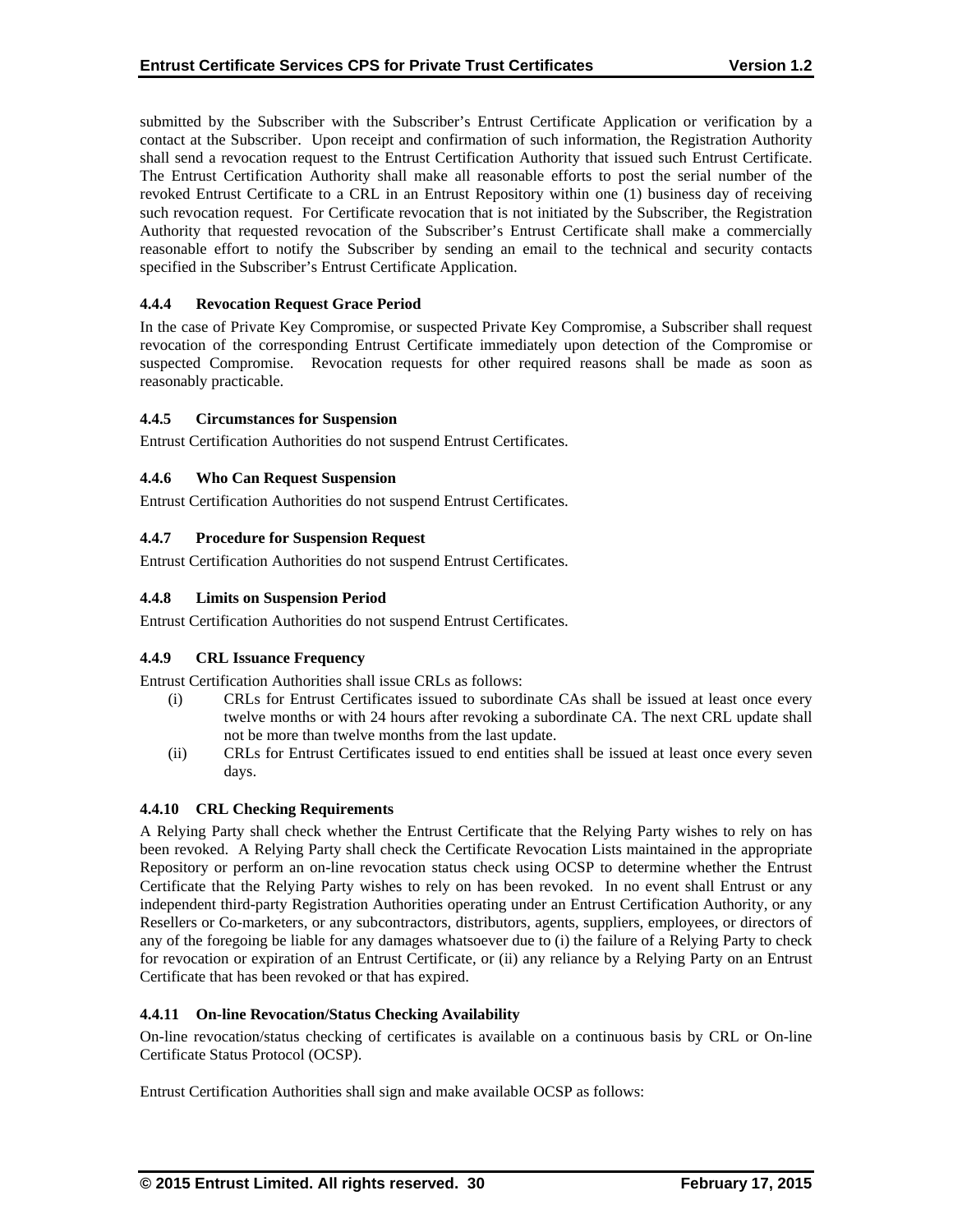- (i) OCSP responses for Entrust Certificates issued to subordinate CAs shall be issued at least once every twelve months or with 24 hours after revoking a subordinate CA.
- (ii) OCSP responses for Entrust Certificates issued to end entities shall be issued at least once every four days. OCSP responses will have a maximum expiration time of ten days.

The on-line locations of the CRL and the OCSP response are included in the Entrust Certificate to support software applications that perform automatic certificate status checking. A Relying Party can also be check certificate revocation status directly with the Repository at www.entrust.net.

## **4.4.12 On-line Revocation Checking Requirements**

Refer to §4.4.10.

## **4.4.13 Other Forms of Revocation Advertisements Available**

No stipulation.

## **4.4.14 Checking Requirements For Other Forms of Revocation Advertisements**

No stipulation.

#### **4.4.15 Special Requirements Re Key Compromise**

If a Subscriber suspects or knows that the Private Key corresponding to the Public Key contained in the Subscriber's Entrust Certificate has been Compromised, the Subscriber shall immediately notify the Registration Authority that processed the Subscriber's Entrust Certificate Application, using the procedures set forth in §4.4.3, of such suspected or actual Compromise. The Subscriber shall immediately stop using such Entrust Certificate and shall remove such Entrust Certificate from any devices and/or software in which such Entrust Certificate has been installed. The Subscriber shall be responsible for investigating the circumstances of such Compromise or suspected Compromise and for notifying any Relying Parties that may have been affected by such Compromise or suspected Compromise.

#### **4.5 Security Audit Procedures**

Significant security events in the Entrust Certification Authorities are automatically time-stamped and recorded as audit logs in audit trail files. The audit trail files are processed (reviewed for policy violations or other significant events) on a regular basis. Authentication codes are used in conjunction with the audit trail files to protect against modification of audit logs. Audit trail files are archived periodically. All files including the latest audit trail file are moved to backup media and stored in a secure archive facility.

The Entrust Certification Authorities and all Registration Authorities operating under an Entrust Certification Authority record in detail every action taken to process an Entrust Certificate Request and to issue an Entrust Certificate, including all information generated or received in connection with an Entrust Certificate Request, and every action taken to process the Request, including time, date, and personnel involved in the action.

The foregoing record requirements include, but are not limited to, an obligation to record the following events:

- (i) Entrust Certification Authority key lifecycle management events, including:
	- a. Key generation, backup, storage, recovery, archival, and destruction; and
		- b. Cryptographic device lifecycle management events.
- (ii) Entrust Certification Authority and Entrust Certificate lifecycle management events, including:
	- a. Certificate Requests, renewal and re-key requests, and revocation;
	- b. All verification activities required by this CPS;
	- c. Date, time, phone number used, persons spoken to, and end results of verification telephone calls;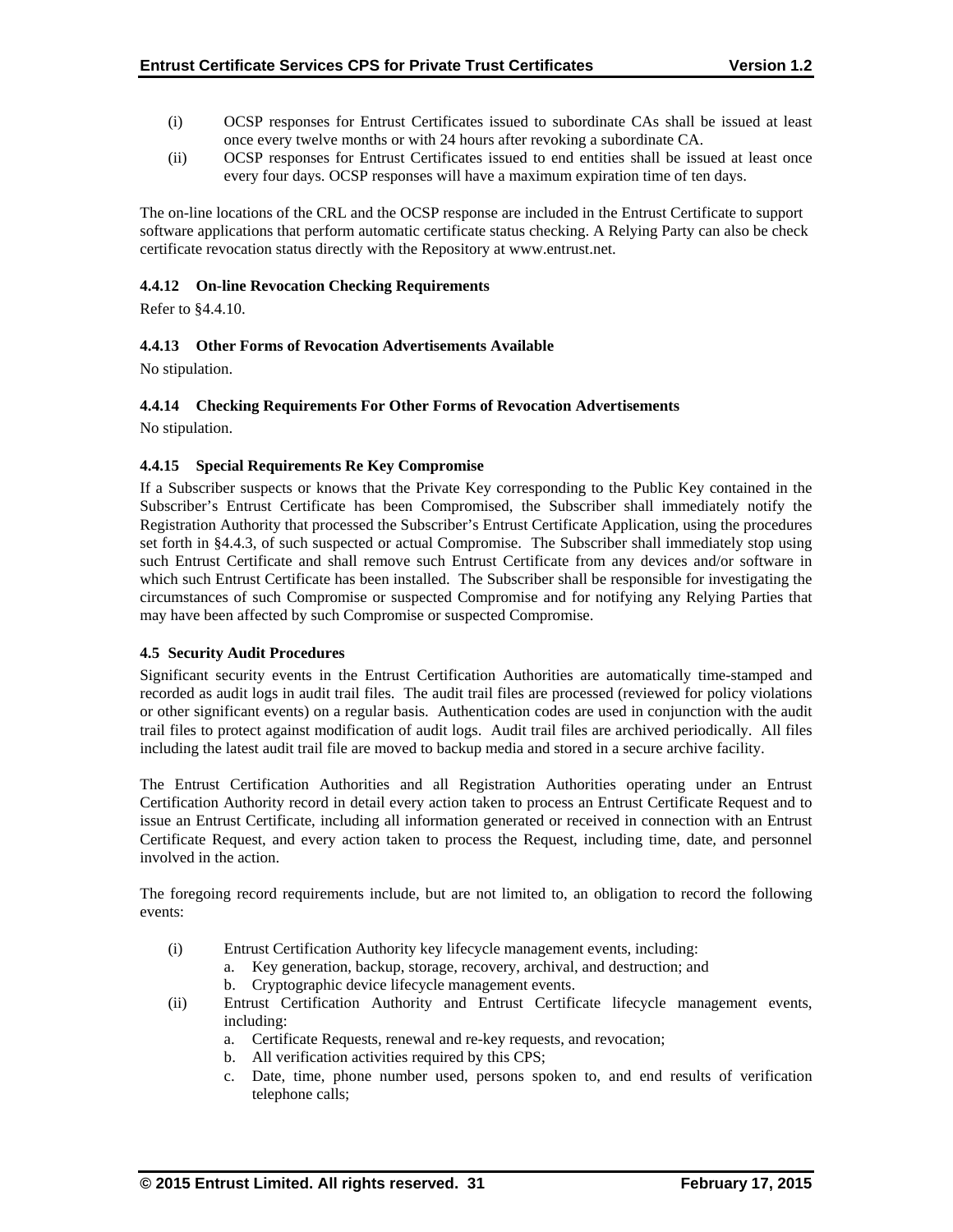- d. Acceptance and rejection of Certificate Requests;
- e. Issuance of Entrust Certificates; and
- f. Generation of Certificate Revocation Lists (CRLs) and OCSP messages.
- (iii) Security events, including:
	- a. Successful and unsuccessful PKI system access attempts;
	- b. PKI and security system actions performed;
	- c. Security profile changes;
	- d. System crashes, hardware failures, and other anomalies;
	- e. Firewall and router activities; and
	- f. Entries to and exits from the Entrust Certification Authority facility.
- (iv) Log entries include the following elements:
	- a. Date and time of entry;
		- b. Identity of the person making the journal entry; and
	- c. Description of entry.

The time for the Entrust Certification Authorities computer systems is synchronized with the service provided by the National Research Council Canada.

#### **4.6 Records Archival**

The audit trail files, databases and revocation information for Entrust Certification Authorities are archived. The archive of an Entrust Certification Authorities' database and the archive of revocation information are retained for at least three (3) years. Archives of audit trail files are retained for at least seven (7) year(s) after any Entrust Certificate based on that documentation ceases to be valid. The databases for Entrust Certification Authorities are encrypted and protected by Entrust software master keys. The archive media is protected through storage in a restricted-access facility to which only Entrustauthorized personnel have access. Archive files are backed up as they are created. Originals are stored onsite and housed with an Entrust Certification Authority system. Backup files are stored at a secure and separate geographic location.

#### **4.7 Key Changeover**

Entrust Certification Authorities' key pairs will be retired from service at the end of their respective lifetimes as defined in §6.3. New Certification Authority key pairs will be created as required to support the continuation of Entrust Certification Authority Services. Each Entrust Certification Authority will continue to publish CRLs signed with the original key pair until all certificates issued using that original key pair have expired. The Certification Authority key changeover process will be performed such that it causes minimal disruption to Subscribers and Relying Parties.

#### **4.8 Compromise and Disaster Recovery**

Entrust Certification Authorities have a disaster recovery plan to provide for timely recovery of services in the event of a system outage. The disaster recovery plan addresses the following:

- (i) the conditions for activating the plans;
- (ii) resumption procedures;
- (iii) a maintenance schedule for the plan;
- (iv) awareness and education requirements;
- (v) the responsibilities of the individuals;
- (vi) recovery point objective (RPO) of fifteen minutes
- (vii) recovery time objective (RTO) of 24 hours for essential CA operations which include certificate issuance, certificate revocation, and issuance of certificate revocation status; and
- (viii) testing of recovery plans.

In order to mitigate the event of a disaster, Entrust has implemented the following:

(ix) secure on-site and off-site storage of backup HSMs containing copies of all CA Private Keys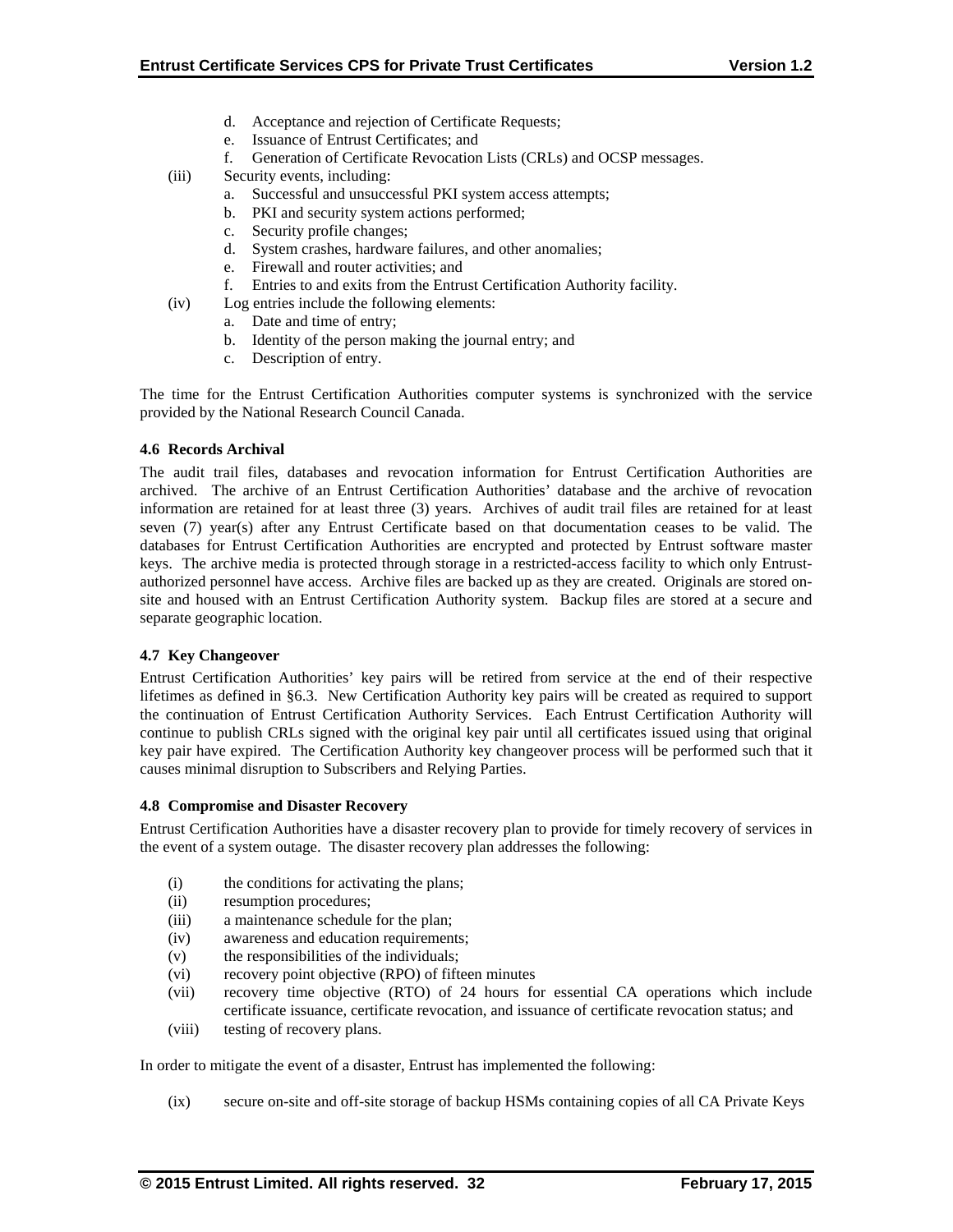- (x) secure on-site and off-site storage of all requisite activation materials
- (xi) regular synchronization of critical data to the disaster recovery site
- (xii) regular incremental and daily backups of critical data within the primary site
- (xiii) weekly backup of critical data to a secure off-site storage facility
- (xiv) secure off-site storage of disaster recovery plan and disaster recovery procedures
- (xv) environmental controls as described in §5.1
- (xvi) high availability architecture for critical systems

Entrust has implemented a secure disaster recovery facility that is greater than 250 km from the primary secure CA facilities.

Entrust requires rigorous security controls to maintain the integrity of Entrust Certification Authorities. The Compromise of the Private Key used by an Entrust Certification Authority is viewed by Entrust as being very unlikely; however, Entrust has policies and procedures that will be employed in the event of such a Compromise. At a minimum, all Subscribers shall be informed as soon as practicable of such a Compromise and information shall be posted in the Entrust Repository.

## **4.9 CA Termination**

In the event that an Entrust Certification Authority ceases operation, all Entrust Certificates issued by such Entrust Certification Authority shall be revoked and the CRL life-time will be set to a period that meets any Entrust obligations.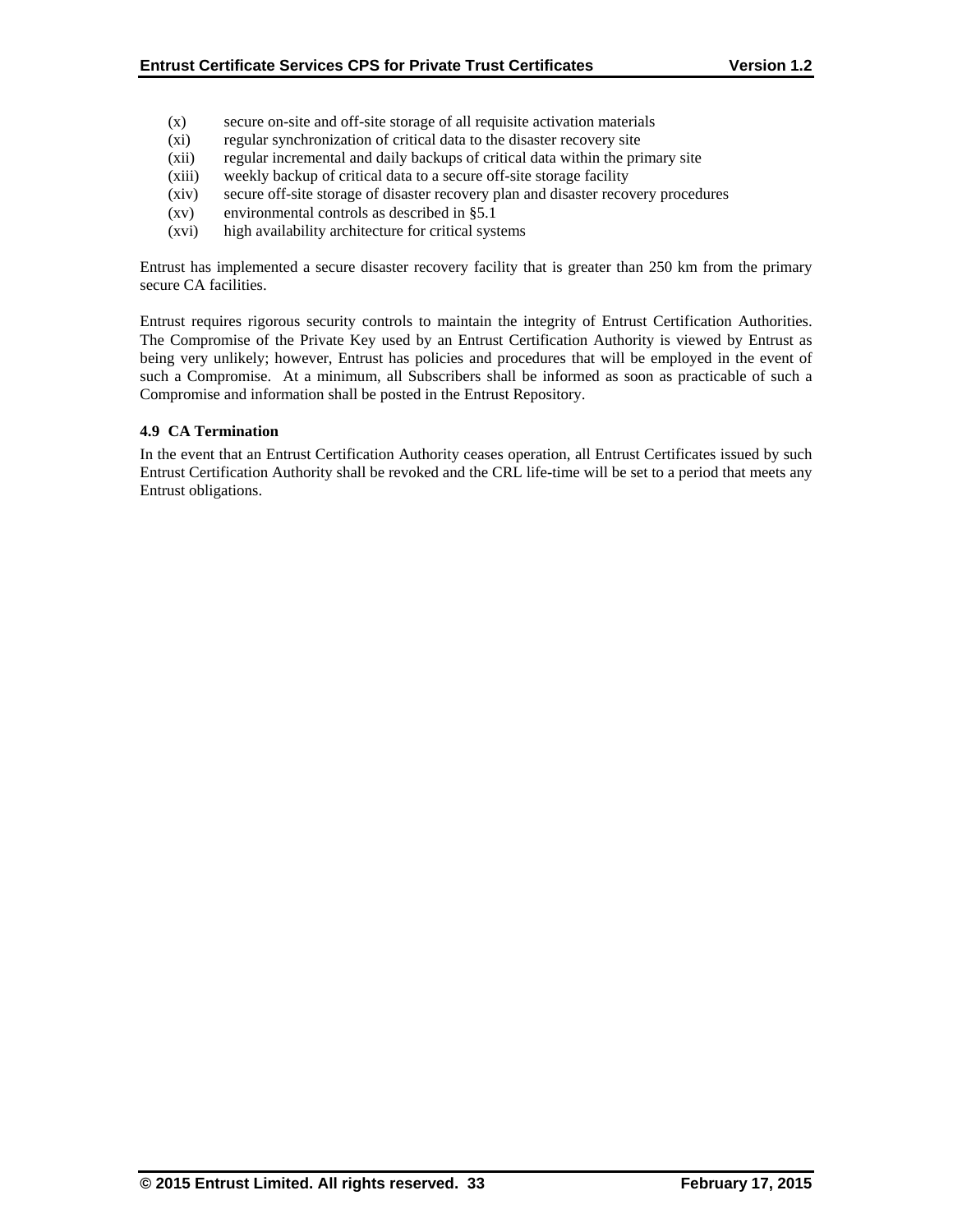## **5 Physical, Procedural, and Personnel Security Controls**

#### **5.1 Physical Controls**

## **5.1.1 Site Location and Construction**

The hardware and software for an Entrust Certification Authority is located in a secure facility with physical security and access control procedures that meet or exceed industry standards. The CA equipment is located in a Security zone that is physically separated from Entrust's other systems so that only authorized CA personnel can access it.

## **5.1.2 Physical Access**

The room containing the Entrust Authority software is designated a two (2) person zone, and controls are used to prevent a person from being in the room alone. Alarm systems are used to notify security personnel of any violation of the rules for access to an Entrust Certificate Authority.

## **5.1.3 Power and Air Conditioning**

The Security zone is equipped with:

- Filtered, conditioned, power connected to an appropriately sized UPS and generator;
- Heating, ventilation, and air conditioning appropriate for a commercial data processing facility; and
- Emergency lighting.

The environmental controls conform to local standards and are appropriately secured to prevent unauthorized access and/or tampering with the equipment. Temperature control alarms and alerts are activated upon detection of threatening temperature conditions.

## **5.1.4 Water Exposures**

No liquid, gas, exhaust, etc. pipes traverse the controlled space other than those directly required for the area's HVAC system and for the pre-action fire suppression system. Water pipes for the pre-action fire suppression system are only filled on the activation of multiple fire alarms.

#### **5.1.5 Fire Prevention and Protection**

The Entrust facility is fully wired for fire detection, alarm and suppression. Routine, frequent inspections of all systems are made to assure adequate operation.

#### **5.1.6 Media Storage**

All media is stored away from sources of heat and from obvious sources of water or other obvious hazards. Electromagnetic media (e.g. tapes) are stored away from obvious sources of strong magnetic fields. Archived material is stored in a room separate from the CA equipment until it is transferred to the archive storage facility.

#### **5.1.7 Waste Disposal**

Waste is removed or destroyed in accordance with industry best practice. Media used to store sensitive data is destroyed, such that the information is unrecoverable, prior to disposal.

#### **5.1.8 Off-site Backup**

As stipulated in §4.6.

#### **5.2 Procedural Controls**

An Entrust Certification Authority has a number of trusted roles for sensitive operations of the Entrust Certification Authority software. To gain access to the Entrust Authority software used in an Entrust Certification Authority, operational personnel must undergo background investigations. Entrust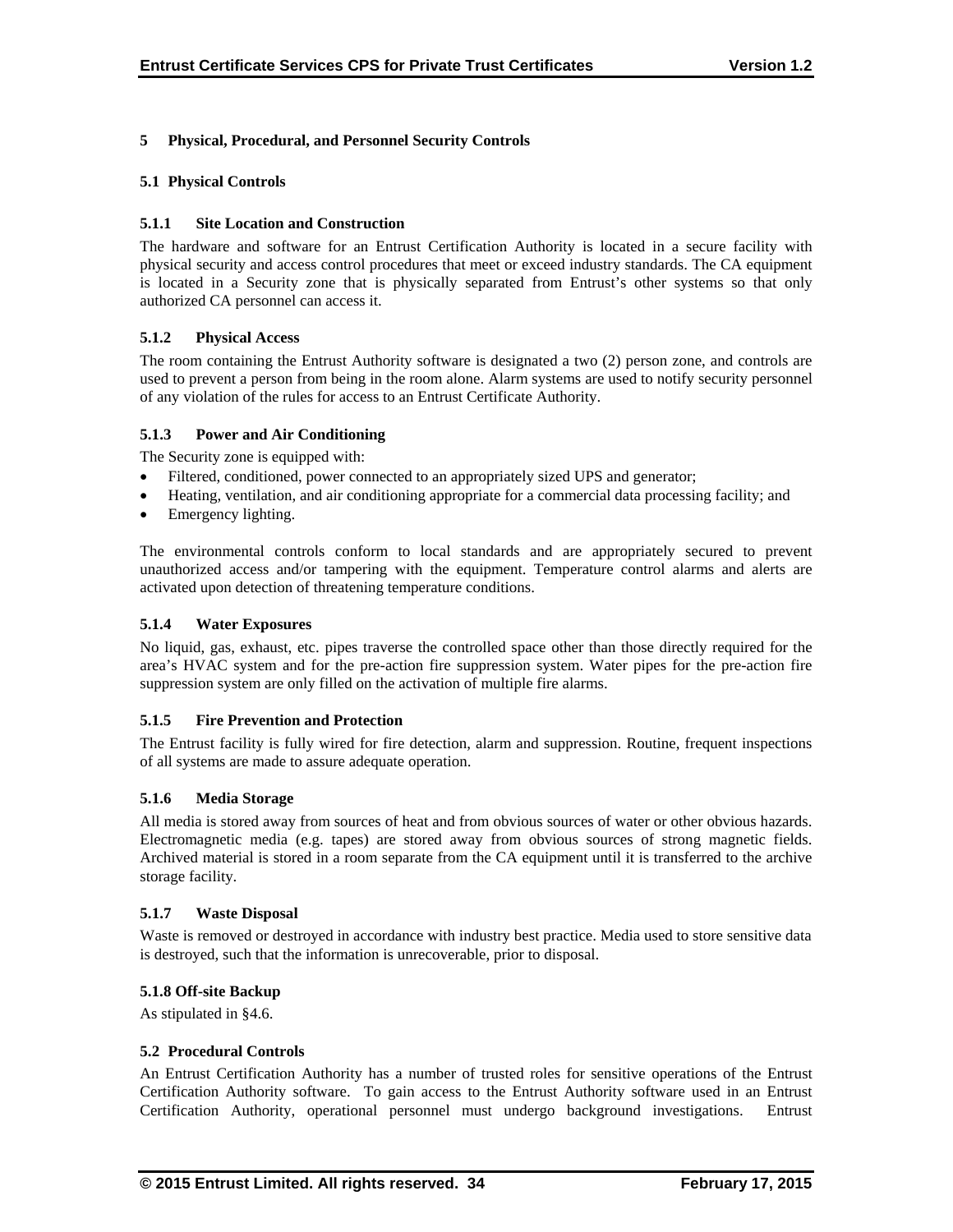Certification Authority operations related to adding administrative personnel or changing Certification Authority policy settings require more than one (1) person to perform the operation.

## **5.3 Personnel Controls**

Operational personnel for an Entrust Certification Authority will not be assigned other responsibilities that conflict with their operational responsibilities for the Entrust Certification Authority. The privileges assigned to operational personnel for an Entrust Certification Authority will be limited to the minimum required to carry out their assigned duties.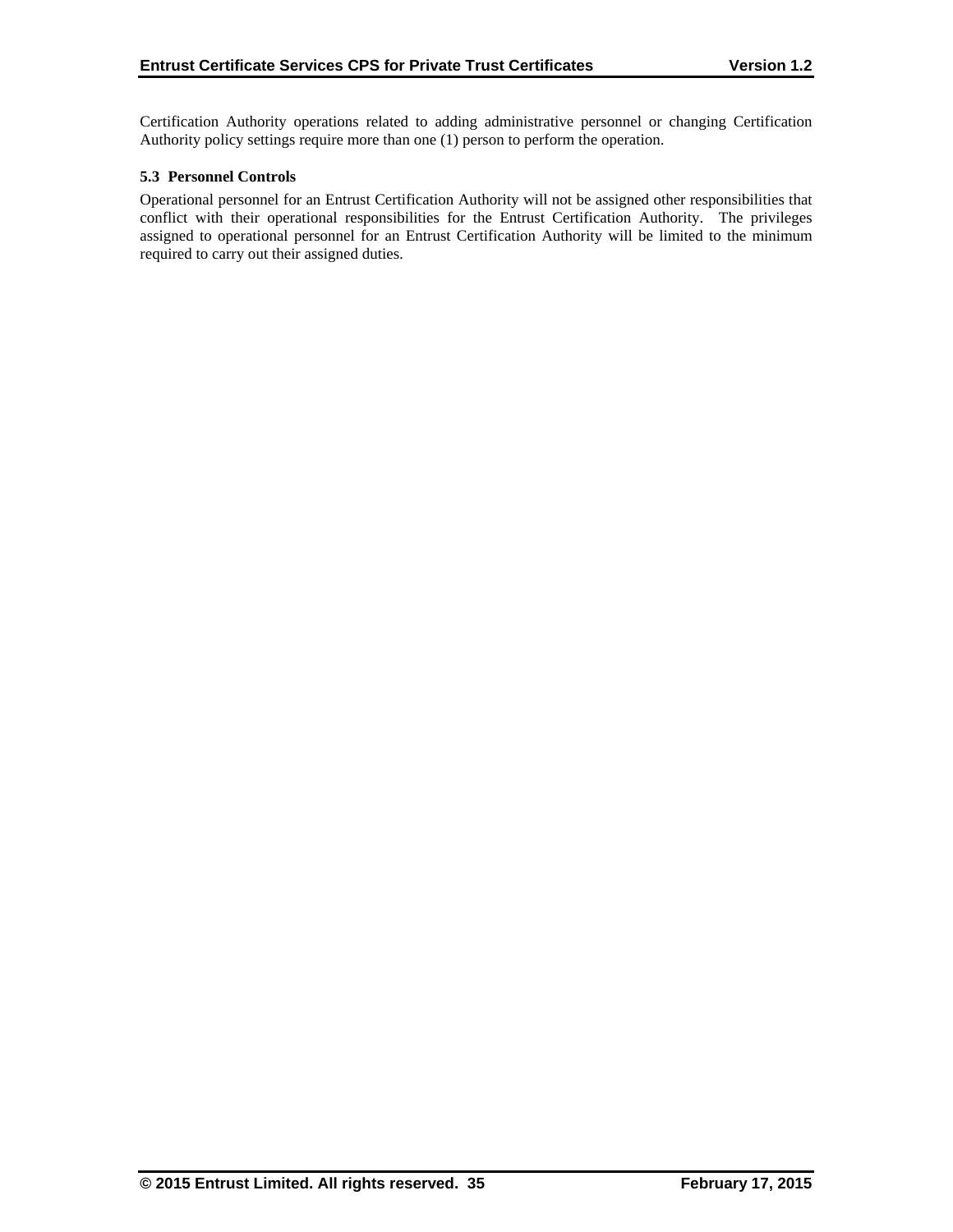## **6 Technical Security Controls**

## **6.1 Key Pair Generation and Installation**

## **6.1.1 Key Pair Generation**

The signing Key Pair for an Entrust Certification Authority is created during the initial startup of the Entrust Master Control application and is protected by the master key for such Entrust Certification Authority.

When not generated by Entrust, the Applicant or Subscriber is required to generate a new, secure, and cryptographically sound Key Pair to be used in association with the Subscriber's Entrust Certificate or Applicant's Entrust Certificate Application.

#### Entrust Certification Authority Administrators

Keys Pairs for Entrust Certification Authority administrators must be generated and protected on a cryptographic module that is compliant to at least FIPS 140-1 Level 2 certification standards. The cryptographic modules are prepared using the software provided by the module vendor. The cryptographic modules are personalized for the administrator by giving the card an identity and a password known by the administrator. The Key Pair is generated by creating the administrator as a user in the Certification Authority and performing an enrollment process which is authenticated with the administrator's module password.

## **6.1.2 Private Key Delivery to Entity**

Entrust Certificate Authorities do not generate the Key Pair on behalf of the Subscriber.

## **6.1.3 Public Key Delivery to Certificate Issuer**

The Public Key to be included in an Entrust Certificate is delivered to Entrust Certification Authorities in a signed Certificate Signing Request (CSR) as part of the Entrust Certificate Application process. The signature on the CSR will be verified by the Entrust Certification Authority prior to issuing the Entrust Certificate.

#### **6.1.4 CA Public Key Delivery to Users**

The Public-Key Certificate for Entrust Certification Authorities are made available to Subscribers with the Subscriber certificate or may be obtained from the Entrust support team. The Public Key Certificate for cross certified issuing Certification Authorities is provided to the Subscriber with the Subscriber certificate.

The Public-Key Certificate for Entrust Certification Authorities is provided to the Relying Parties by the Subscriber.

### **6.1.5 Key Sizes**

For Entrust Certification Authorities, the minimum key size shall be no less than 2048 bit RSA or shall be elliptic curve cryptography (ECC) NIST P-256 or P-384.

#### **6.1.6 Public-Key Parameters Generation**

No stipulation.

#### **6.1.7 Parameter Quality Checking**

No stipulation.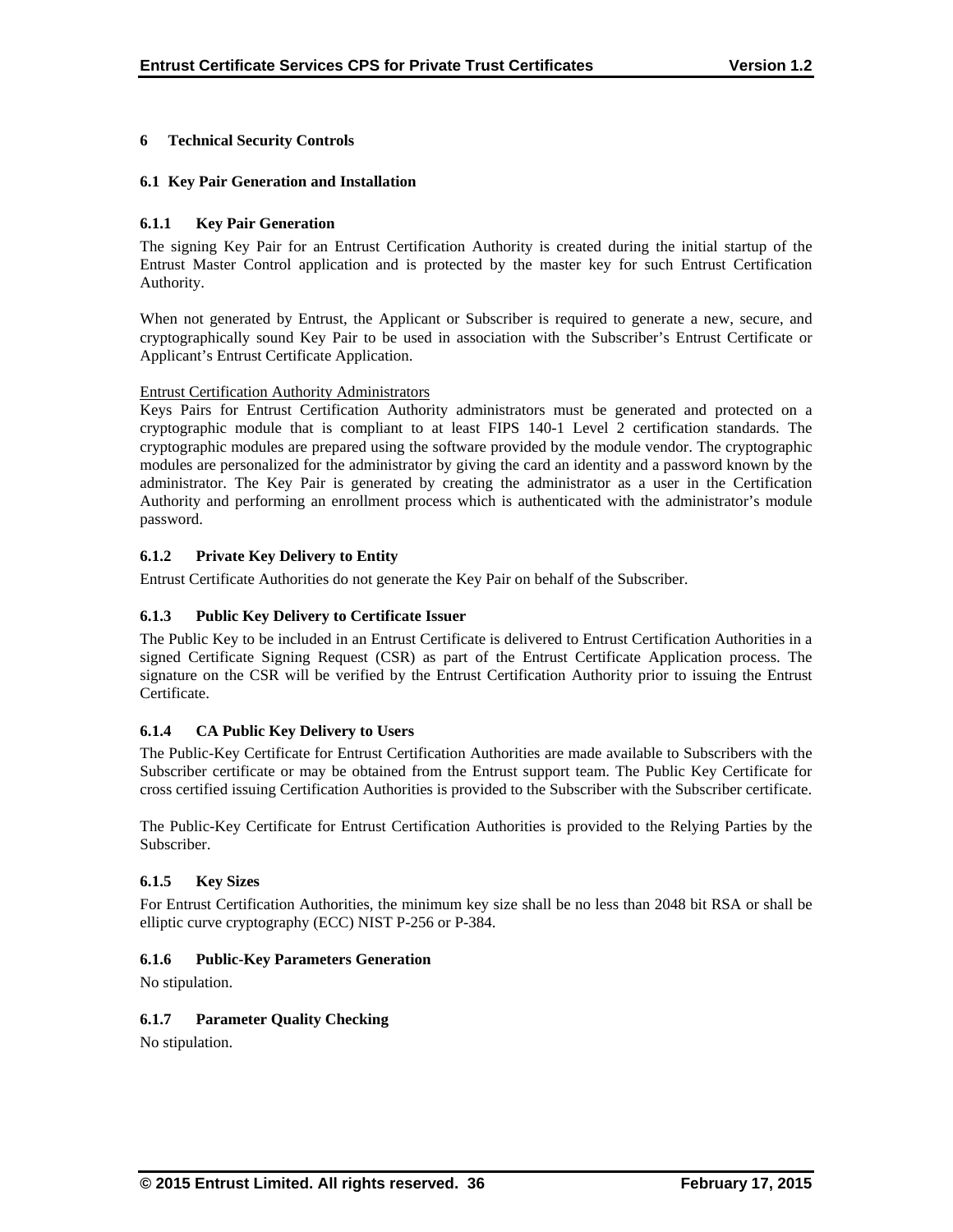## **6.1.8 Hardware/Software Key Generation**

Certification Authority Key Pairs must be generated on a cryptographic module that meets or exceeds the requirements as defined in §6.8.

#### Root Certification Authority

Certificate issuance by the Root Certification Authority shall require an individual authorized by the CA (i.e. the CA system operator, system officer, or PKI administrator) to deliberately issue a direct command in order for the Root Certification Authority to perform a certificate signing operation.

Root Certification Authority Private Keys must not be used to sign Certificates except in the following cases:

- (i) Self-signed Certificates to represent the Root CA itself;
- (ii) Certificates for Subordinate CAs and Cross Certificates;
- (iii) Certificates for infrastructure purposes (e.g. administrative role certificates, internal CA operational device certificates, and OCSP Response verification Certificates); and
- (iv) Certificates issued solely for the purpose of testing products with Certificates issued by a Root CA.

## **6.1.9 Key Usage Purposes**

Entrust Certificates issued by an Entrust Certification Authority contain the keyUsage and the extendkeyUsage Certificate extensions restricting the purpose for which an Entrust Certificate can be used as listed in Appendix A. Subscribers and Relying Parties shall only use Entrust Certificates in compliance with this Entrust CPS and applicable laws.

## **6.2 Private Key Protection**

## **6.2.1 Standards for Cryptographic Module**

Entrust Certification Authorities Private Keys must be stored and protected on cryptographic modules that meet or exceed the requirements as defined in §6.8. Private Keys on cryptographic modules are held in secure facilities under two-person control. RA Private Keys must be stored and protected on cryptographic modules that meet or exceed the requirements defined in §6.8.

#### **6.2.2 Private Key Multi-Person Control**

A minimum of two person control shall be established on any Entrust CA Private Key for all purposes including activation and backup, and may be implemented as a combination of technical and procedural controls. Persons involved in management and use of the Entrust CA Private Keys shall be designated as authorized by the CA for this purpose. The names of the parties used for two-person control shall be maintained on a controlled list.

#### **6.2.3 Private Key Escrow**

Entrust does not escrow the Entrust Certification Authorities' Private Keys.

#### **6.2.4 Private Key Backup**

Entrust CA Private Keys shall be backed up under the two-person control used to create the original version of the Private Keys. All copies of the Entrust CA Private Key shall be securely protected.

Subscribers are responsible for protecting the Private Key associated with the Public Key in the Subscriber's Entrust Certificate.

#### **6.2.5 Private Key Archival**

Upon retirement of an Entrust CA, the Private Keys will be archived securely using hardware cryptographic modules that meet the requirements §6.8. The Key Pairs shall not be used unless the CA has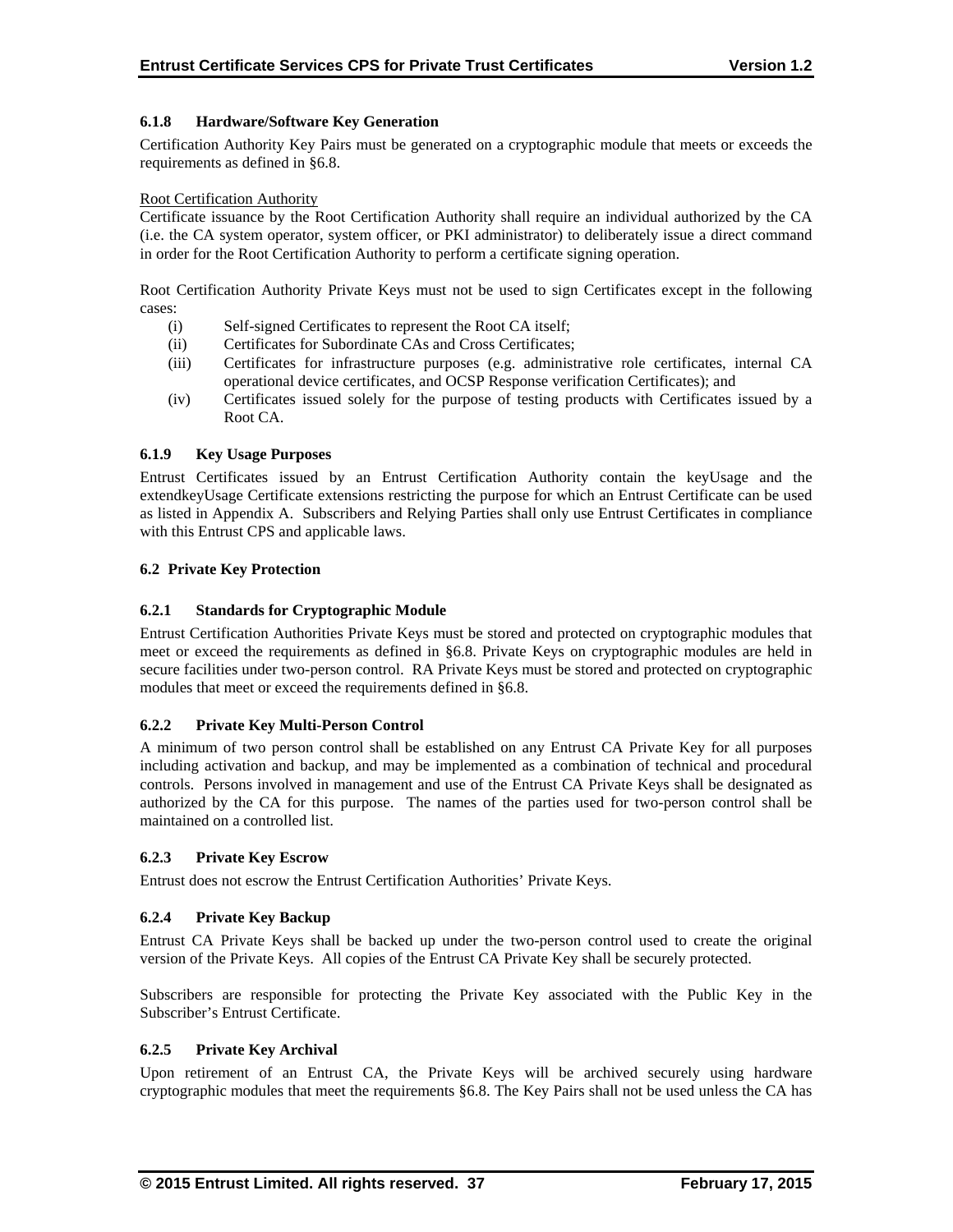been removed from retirement or the keys are required temporarily to validate historical data. Private Keys required for temporary purposes shall be removed from archive for a short period of time.

The archived Entrust CA Private Keys will be reviewed on an annual basis. After the minimum period of 5 years, the Entrust CA Private Keys may be destroyed according to the requirements in §6.2.10. The Entrust CA Private Keys must not be destroyed if they are still required for business or legal purposes.

## **6.2.6 Private Key Entry into Cryptographic Module**

Entrust CA Private Keys shall be generated by and secured in a cryptographic module. In the event that a Private Key is to be transported from one cryptographic module to another, the Private Key must be migrated using the secure methodology supported by the cryptographic module.

## **6.2.7 Private Key Storage on Cryptographic Module**

Private Keys are stored on a cryptographic module are secured in accordance with the requirements specified in FIPS 140.

## **6.2.8 Method of Activating Private Keys**

Entrust CA Private Keys shall be activated under two-person control using the methodology provided with the cryptographic module.

Subscriber Private Keys shall be activated by the Subscriber to meet the requirements of the security software used for their applications. Subscribers shall protect their Private Keys corresponding to the requirements in §2.1.3.

#### **6.2.9 Private Key Deactivation Methods**

Entrust CA Private Keys shall be deactivated when the CA is not required for active use. Deactivation of the Private Keys shall be done in accordance with the methodology provided with the cryptographic module.

#### Entrust Certification Authority Administrators

The administrator's identity is deactivated in the Entrust CA and the administrator's certificate is revoked.

#### **6.2.10 Private Signature Key Destruction Method**

Entrust CA Private Keys destruction will be two-person controlled and may be accomplished by executing a "zeroize" command or by destruction of the cryptographic module. Destruction of Entrust CA Private Keys must be authorized by the Entrust Policy Authority.

If the Entrust CA is removing a cryptographic module from service, then all Private Keys must be removed from the module. If the Entrust CA cryptographic module is intended to provide tamper-evident characteristics is removed from service, then the device will be destroyed.

#### Entrust Certification Authority Administrators

The administrator's private is destroyed by reinitializing the cryptographic module.

## **6.3 Other Aspects of Key Pair Management**

Entrust Certification Authority 2048-bit RSA Key Pairs may have a validity period expiring no later than 31 December 2030.

#### **6.4 Activation Data**

No stipulation.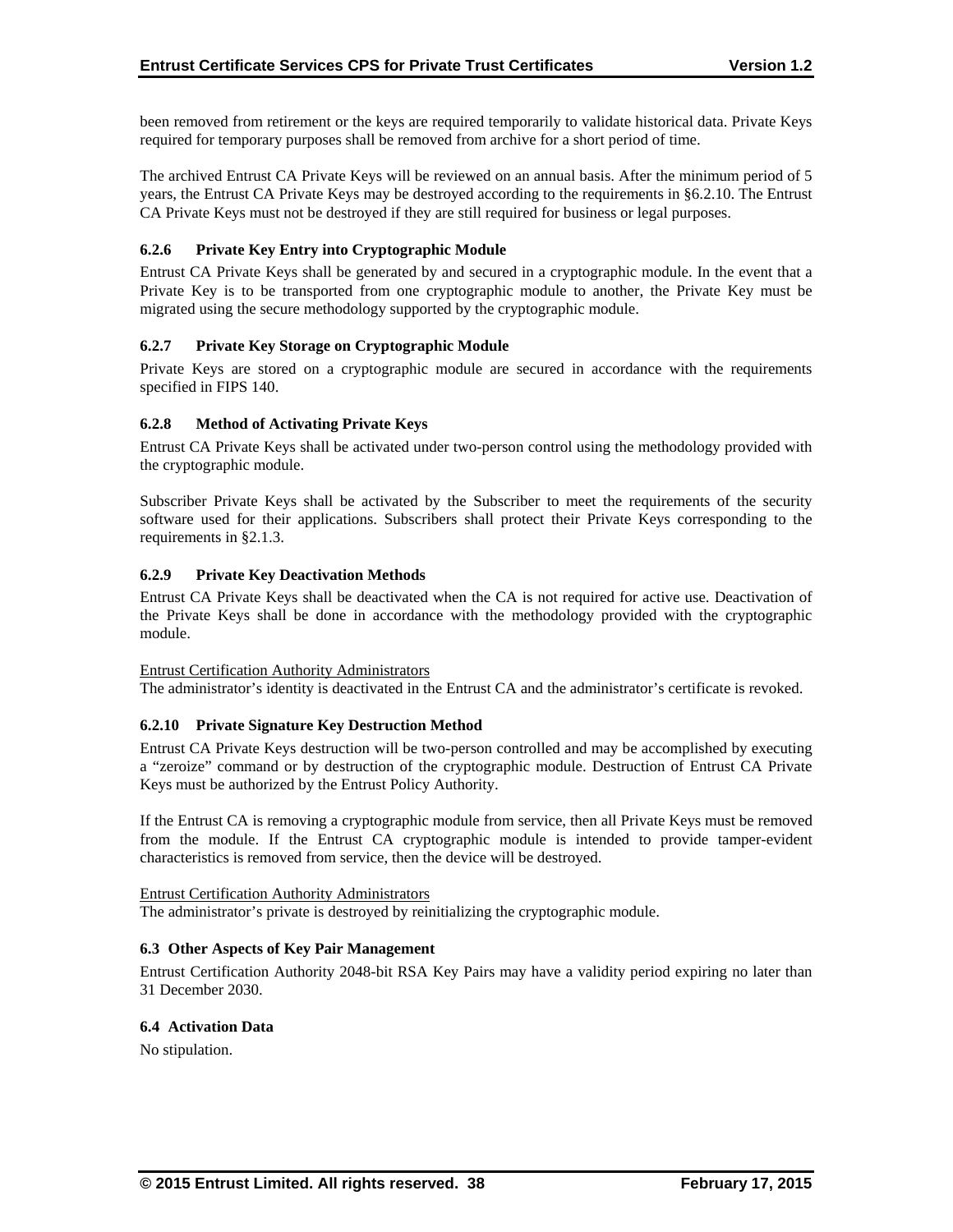## **6.5 Computer Security Controls**

The workstations on which the Entrust Certification Authorities operate are physically secured as described in §5.1. The operating systems on the workstations on which the Entrust Certification Authorities operate enforce identification and authentication of users. Access to Entrust Authority software databases and audit trails is restricted as described in this Entrust CPS. All operational personnel that are authorized to have access to the Entrust Certification Authorities are required to use hardware tokens in conjunction with a PIN to gain access to the physical room that contains the Entrust Authority software being used for such Entrust Certification Authorities.

## **6.6 Life Cycle Technical Controls**

#### **6.6.1 System Development Controls**

The Entrust Certification Authority makes use of Commercial Off The Shelf (COTS) products for the hardware, software, and network components. Systems developed by the Entrust Certification Authority are deployed in accordance with Entrust software lifecycle development standards.

## **6.6.2 Security Management Controls**

The configuration of the Entrust Certification Authority system as well as any modifications and upgrades are documented and controlled. Methods of detecting unauthorized modifications to the CA equipment and configuration are in place to ensure the integrity of the security software, firmware, and hardware for correct operation. A formal configuration management methodology is used for installation and ongoing maintenance of the CA system.

When first loaded, the CA software is verified as being that supplied from the vendor, with no modifications, and be the version intended for use.

## **6.6.3 Life Cycle Security Ratings**

No stipulation.

#### **6.7 Network Security Controls**

Remote access to Entrust Certification Authority application via the Administration software interface is secured.

#### **6.8 Cryptographic Module Engineering Controls**

Certification Authority Key Pairs must be generated and protected on a cryptographic module that is compliant to at least FIPS 140-1 Level 3 certification standards.

#### Entrust Certification Authority Administrators

Key Pairs for Entrust Certification Authority administrators must be generated and protected on a cryptographic module that is compliant to at least FIPS 140-1 Level 2 certification standards.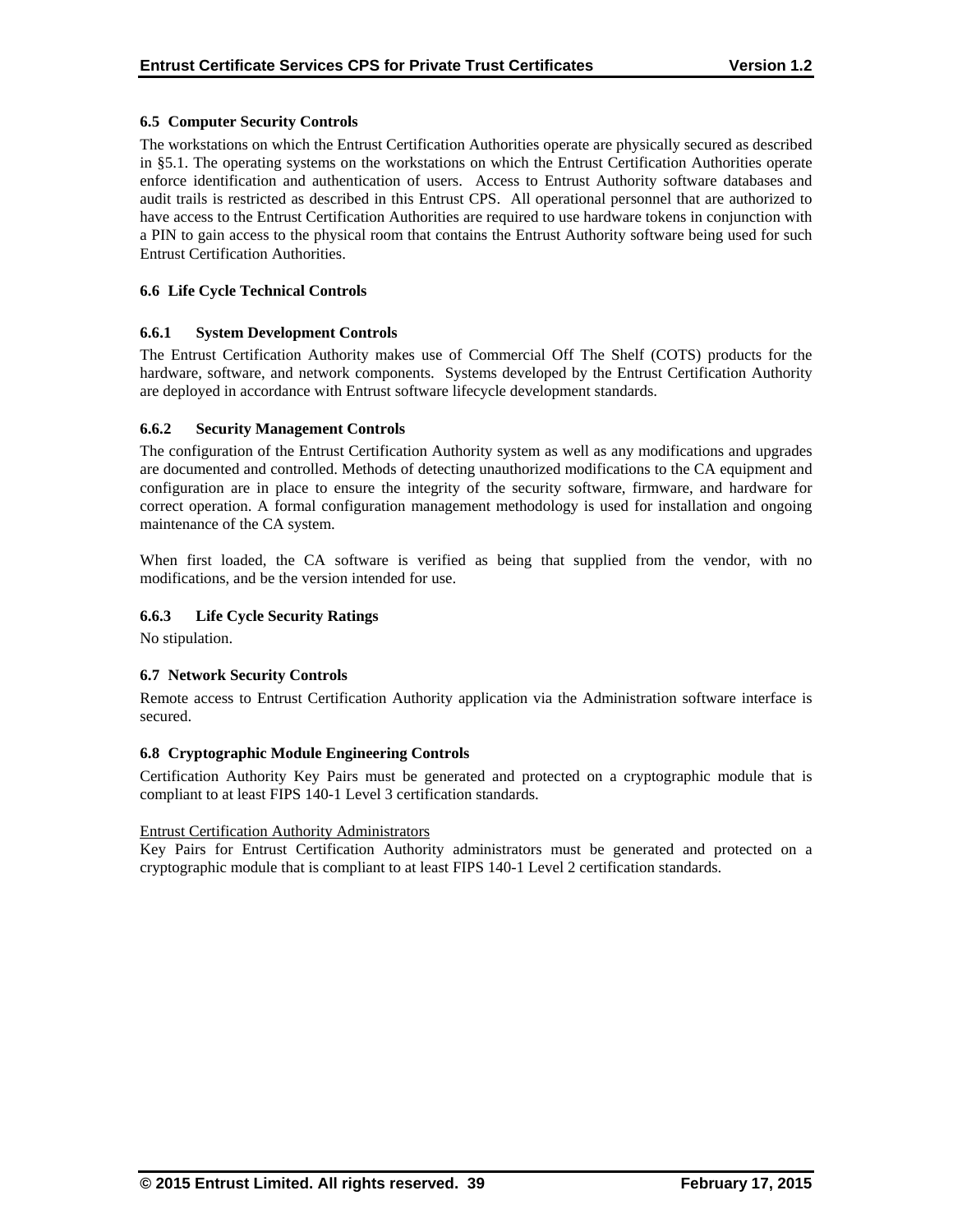## **7 Certificate and CRL Profiles**

The profile for the Entrust Certificates and Certificate Revocation List (CRL) issued by an Entrust Certification Authority conform to the specifications contained in the IETF RFC 5280 Internet X.509 PKI Certificate and Certificate Revocation List (CRL) Profile.

## **7.1 Certificate Profile**

Entrust Certification Authorities issue certificates in accordance with the X.509 version 3. Certificate profiles for Entrust Root CA certificate, Subordinate CA certificates, and end entity certificates are described in Appendix A and the sections below.

## **7.1.1 Version Number(s)**

All certificates issued by Entrust Certification Authorities are X.509 version 3 certificates.

## **7.1.2 Certificate Extensions**

Certificate extensions are as stipulated in IETF RFC 5280. See Appendix A.

## **7.1.3 Algorithm Object Identifiers**

Algorithm object identifiers are as specified in IETF RFC 3279 Algorithms and Identifiers for the Internet X.509 PKI Certificate and Certificate Revocation List (CRL) Profile. See Appendix A.

## **7.1.4 Name Forms**

Name forms are as stipulated in §3.1.1.

## **7.1.5 Name Constraints**

No stipulation.

## **7.1.6 Certificate Policy Object Identifier**

Certificate policy object identifiers (OIDs) are listed in §1.2 and in the Certificate Profile attached as Appendix A.

#### **7.1.7 Usage of Policy Constraints Extension**

No stipulation.

#### **7.1.8 Policy Qualifiers Syntax and Semantics**

Entrust includes policy qualifiers in all end entity certificates as stipulated in Appendix A.

#### **7.1.9 Processing Semantics for the Critical Certificate Policies Extension**

Certificate policies extension is marked Not Critical

#### **7.2 CRL Profile**

The following fields of the X.509 version 2 CRL format are used by the Entrust Certification Authorities:

- version: set to  $v2$
- signature: identifier of the algorithm used to sign the CRL
- issuer: the full Distinguished Name of the Certification Authority issuing the CRL
- this update: time of CRL issuance
- next update: time of next expected CRL update
- revoked certificates: list of revoked Certificate information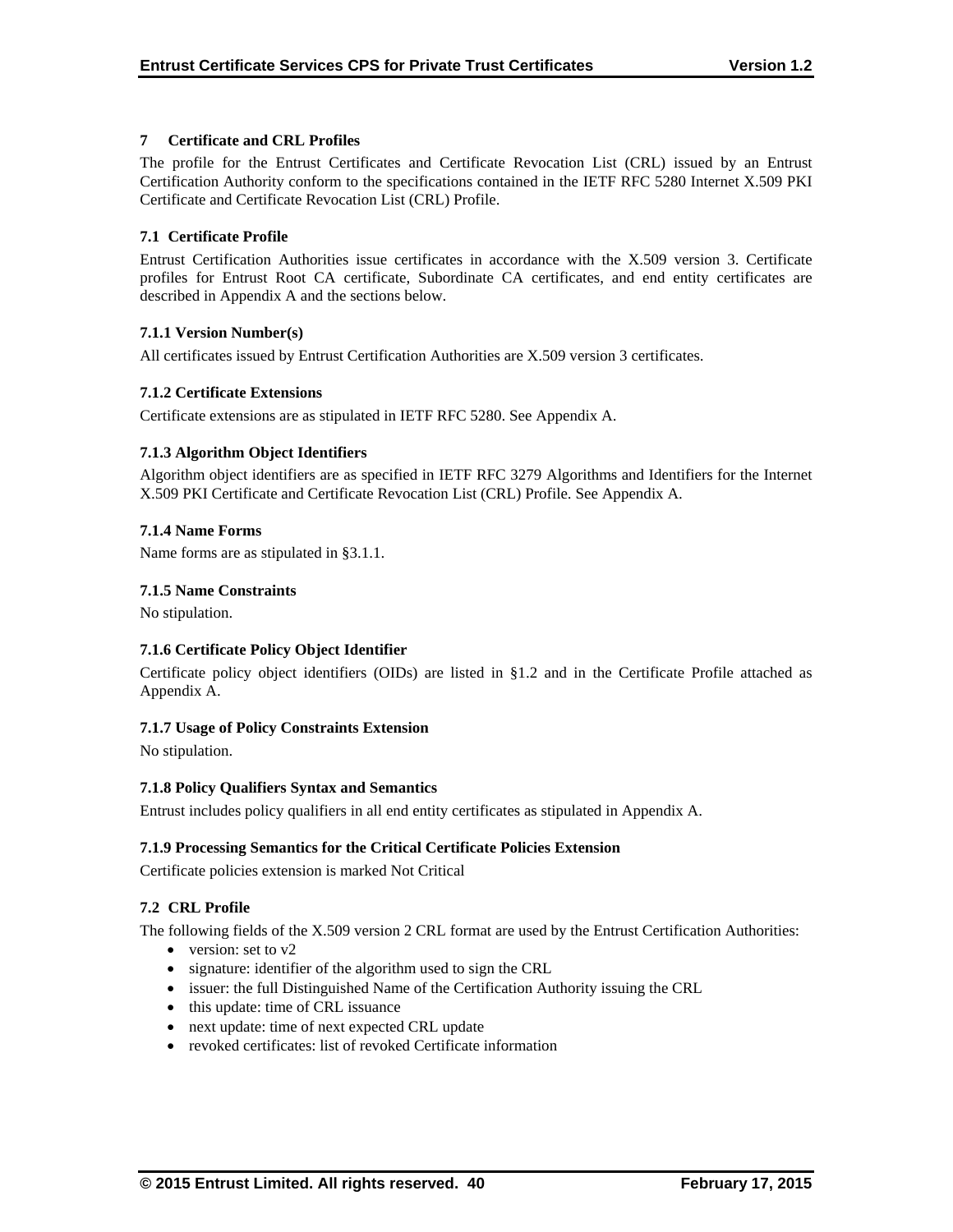## **7.3 OCSP Profile**

The profile for the Entrust Online Certificate Status Protocol (OCSP) messages issued by an Entrust Certification Authority conform to the specifications contained in the IETF RFC 2560 Internet X.509 PKI Online Certificate Status Protocol (OCSP) Profile.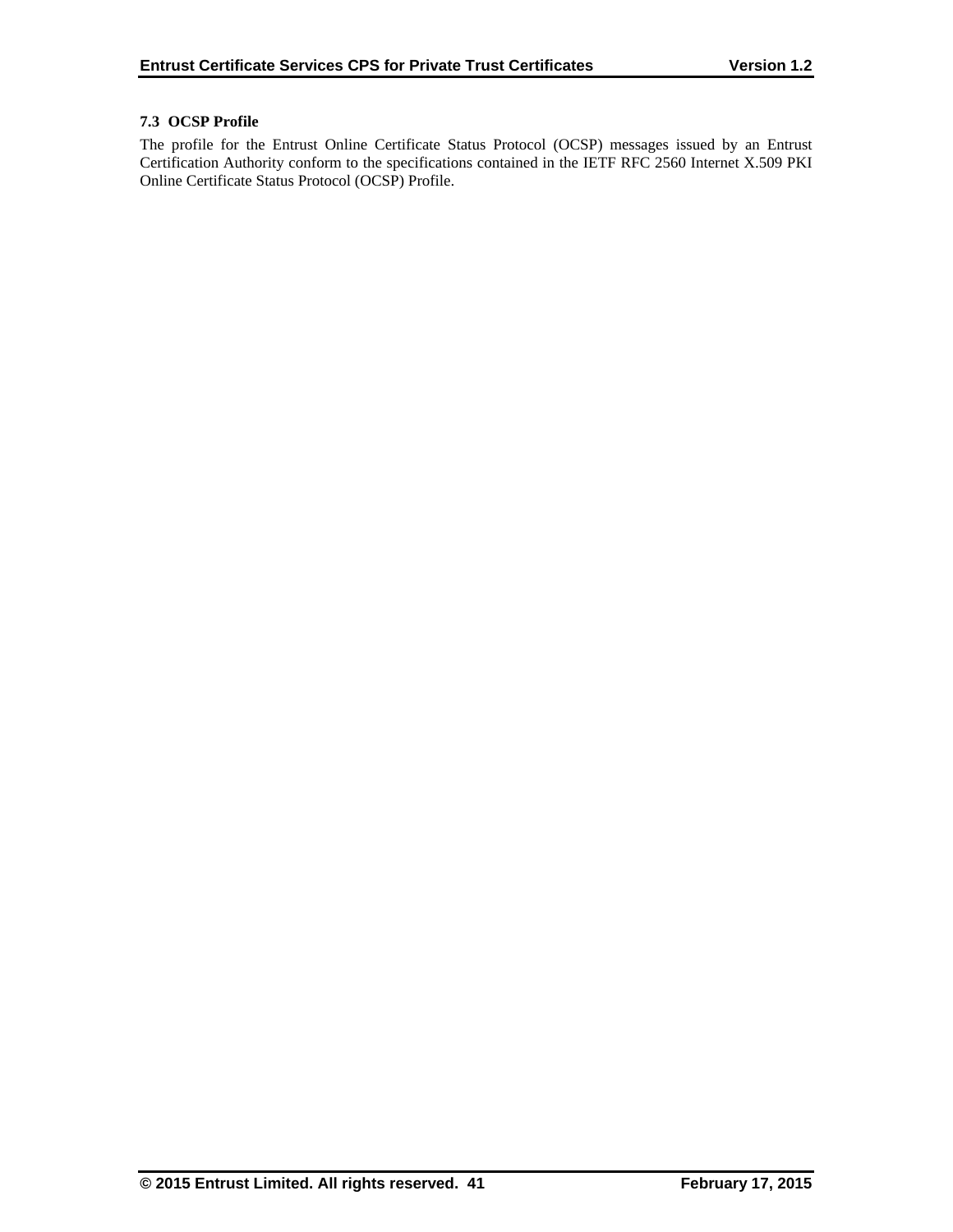## **8 Specification Administration**

## **8.1 Specification Change Procedures**

Entrust may, in its discretion, modify the Entrust CPS and the terms and conditions contained herein from time to time.

Modifications to the Entrust CPS that, in the judgment of Entrust, will have little or no impact on Applicants, Subscribers, and Relying Parties, may be made with no change to the Entrust CPS version number and no notification to Applicants, Subscribers, and Relying Parties. Such changes shall become effective immediately upon publication in the Entrust Repository.

Modifications to the Entrust CPS that, in the judgment of Entrust may have a significant impact on Applicants, Subscribers, and Relying Parties, shall be published in the Entrust Repository and shall become effective fifteen (15) days after publication in the Entrust Repository unless Entrust withdraws such modified Entrust CPS prior to such effective date. In the event that Entrust makes a significant modification to Entrust CPS, the version number of the Entrust CPS shall be updated accordingly. Unless a Subscriber ceases to use, removes, and requests revocation of such Subscriber's Entrust Certificate(s) prior to the date on which an updated version of the Entrust CPS becomes effective, such Subscriber shall be deemed to have consented to the terms and conditions of such updated version of the Entrust CPS and shall be bound by the terms and conditions of such updated version of the Entrust CPS.

## **8.2 Publication and Notification Policies**

Prior to major changes to this Entrust CPS, notification of the upcoming changes will be posted in the Entrust Repository.

## **8.3 CPS Approval Procedures**

This Entrust CPS and any subsequent changes shall be approved by the Entrust Policy Authority.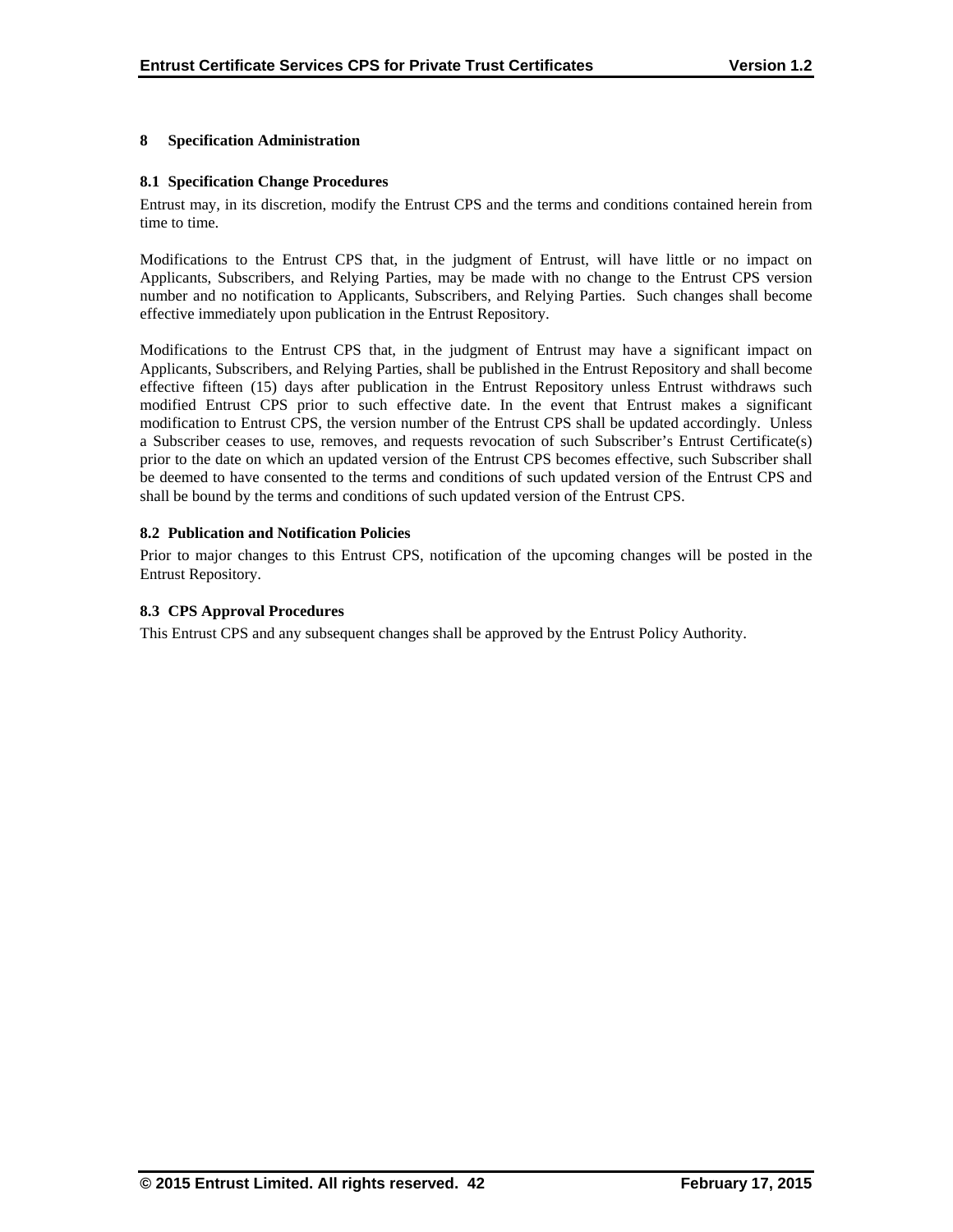## **9 Acronyms**

| CA           | <b>Certification Authority</b>                                                   |
|--------------|----------------------------------------------------------------------------------|
| <b>CPS</b>   | <b>Certification Practice Statement</b>                                          |
| <b>CRL</b>   | <b>Certificate Revocation List</b>                                               |
| <b>CSR</b>   | Certificate Signing Request                                                      |
| DN           | Distinguished Name                                                               |
| <b>DNS</b>   | Domain Name Server                                                               |
| <b>DSA</b>   | Digital Signature Algorithm                                                      |
| <b>ECC</b>   | <b>Elliptic Curve Cryptography</b>                                               |
| <b>HTTP</b>  | <b>Hypertext Transfer Protocol</b>                                               |
| <b>IETF</b>  | <b>Internet Engineering Task Force</b>                                           |
| <b>ITU-T</b> | International Telecommunication Union - Telecommunication Standardization Sector |
| MAC          | Message Authentication Code                                                      |
| OA.          | <b>Operational Authority</b>                                                     |
| <b>OCSP</b>  | Online Certificate Status Protocol                                               |
| <b>OID</b>   | Object Identifier                                                                |
| PA           | Policy Authority                                                                 |
| <b>PIN</b>   | <b>Personal Identification Number</b>                                            |
| PKI          | Public-Key Infrastructure                                                        |
| <b>RA</b>    | <b>Registration Authority</b>                                                    |
| <b>RDN</b>   | <b>Relative Distinguished Name</b>                                               |
| <b>RFC</b>   | <b>Request for Comment</b>                                                       |
| <b>SEP</b>   | Secure Exchange Protocol                                                         |
| <b>SSL</b>   | Secure Sockets Layer                                                             |
| <b>TSA</b>   | Time-Stamp Authority                                                             |
| <b>URL</b>   | Universal Resource Locator                                                       |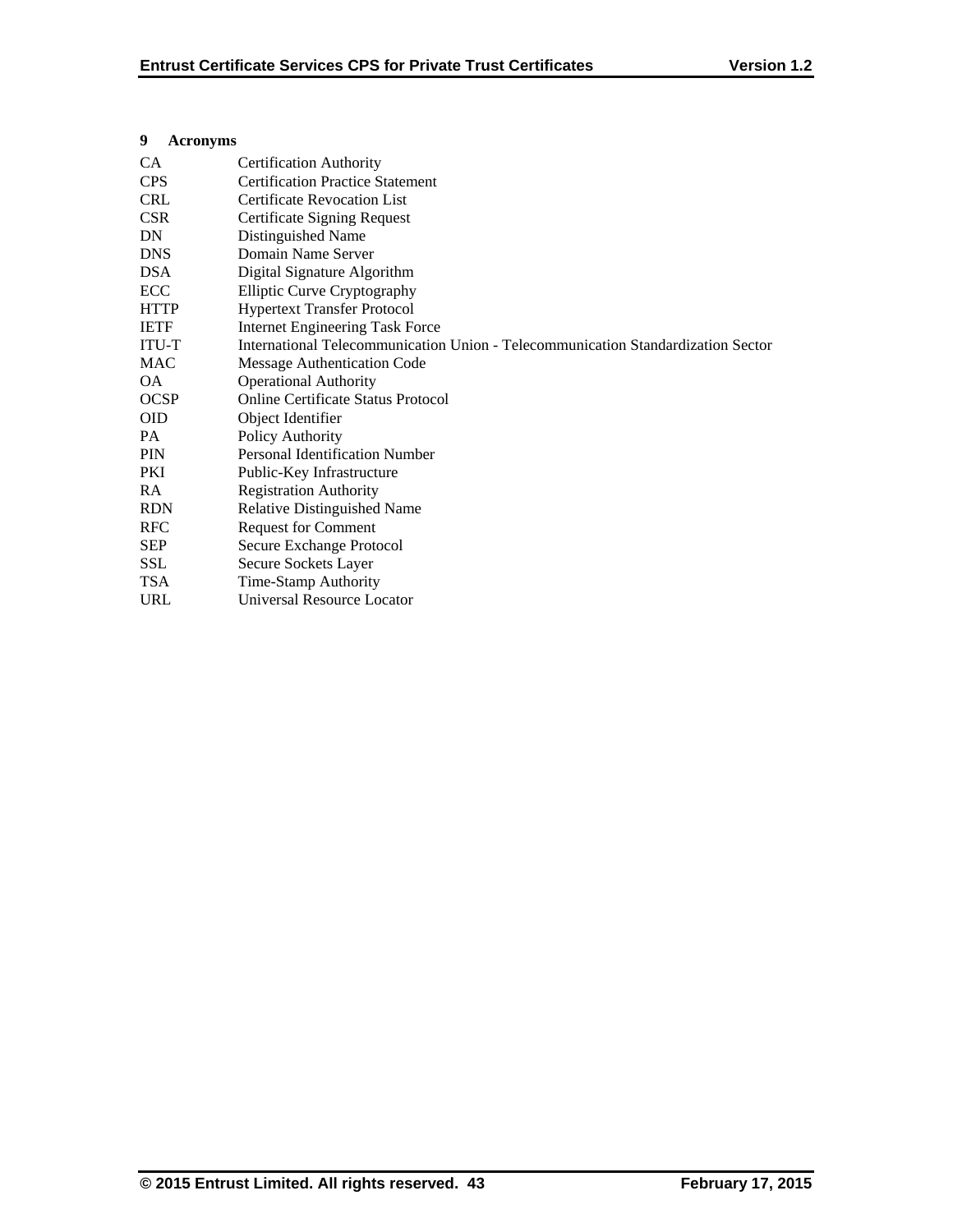#### **10 Definitions**

**Affiliate:** means Entrust, and any corporation or other entity that Entrust directly or indirectly controls. In this context, a party "controls" a corporation or another entity if it directly or indirectly owns or controls fifty percent (50%) or more of the voting rights for the board of directors or other mechanism of control.

**Applicant:** means a person, entity, or organization applying for an Entrust Certificate, but which has not yet been issued an Entrust Certificate, or a person, entity, or organization that currently has an Entrust Certificate or Entrust Certificates and that is applying for renewal of such Entrust Certificate or Entrust Certificates or for an additional Entrust Certificate or Entrust Certificates.

**Business Day:** means any day, other than a Saturday, Sunday, statutory or civic holiday in the City of Ottawa, Ontario.

**Certificate:** means a digital document that at a minimum: (a) identifies the Certification Authority issuing it, (b) names or otherwise identifies a Subject, (c) contains a Public Key of a Key Pair, (d) identifies its operational period, and (e) contains a serial number and is digitally signed by a Certification Authority.

**Certificate Approver:** means an employee or agent authorized to approve a request for an Entrust Certificate for an organization.

**Certificate Beneficiaries**: means, collectively, all Application Software Vendors with whom Entrust has entered into a contract to include its root certificate(s) in software distributed by such Application Software Vendors, and all Relying Parties that actually rely on such Certificate during the Operational Period of such Certificate.

**Certificate Requester:** means an employee or agent authorized to request an Entrust Certificate for an organization.

**Certificate Revocation List:** means a time-stamped list of the serial numbers of revoked Certificates that has been digitally signed by a Certification Authority.

**Certification Authority:** means an entity or organization that (i) creates and digitally signs Certificates that contain among other things a Subject's Public Key and other information that is intended to identify the Subject, (ii) makes Certificates available to facilitate communication with the Subject identified in the Certificate, and (iii) creates and digitally signs Certificate Revocation Lists containing information about Certificates that have been revoked and which should no longer be used or relied upon.

**Certification Practice Statement:** means a statement of the practices that a Certification Authority uses in issuing, managing, revoking, renewing, and providing access to Certificates, and the terms and conditions under which the Certification Authority makes such services available.

**Co-marketers:** means any person, entity, or organization that has been granted by Entrust or a Registration Authority operating under an Entrust Certification Authority the right to promote Entrust Certificates.

**Compromise:** means a suspected or actual loss, disclosure, or loss of control over sensitive information or data.

**Contract Signer:** means an employee or agent authorized to sign the subscription agreement on behalf of the organization.

**CPS:** see Certification Practice Statement.

**CRL:** see Certificate Revocation List.

**Cross Certificate(s)**: shall mean a Certificate(s) that (i) includes the Public Key of a Public-Private Key Pair generated by an Entrust Certification Authority; and (ii) includes the digital signature of an Entrust Root Certification Authority.

**Entrust:** means Entrust Limited.

**Entrust.net**: means Entrust Limited.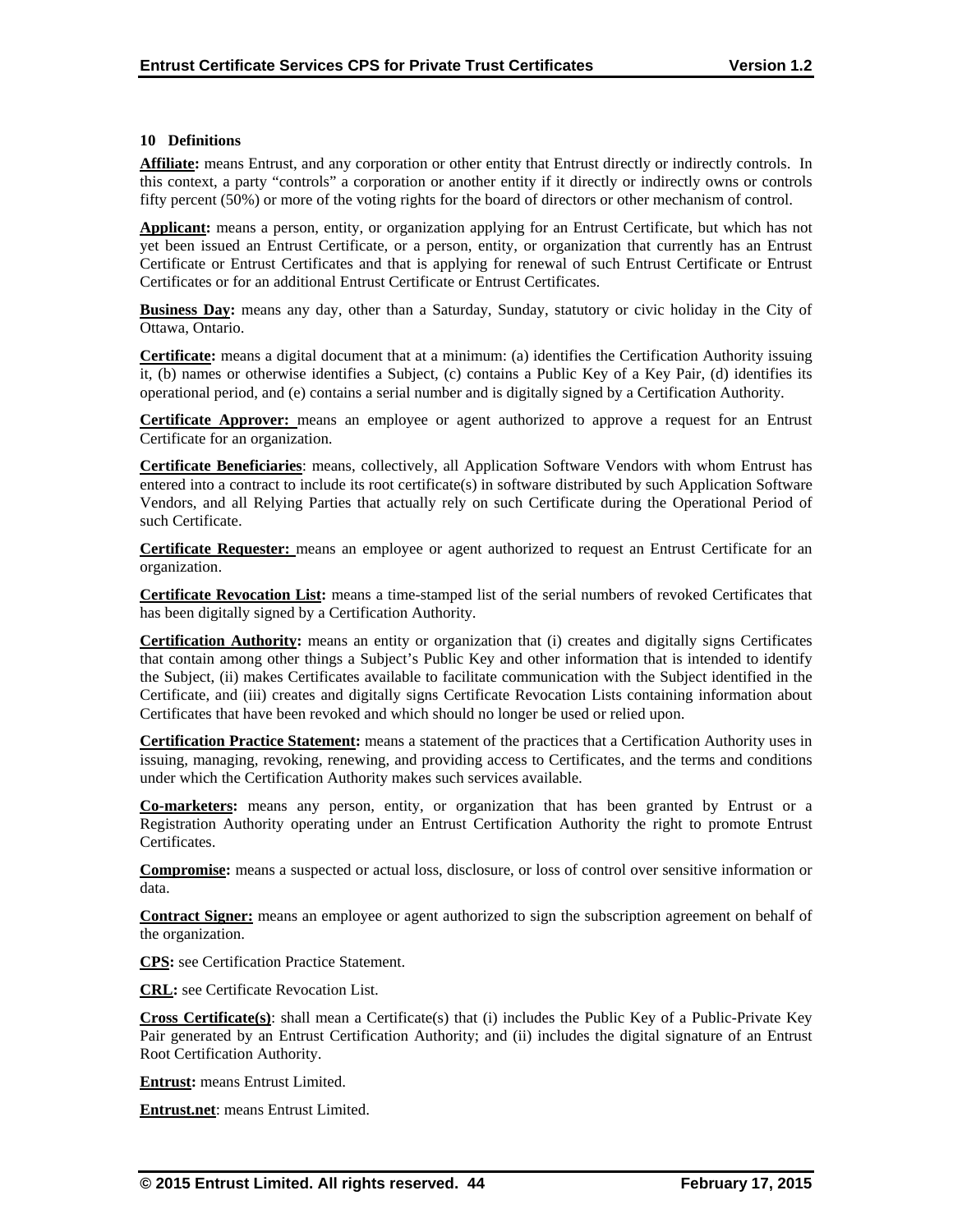**Entrust Operational Authority:** means those personnel who work for or on behalf of Entrust and who are responsible for the operation of the Entrust Certification Authorities.

**Entrust Policy Authority:** means those personnel who work for or on behalf of Entrust and who are responsible for determining the policies and procedures that govern the operation of the Entrust Certification Authorities.

**Entrust Repository:** means a collection of databases and web sites that contain information about Entrust Certificates and services provided by Entrust in respect to Entrust Certificates, including among other things, the types of Entrust Certificates issued by the Entrust Certification Authorities, the services provided by Entrust in respect to Entrust Certificates, the fees charged by Entrust for Entrust Certificates and for the services provided by Entrust in respect to Entrust Certificates, Certificate Revocation Lists, the Entrust Certification Practice Statement, and other information and agreements that are intended to govern the use of Entrust Certificates.

**Entrust Certificate:** A Certificate issued by an Entrust Certification Authority

**Entrust Certification Authority:** means a Certification Authority operated by or on behalf of Entrust for the purpose of issuing, managing, revoking, renewing, and providing access to Entrust Certificates.

**Entrust Certification Practice Statement:** means this document.

**Entrust CPS:** See Entrust Certification Practice Statement.

**Entrust Client Certificate:** means a Certificate issued by an Entrust Certificate Authority for use by individuals to digitally sign and encrypt electronic messages via an S/MIME compliant application.

**Entrust Code Signing Certificate:** means a Certificate issued by an Entrust Certification Authority for use by content and software developers and publishers to digitally sign executables and other content.

**Entrust Mobile Device Certificate:** means a Certificate issued by an Entrust Certification Authority for use to identify a mobile device.

**Entrust Private SSL Certificate:** means an SSL Certificate issued by an Entrust Certification Authority for use on secure servers. The Entrust Certification Authority root certificate is not distributed for public trust. The Private SSL Certificate may contain domain names which are not publicly registered.

**Entrust SSL Certificate:** means an SSL Certificate issued by an Entrust Certification Authority for use on secure servers.

**Entrust Certificate Application:** means the form and application information requested by a Registration Authority operating under an Entrust Certification Authority and submitted by an Applicant when applying for the issuance of an Entrust Certificate.

**FIPS:** means the Federal Information Processing Standards. These are U.S. Federal standards that prescribe specific performance requirements, practices, formats, communication protocols, and other requirements for hardware, software, data, and telecommunications operation.

**IETF:** means the Internet Engineering Task Force. The Internet Engineering Task Force is an international community of network designers, operators, vendors, and researchers concerned with the evolution of the Internet architecture and the efficient operation of the Internet.

**Key Pair:** means two mathematically related cryptographic keys, having the properties that (i) one key can be used to encrypt a message that can only be decrypted using the other key, and (ii) even knowing one key, it is believed to be computationally infeasible to discover the other key.

**Object Identifier:** means a specially-formatted sequence of numbers that is registered in accordance with internationally-recognized procedures for object identifier registration.

**OID:** see Object Identifier.

**Operational Period:** means, with respect to a Certificate, the period of its validity. The Operational Period would typically begin on the date the Certificate is issued (or such later date as specified in the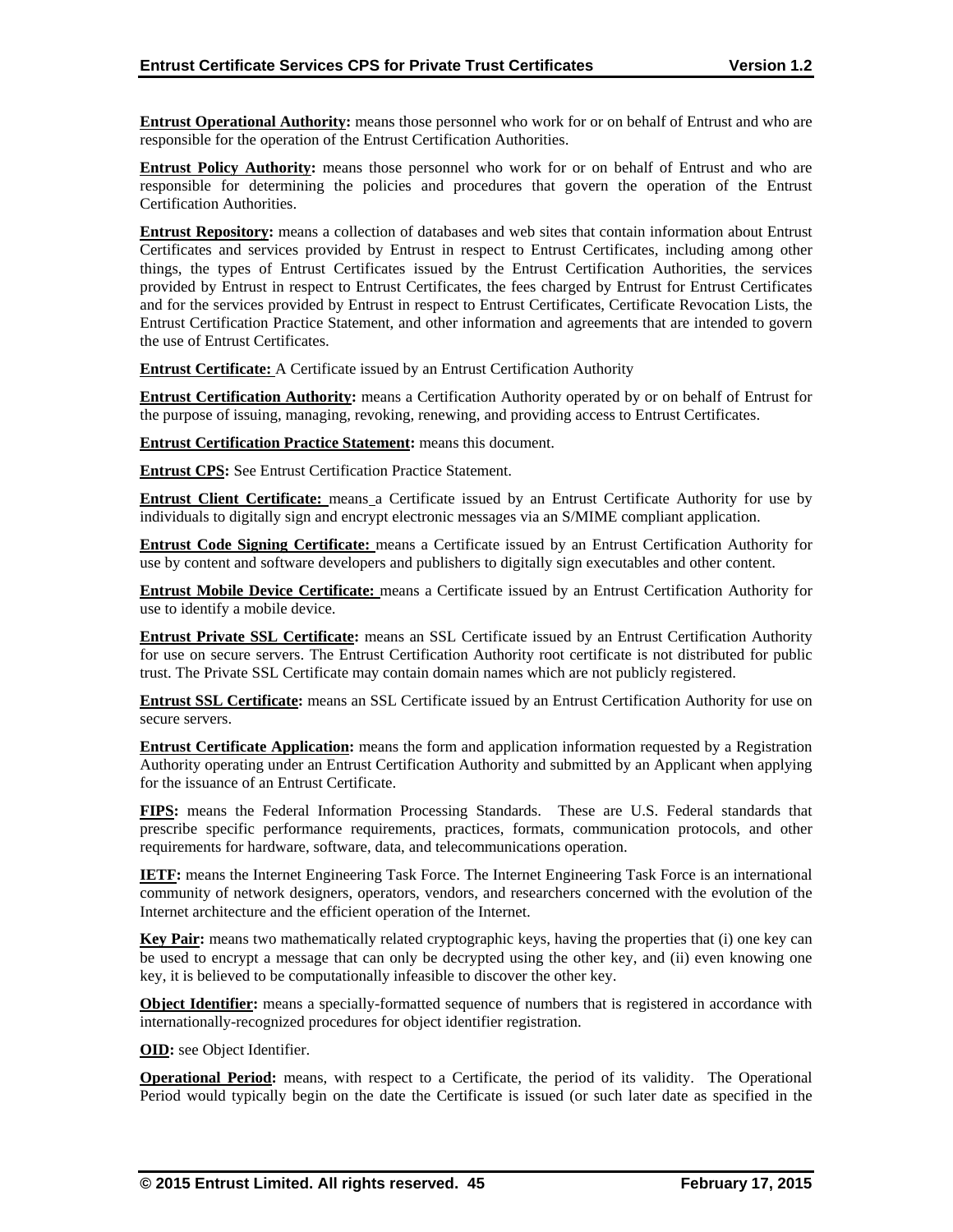Certificate), and ends on the date and time it expires as noted in the Certificate or earlier if the Certificate is Revoked.

**PKIX:** means an IETF Working Group developing technical specifications for PKI components based on X.509 Version 3 Certificates.

**Private Key:** means the key of a Key Pair used to decrypt an encrypted message. This key must be kept secret.

**Public Key:** means the key of a Key Pair used to encrypt a message. The Public Key can be made freely available to anyone who may want to send encrypted messages to the holder of the Private Key of the Key Pair. The Public Key is usually made publicly available in a Certificate issued by a Certification Authority and is often obtained by accessing a repository or database. A Public Key is used to encrypt a message that can only be decrypted by the holder of the corresponding Private Key.

**RA:** see Registration Authority.

**Registration Authority:** means an entity that performs two functions: (1) the receipt of information from a Subject to be named in an Entrust Certificate, and (2) the performance of limited verification of information provided by the Subject following the procedures prescribed by the Entrust Certification Authorities. In the event that the information provided by a Subject satisfies the criteria defined by the Entrust Certification Authorities, a Registration Authority may send a request to a Entrust Certification Authority requesting that the Entrust Certification Authority generate, digitally sign, and issue a Entrust Certificate containing the information verified by the Registration Authority.

**Relying Party:** means a person, entity, or organization that relies on or uses an Entrust Certificate and/or any other information provided in a Repository under an Entrust Certification Authority to obtain and confirm the Public Key and identity of a Subscriber.

**Relying Party Agreement:** means the agreement between a Relying and Entrust or between a Relying Party and an independent third-party Registration Authority or Reseller under an Entrust Certification Authority in respect to the provision and use of certain information and services in respect to Entrust Certificates.

**Repository:** means a collection of databases and web sites that contain information about Certificates issued by a Certification Authority including among other things, the types of Certificates and services provided by the Certification Authority, fees for the Certificates and services provided by the Certification Authority, Certificate Revocation Lists, descriptions of the practices and procedures of the Certification Authority, and other information and agreements that are intended to govern the use of Certificates issued by the Certification Authority.

**Resellers:** means any person, entity, or organization that has been granted by Entrust or a Registration Authority operating under an Entrust Certification Authority the right to license the right to use Entrust Certificates.

**Revoke or Revocation:** means, with respect to a Certificate, to prematurely end the Operational Period of that Certificate from a specified time forward.

**Subordinate CA Certificate**: shall mean a Certificate that (i) includes the Public Key of a Public-Private Key Pair generated by a Certification Authority; and (ii) includes the digital signature of an Entrust Root Certification Authority.

**Subject:** means a person, entity, or organization whose Public Key is contained in a Certificate.

**Subscriber:** means a person, entity, or organization that has applied for and has been issued an Entrust Certificate.

**Subscription Agreement:** means the agreement between a Subscriber and Entrust or between a Subscriber and an independent third-party Registration Authority or Reseller under an Entrust Certification Authority in respect to the issuance, management, and provision of access to an Entrust Certificate and the provision of other services in respect to such Entrust Certificate.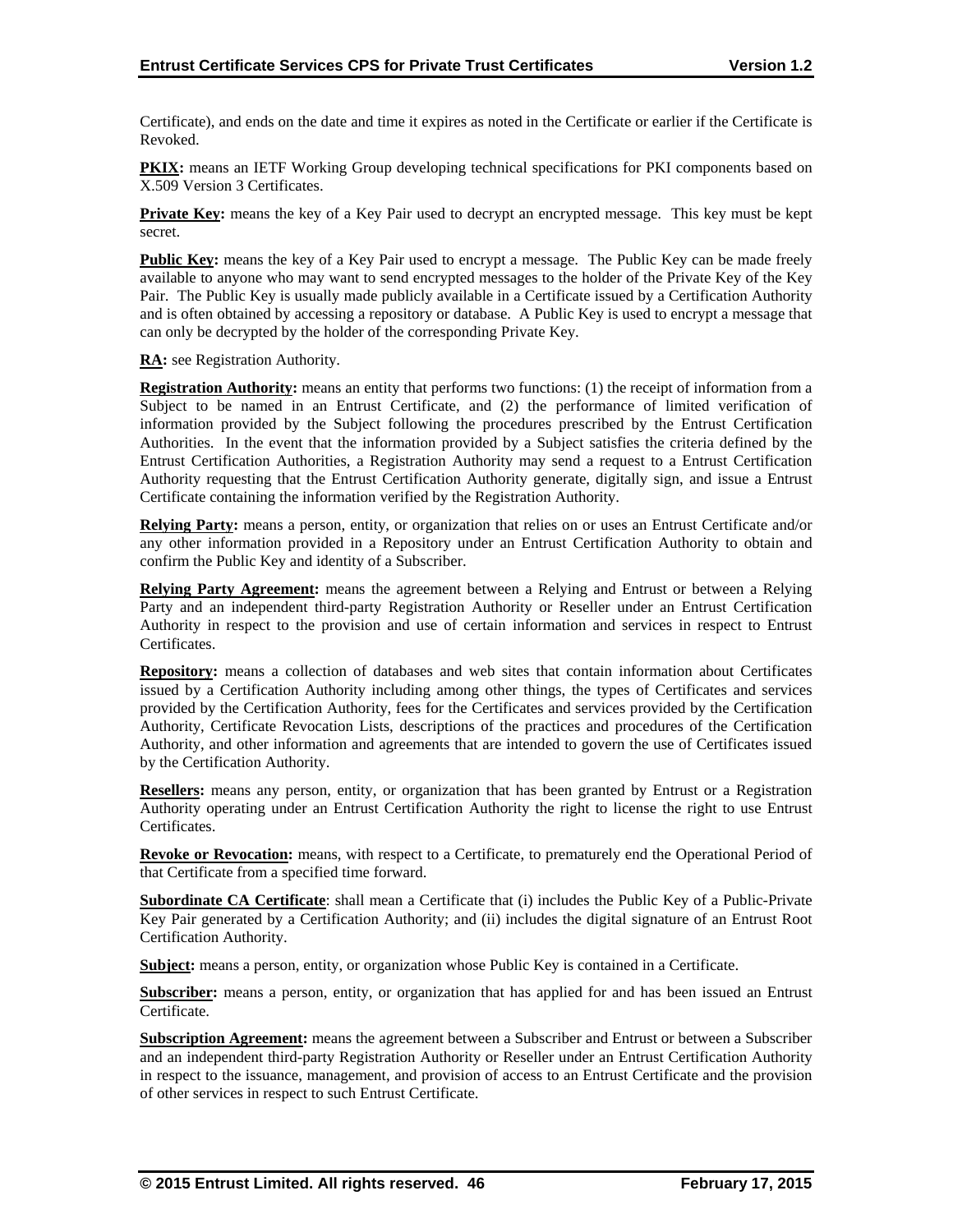**Third Party Subordinate CA**: means a Subordinate CA Certificate issued to a CA owned by a third party.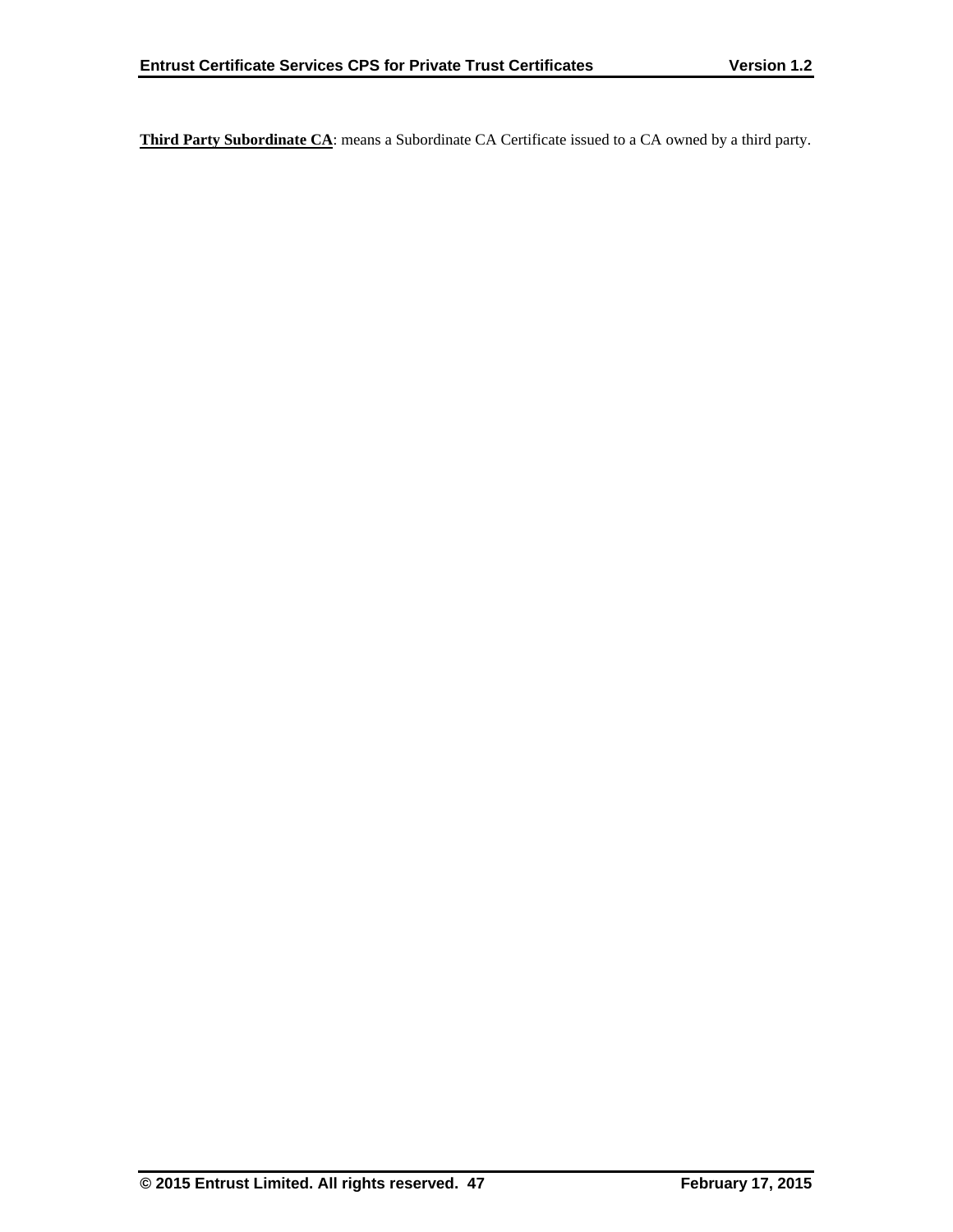## **Appendix A – Certificate Profiles**

## **Root Certificate: Entrust Root Certification Authority – G3**

| <b>Field</b>             |                 | <b>Value</b>                                                   |
|--------------------------|-----------------|----------------------------------------------------------------|
| Attributes               |                 |                                                                |
| Version                  |                 | V <sub>3</sub>                                                 |
| Serial Number            |                 | 00 c2 bb 63 ea 00 00 00 00 50 d0 b5 a1                         |
| Signature Algorithm      |                 | sha-1 WithRSAEncryption {1.2.840.113549.1.1.5}                 |
| <b>Issuer DN</b>         |                 | $CN =$ Entrust Root Certification Authority - G3               |
|                          |                 | $OU = (c) 2013$ Entrust, Inc. - for authorized use only        |
|                          |                 | $OU = See$ www.entrust.net/legal-terms                         |
|                          |                 | $O =$ Entrust, Inc.                                            |
|                          |                 | $C = US$                                                       |
| <b>Validity Period</b>   |                 | Valid from: December 18, 2012                                  |
|                          |                 | Valid to: December 18, 2030                                    |
| Subject DN               |                 | $CN =$ Entrust Root Certification Authority - G3               |
|                          |                 | $OU = (c) 2012$ Entrust, Inc. - for authorized use only        |
|                          |                 | $OU = See$ www.entrust.net/legal-terms                         |
|                          |                 | $O =$ Entrust, Inc.                                            |
|                          |                 | $C = US$                                                       |
| Subject Public Key       |                 | 2048-bit RSA key modulus                                       |
| Info                     |                 | rsaEncryption {1.2.840.113549.1.1.1}                           |
| <b>Extension</b>         | <b>Critical</b> |                                                                |
| <b>Authority Key</b>     |                 | Not present                                                    |
| Identifier               |                 |                                                                |
| Subject Key Identifier   | No              | b 57 501 ee 41 c 7 ca 7a 3f f 2 f c 5a 56 c 77 60 60 b 06 6 66 |
|                          |                 |                                                                |
| Key Usage                | Yes             | Certificate Signing, CRL Signing                               |
| <b>Basic Constraints</b> | Yes             | Subject Type=CA                                                |
|                          |                 | Path Length Constraint=None                                    |
| <b>CRL</b> Distribution  |                 | Not present                                                    |
| Points                   |                 |                                                                |
| Thumbprint (SHA1)        |                 | ae 85 69 d9 4f 4a b1 c4 64 ad 9b 7c fd 78 40 b0 e3 9d af 66    |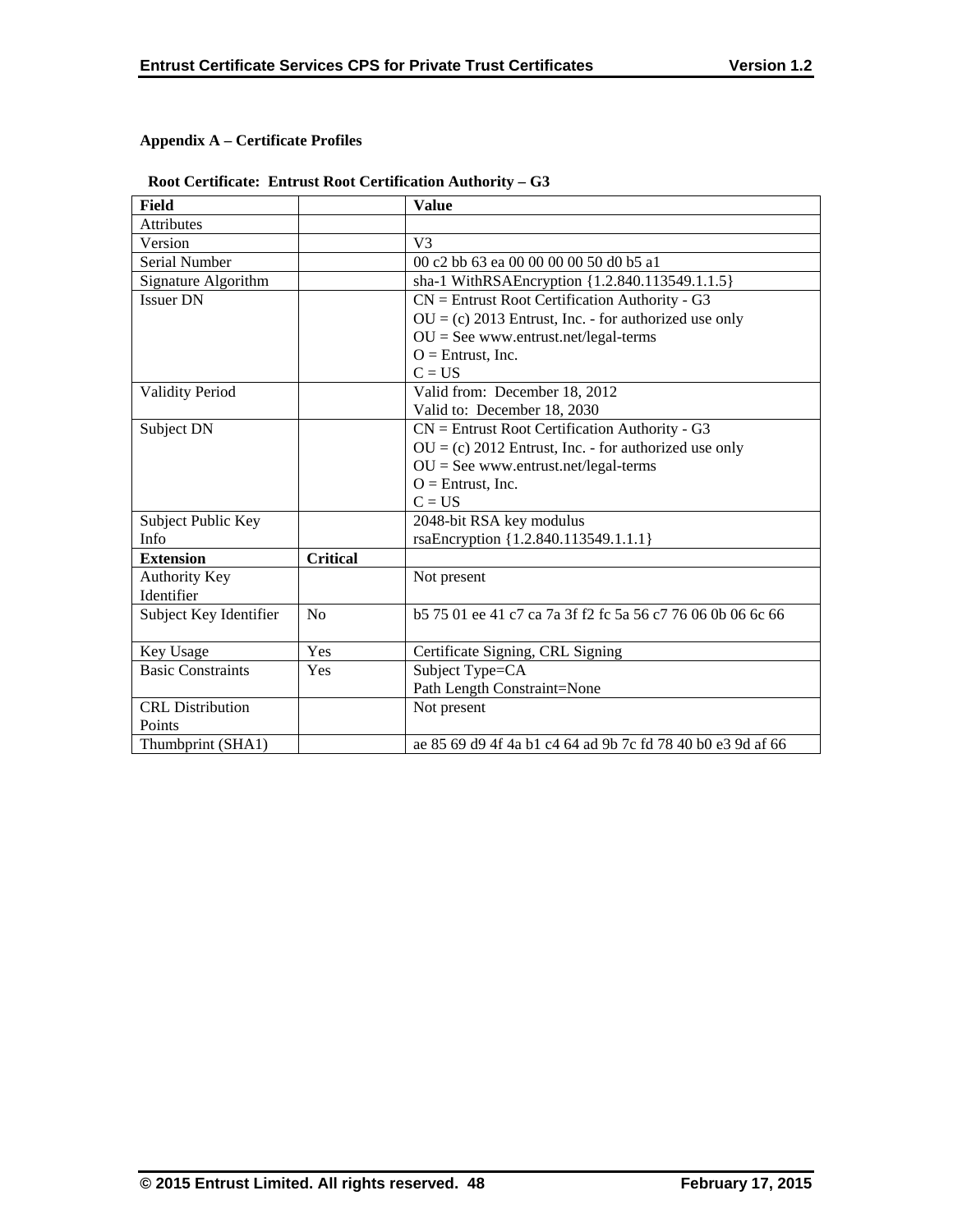| <b>Field</b>                |                 | <b>Value</b>                                                |
|-----------------------------|-----------------|-------------------------------------------------------------|
| <b>Attributes</b>           |                 |                                                             |
| Version                     |                 | V <sub>3</sub>                                              |
| <b>Serial Number</b>        |                 | Unique number to PKI domain                                 |
| Signature Algorithm         |                 | sha-1 or sha-256                                            |
| <b>Issuer DN</b>            |                 | Unique X.500 CA DN                                          |
| <b>Validity Period</b>      |                 | No later than 2030                                          |
|                             |                 | notBefore and notAfter are specified                        |
| Subject DN                  |                 | Unique X.500 CA DN                                          |
| Subject Public Key          |                 | 2048-bit RSA key modulus                                    |
| <b>Info</b>                 |                 | rsaEncryption {1.2.840.113549.1.1.1}                        |
| <b>Extension</b>            | <b>Critical</b> |                                                             |
| <b>Authority Key</b>        | No              | Contains 20 byte SHA-1 hash of the Root CA Public Key       |
| Identifier                  |                 |                                                             |
| Subject Key Identifier      | N <sub>o</sub>  | Contains 20 byte SHA-1 hash of the subjectPublicKey in this |
|                             |                 | certificate                                                 |
| Key Usage                   | Yes             | Certificate Signing, CRL Signing                            |
| <b>Extended Key Usage</b>   | N <sub>o</sub>  | As applicable from the following:                           |
|                             |                 | None present                                                |
|                             |                 | Server Authentication (1.3.6.1.5.5.7.3.1)                   |
|                             |                 | Client Authentication (1.3.6.1.5.5.7.3.2)                   |
|                             |                 | Code Signing (1.3.6.1.5.5.7.3.3)                            |
|                             |                 | Secure Email (1.3.6.1.5.5.7.3.4)                            |
| <b>Certificate Policies</b> | No              | Policy Identifier = All Issuance Policies                   |
| (optional)                  |                 | uri: set as applicable                                      |
| <b>Basic Constraints</b>    | Yes             | Subject Type = $CA$                                         |
|                             |                 | Path Length Constraint $=$ value set as required            |
| Authority Information       | No              | Access Method = On-line Certificate Status Protocol         |
| Access (optional)           |                 | (1.3.6.1.5.5.7.48.1)                                        |
|                             |                 | accessLocation=http://ocsp.entrust.net                      |
| <b>CRL</b> Distribution     | N <sub>o</sub>  | http://crl.entrust.net/g3ca.crl                             |
| Points                      |                 |                                                             |

## **Subordinate CA Certificate**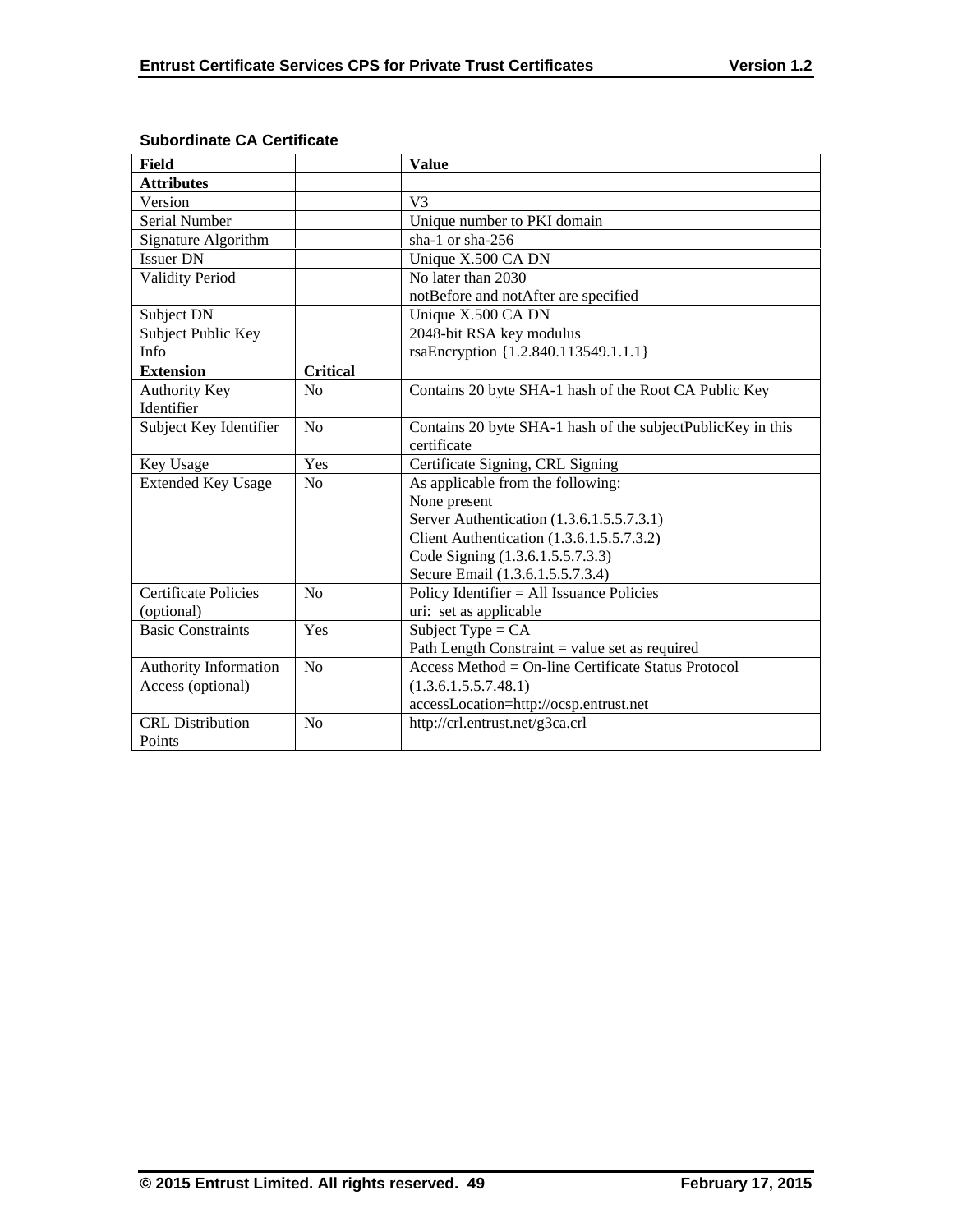| <b>Field</b>                |                 | <b>Value</b>                                                             |
|-----------------------------|-----------------|--------------------------------------------------------------------------|
| <b>Attributes</b>           |                 |                                                                          |
| Version                     |                 | V <sub>3</sub>                                                           |
| Serial Number               |                 | Unique number to PKI domain                                              |
| <b>Issuer Signature</b>     |                 | sha-1 or sha-256                                                         |
| Algorithm                   |                 |                                                                          |
| <b>Issuer DN</b>            |                 | Unique X.500 CA DN                                                       |
| <b>Validity Period</b>      |                 | No greater than 5 years                                                  |
|                             |                 | notBefore and notAfter are specified                                     |
| Subject DN                  |                 | $\overline{CN} = \langle DNS \rangle$ name of secure server              |
|                             |                 | $OU = coequization unit of subscripts (optional)$                        |
|                             |                 | $O = \left\langle \text{full legal name of subscripter} \right\rangle$   |
|                             |                 | $L =$ <locality of="" subscriber=""> (optional)</locality>               |
|                             |                 | $S = \text{state}$ or province of subscriber $\text{in}$ (if applicable) |
|                             |                 | $C = \langle$ country of subscriber>                                     |
| Subject Public Key          |                 | Minimum 2048-bit RSA key modulus                                         |
| Info                        |                 | or EC Curve NIST P-256 or P-384                                          |
| <b>Extension</b>            | <b>Critical</b> |                                                                          |
| <b>Authority Key</b>        | N <sub>0</sub>  | Contains 20 byte SHA-1 hash of the CA Public Key                         |
| Identifier                  |                 |                                                                          |
| Subject Key Identifier      | N <sub>o</sub>  | Contains 20 byte SHA-1 hash of the subjectPublicKey in this              |
|                             |                 | certificate                                                              |
| Subject Alternative         | N <sub>o</sub>  | DNS name(s) of secure server.                                            |
| Name                        |                 |                                                                          |
| Key Usage                   | No              | Digital Signature, Key Encipherment                                      |
| <b>Extended Key Usage</b>   | N <sub>o</sub>  | Server Authentication (1.3.6.1.5.5.7.3.1)                                |
|                             |                 | and/or Client Authentication (1.3.6.1.5.5.7.3.2)                         |
| <b>Certificate Policies</b> | N <sub>o</sub>  | [1] Certificate Policy:                                                  |
|                             |                 | Policy Identifier=2.16.840.1.114028.10.1.9.1                             |
|                             |                 | [1,1] Policy Qualifier Info:                                             |
|                             |                 | Policy Qualifier Id=CPS                                                  |
|                             |                 | Qualifier:                                                               |
|                             |                 | http://www.entrust.net/rpa                                               |
|                             |                 |                                                                          |
| <b>Basic Constraints</b>    | N <sub>0</sub>  | Subject Type = End Entity                                                |
|                             |                 | Path Length Constraint = None                                            |
| Authority Information       | N <sub>o</sub>  | Access Method = On-line Certificate Status Protocol                      |
| Access (optional)           |                 | (1.3.6.1.5.5.7.48.1)                                                     |
|                             |                 | accessLocation: http://ocsp.entrust.net                                  |
|                             |                 | Access Method = Certification Authority Issuer                           |
|                             |                 | (1.3.6.1.5.5.7.48.2)                                                     |
|                             |                 | accessLocation: http://aia.entrust.net/l1g-chain.cer                     |
|                             |                 | or http://aia.entrust.net/11g-chainsha2.cer                              |
| <b>CRL</b> Distribution     | N <sub>o</sub>  | http://crl.entrust.net/level1g.crl                                       |
| Points                      |                 | or http://crlentrust.net/level1r.crl                                     |

## **Private SSL End Entity Certificate**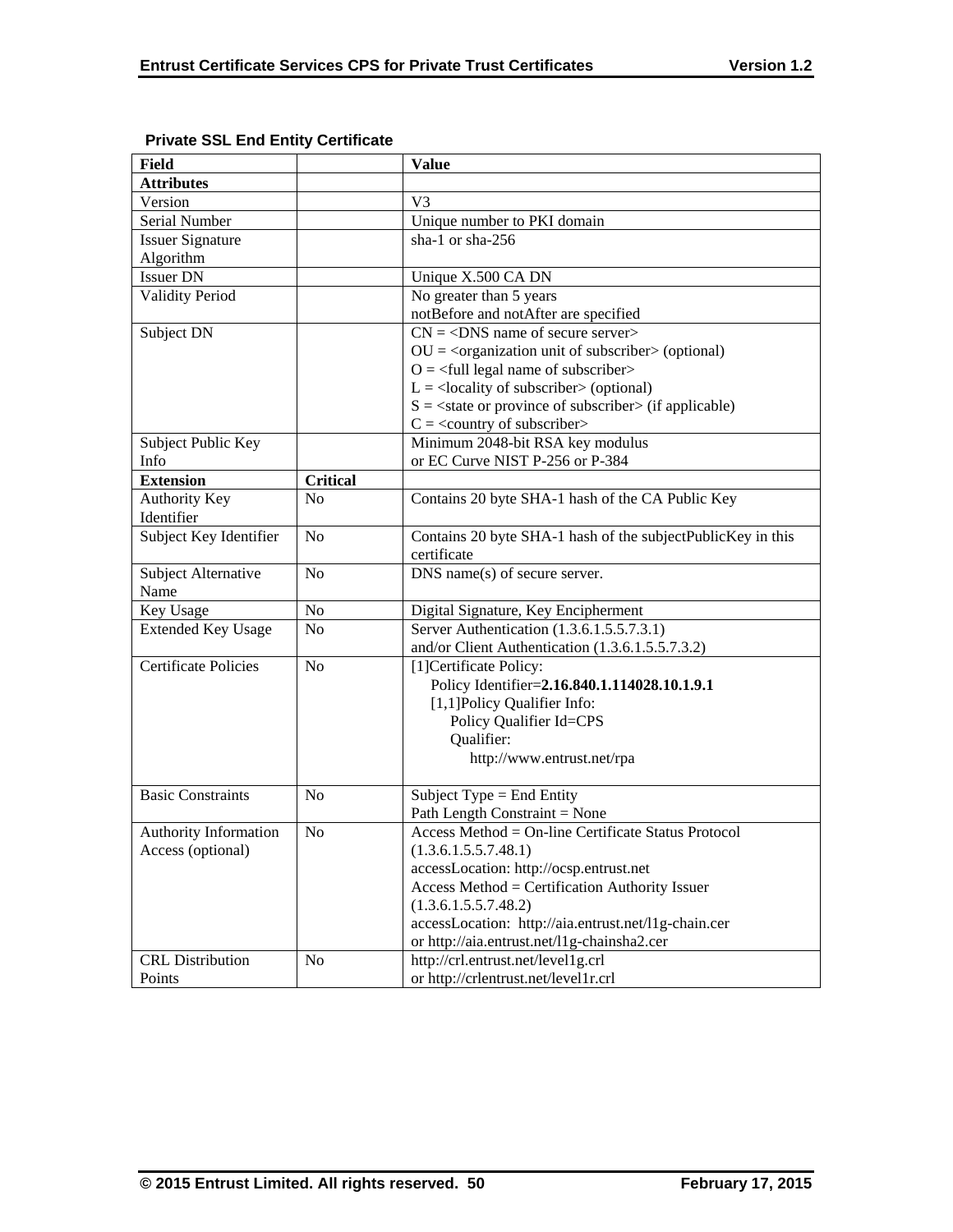| <b>Field</b>                |                 | <b>Value</b>                                                     |
|-----------------------------|-----------------|------------------------------------------------------------------|
| <b>Attributes</b>           |                 |                                                                  |
| Version                     |                 | V <sub>3</sub>                                                   |
| Serial Number               |                 | Unique number to PKI domain                                      |
| <b>Issuer Signature</b>     |                 | $sha-256$                                                        |
| Algorithm                   |                 |                                                                  |
| <b>Issuer DN</b>            |                 | Unique X.500 CA DN                                               |
| <b>Validity Period</b>      |                 | No greater than 39 months                                        |
|                             |                 | notBefore and notAfter are specified                             |
| Subject DN                  |                 | $CN = \langle$ Unique alpha-numeric identifier and/or Subscriber |
|                             |                 | name>                                                            |
|                             |                 | $OU = cor$ ganization unit of subscriber > (optional)            |
|                             |                 | $O = \frac{1}{2}$ legal name of subscriber                       |
|                             |                 | $C = \langle$ country of subscriber>                             |
| Subject Public Key          |                 | Minimum 2048-bit RSA key modulus                                 |
| Info                        |                 | or EC Curve NIST P-256 or P-384                                  |
| <b>Extension</b>            | <b>Critical</b> |                                                                  |
| Authority Key               | No              | Contains 20 byte SHA-1 hash of the CA Public Key                 |
| Identifier                  |                 |                                                                  |
| Subject Key Identifier      | No              | Contains 20 byte SHA-1 hash of the subjectPublicKey in this      |
|                             |                 | certificate                                                      |
| Subject Alternative         | N <sub>o</sub>  | <rfc822 address="" email=""> (optional)</rfc822>                 |
| Name                        |                 |                                                                  |
| <b>Key Usage</b>            | No              | Digital Signature                                                |
| <b>Extended Key Usage</b>   | No              | Client Authentication (1.3.6.1.5.5.7.3.2)                        |
| <b>Certificate Policies</b> | N <sub>o</sub>  | [1] Certificate Policy:                                          |
|                             |                 | Policy Identifier=2.16.840.1.114028.10.1.9.4                     |
|                             |                 | [1,1] Policy Qualifier Info:                                     |
|                             |                 | Policy Qualifier Id=CPS                                          |
|                             |                 | Qualifier:                                                       |
|                             |                 | http://www.entrust.net/rpa                                       |
|                             |                 |                                                                  |
| <b>Basic Constraints</b>    | N <sub>o</sub>  | Subject Type = End Entity                                        |
|                             |                 | Path Length Constraint = None                                    |
| Authority Information       | N <sub>o</sub>  | Access Method = On-line Certificate Status Protocol              |
| Access (optional)           |                 | (1.3.6.1.5.5.7.48.1)                                             |
|                             |                 | accessLocation: http://ocsp.entrust.net                          |
|                             |                 | Access Method = Certification Authority Issuer                   |
|                             |                 | (1.3.6.1.5.5.7.48.2)                                             |
|                             |                 | accessLocation: http://aia.entrust.net/l1h-chainsha2.cer         |
| <b>CRL</b> Distribution     | N <sub>0</sub>  | http://crl.entrust.net/level1h.crl                               |
| Points                      |                 |                                                                  |

## **Mobile Device End Entity Certificate**